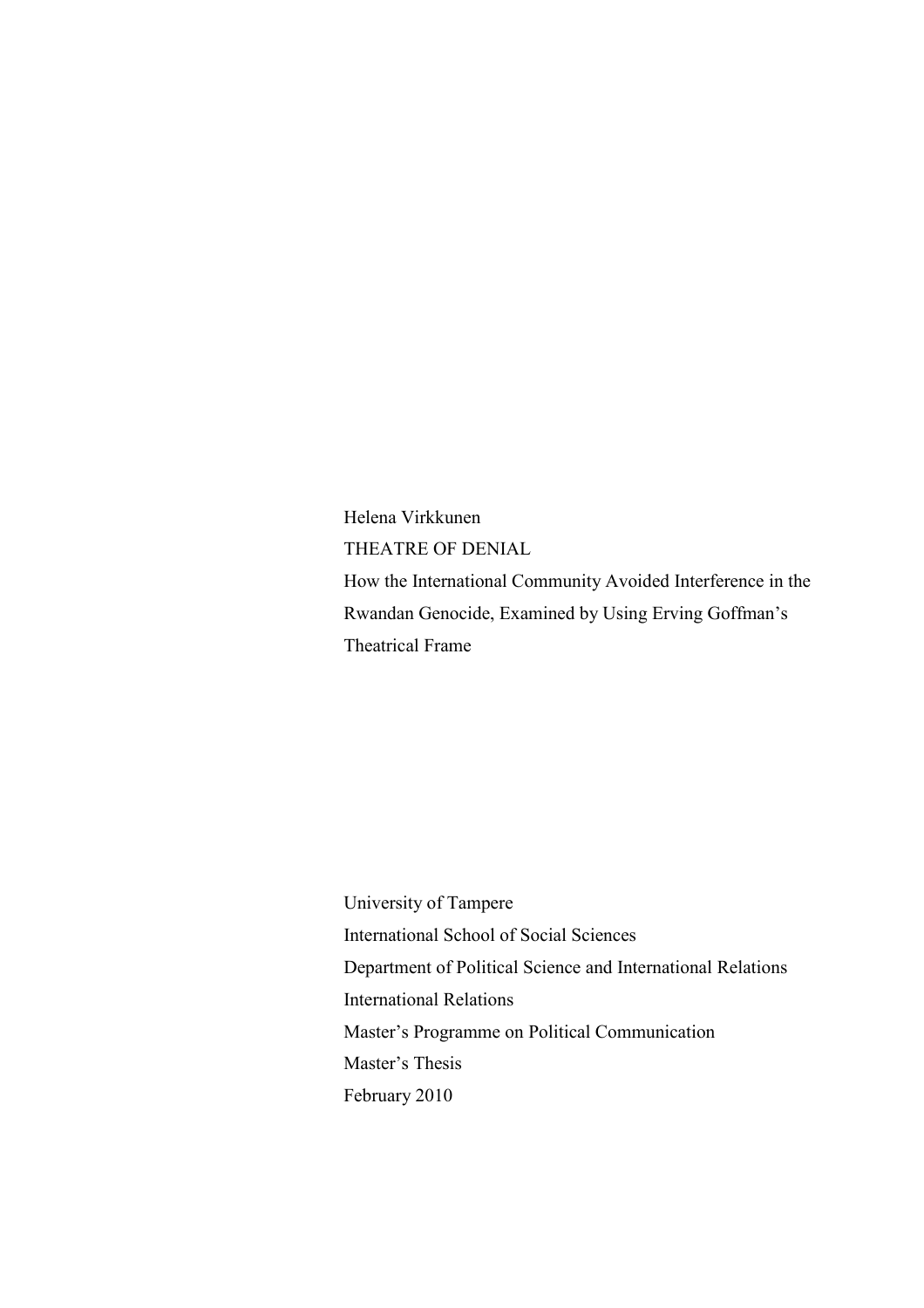University of Tampere International School of Social Sciences Department of Political Science and International Relations VIRKKUNEN, HELENA: Theatre of Denial. How the International Community Avoided Interference in the Rwandan Genocide, Examined by Using Erving Goffman's Theatrical Frame Master's Thesis, 68 pages International Relations (Political Communication) February, 2010

This master's thesis examines the international community's lack of interest in interfering in the Rwandan genocide that took place in the spring of 1994 as an act of theatre. The argument of the paper is that the leaders of the most powerful Western nations knew that a genocide was taking place in Rwanda, but due to the lack of strategic importance of this small eastern African nation, action to stop the genocide was considered unnecessary. However, in an attempt to maintain their public image, certain Western countries, namely the United States, France, and Belgium, seemed to be actively working on a resolution to end the violence in Rwanda on the arena of the United Nations (UN).

When looking back at the real intentions and actual actions of these states, one is reminded of a theatrical play. All the elements of a dramatic piece of theatre are present; actors with dual interests trying to convey the audience of their concern over a nation left at the hands of an oppressive regime. This is why this paper examines case Rwanda by using sociologist Erving Goffman's theatrical frame.

With Goffman's theatrical frame as the method of the study, this thesis is methodoriented. Goffman identifies the key elements of a play as follows: the theatre where the play takes place, the actors, and the audience. For the purpose of this thesis, the theatre is the UN. The actors are individual states, carrying different roles. As in any dramatic performance, the classic roles of villains and heroes can be identified. The audience of this play is the international public.

Theoretical framework of the paper is provided by discussion about the justification of humanitarian intervention. Three opposing views are presented. Realists oppose intervention to preserve the balance of power. State moralists approve of it with certain conditions, however underlining the autonomy of a state and its people. The cosmopolitan view considers state sovereignty to be inferior to international society of individuals, and thus advocates humanitarian intervention in all crisis situations.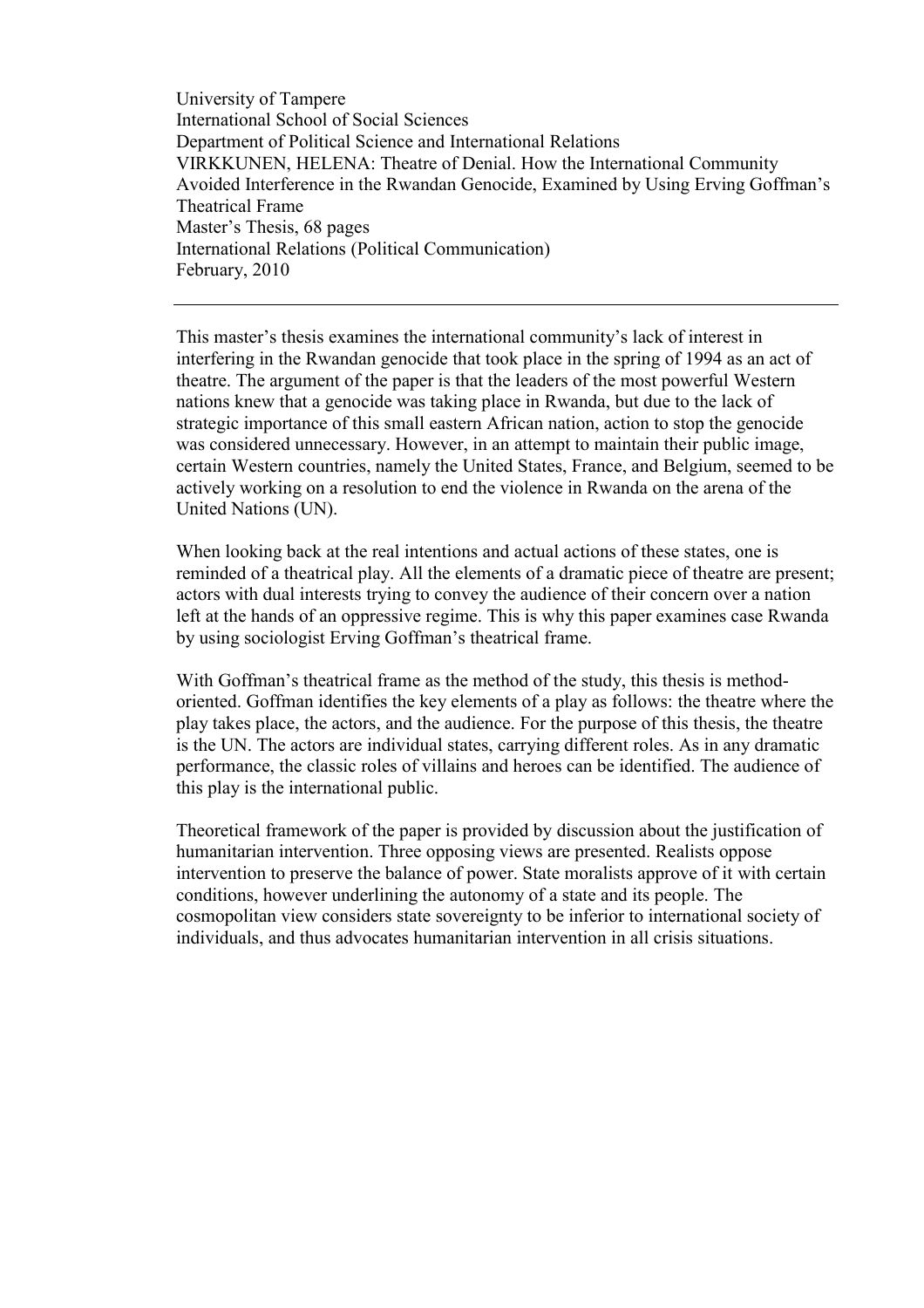### **Table of Contents**

| 7. CASE RWANDA THROUGH GOFFMAN'S THEATRICAL FRAME 40 |  |
|------------------------------------------------------|--|
|                                                      |  |
|                                                      |  |
|                                                      |  |
|                                                      |  |
|                                                      |  |
|                                                      |  |
|                                                      |  |
|                                                      |  |
|                                                      |  |
|                                                      |  |
|                                                      |  |
|                                                      |  |
|                                                      |  |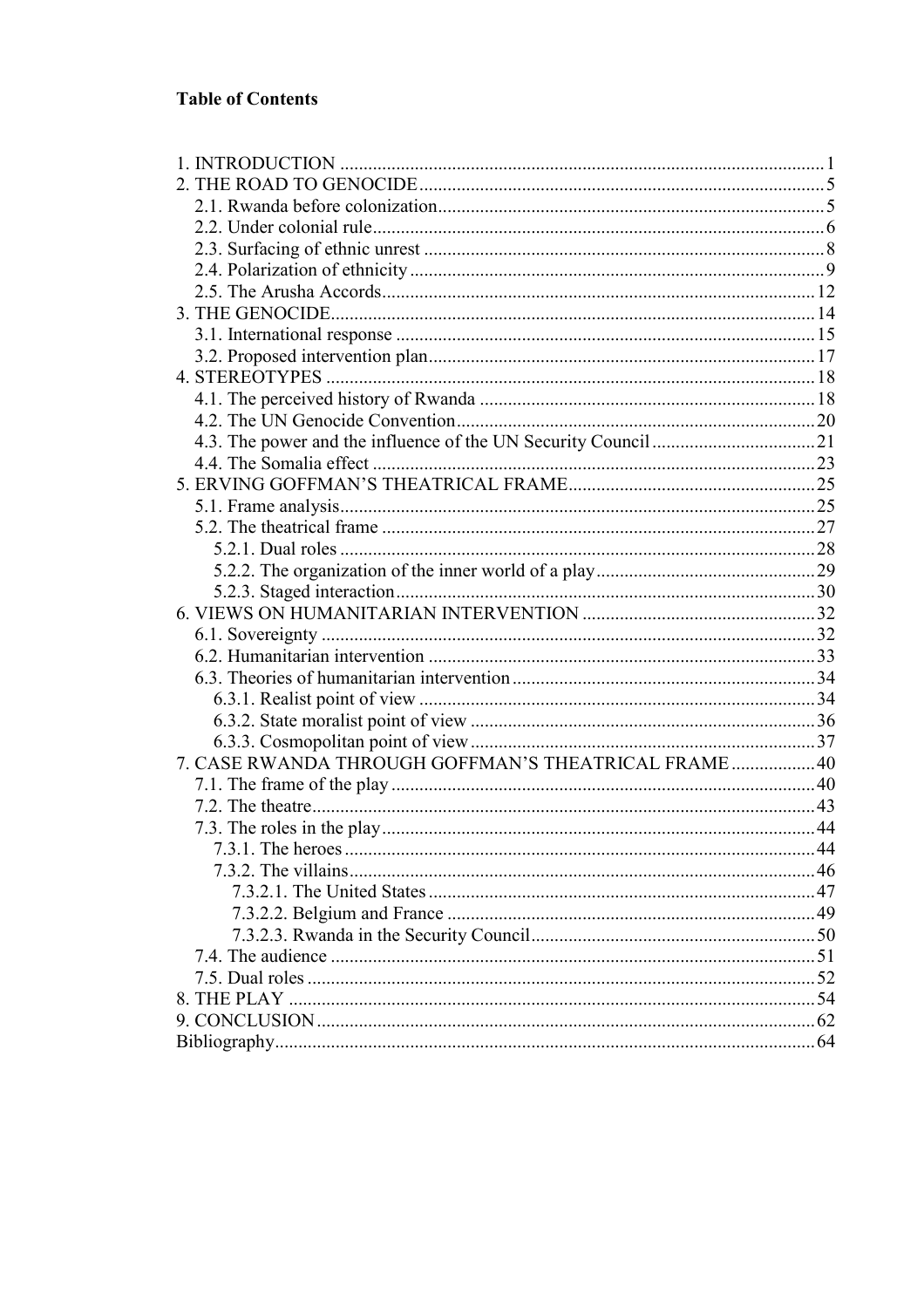#### **Acknowledgements**

This thesis has its beginnings in Montreal, Canada, where I spent a study exchange year in 2004. A book in our course readings, LGen Roméo Dallaire's *Shake Hands with the Devil – The Failure of Humanity in Rwanda*, both introduced me to the Rwandan genocide as well as created a profound interest in the case. Based on Dallaire's own experiences on ground in Rwanda as the commander of the UN peacekeeping mission, *Shake Hands with the Devil* details an individual's battle against the most powerful countries in the world to save the nation from genocide. As we all know, Dallaire did not succeed in this mission impossible. He, however, demonstrated such humanity when facing both the devil and the uncooperative Western world, that Dallaire will continue to inspire myself and many others with his example.

I would like to thank my thesis advisor, Dr. Mika Aaltola for providing me guidance in piecing this puzzle of a study together.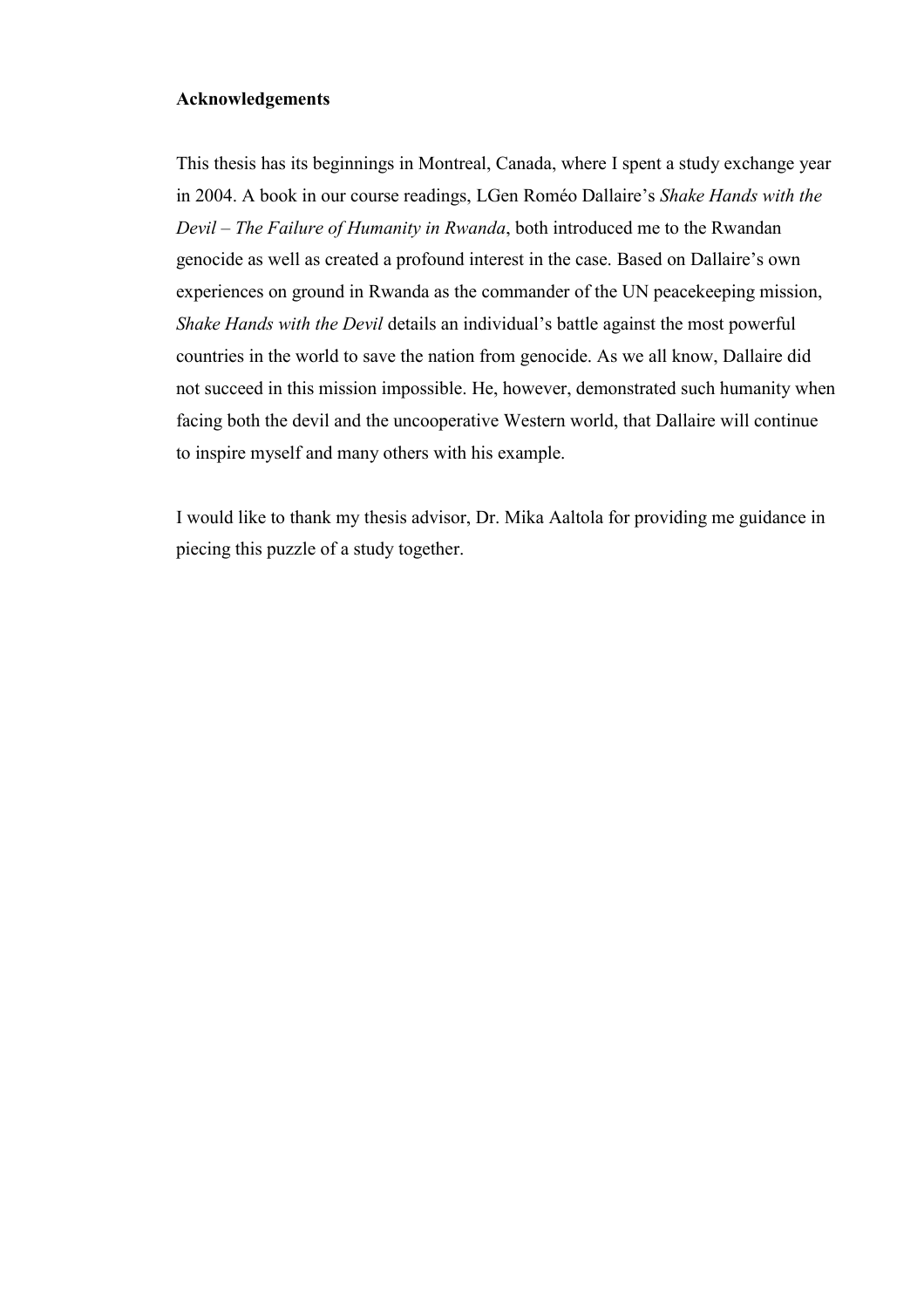# **1. INTRODUCTION**

*"Rwanda was the crime everybody saw, heard, and even smelt, but that the world, in full view of the raw and horrifying truth, did nothing to stop." (Huband 2000, p.185.)*

As a consequence of the horrors of the Holocaust, the world vowed to never again allow such systematic destruction of an ethnic group to take place. A legal framework, the United Nations (UN) Genocide Convention, was created in 1951 to underline the international community's responsibility to act if a genocide was recognized to be taking place (Off 2002, p. 72). Delivery on this commitment came to test twice in the 1990's, first in Rwanda and then in the former Yugoslavia. In both cases, the international community failed to act on the genocides.

The Rwandan genocide took the lives of approximately 800 000 to one million Tutsi and moderate Hutu. It was a well planned killing campaign executed in an efficient manner over a three-month period, starting on 6 April, in the spring of 1994. During the three months, the international community was seemingly doing something to stop the slaughter; deliberating about it within the UN. As a UN statement, dated 7 April 1994 says, the organization "will remain seized on the matter." (Statement by the President of the Security Council, S/PRST/1994/16.)

As a topic, the Rwandan genocide has been widely studied within many disciplines. As Lemkin (cited in Melvern 2006, p. 93) describes it, genocide can not be called a sudden or abominable aberration. Indeed, he sees it as a deliberate attempt at reconstructing the world. First and foremost, the initiators of genocide are theorists, barbarianism being only the second of their character traits. A key element of genocide is effective propaganda, created to spread racist ideology that places the victim outside of human existence. A further requirement for genocide is the dependence on military security, along with a certainty that outside interference will be on a minimum level. As Melvern concludes, "And so exactly it was in Rwanda in 1994." (Melvern 2006, p. 93.)

When it comes to crisis management, the UN's actions are the sum of its member states' preferences. Such as with many other decisions concerning peacekeeping, the organization's response to crisis situations is dependent not only on the member states'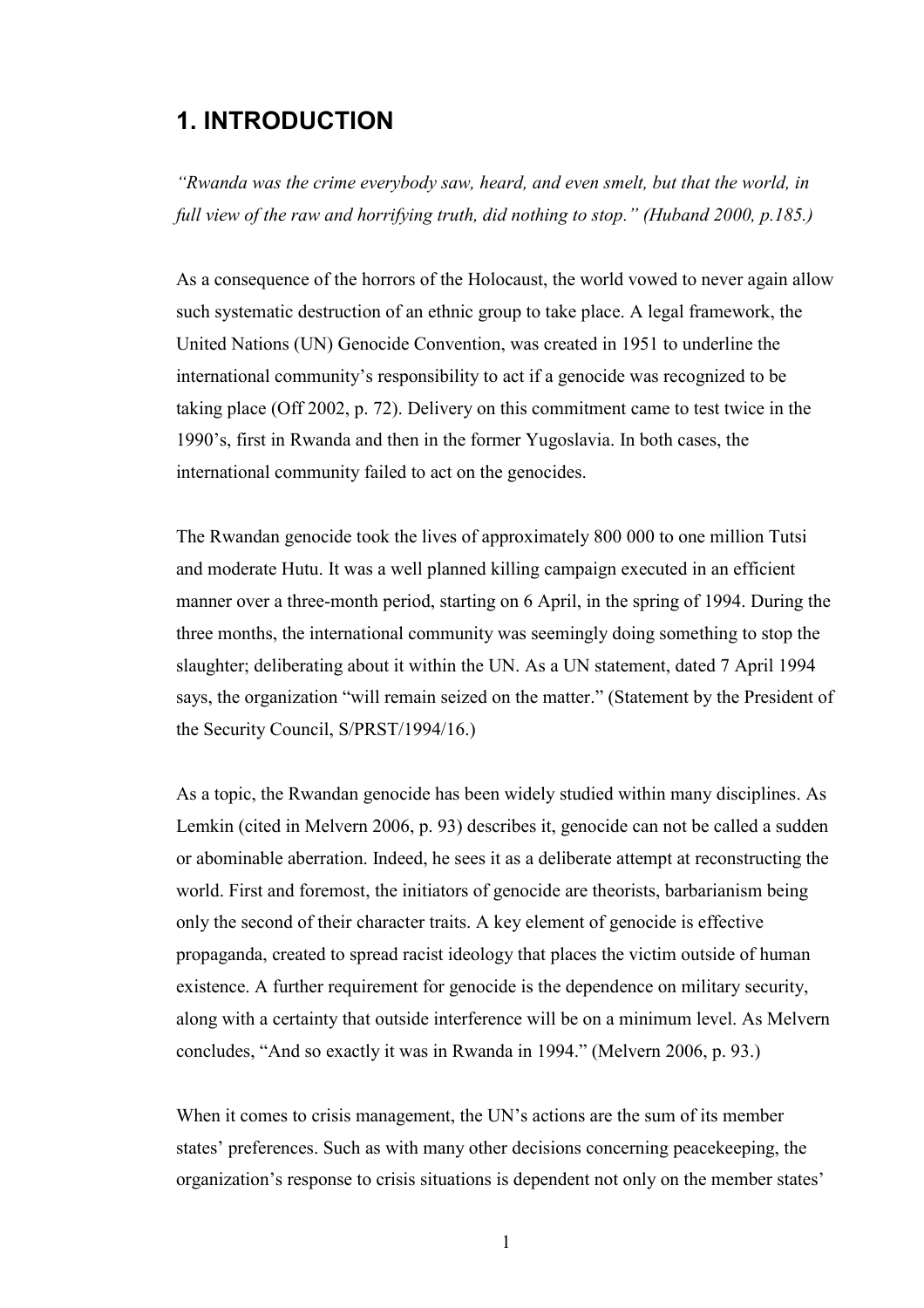political will, but also on their financial and material contributions. The members of the Security Council obviously hold greater political power than other member countries, along with being major contributors of troops, equipment, and funds to peacekeeping operations. According to this study, case Rwanda is a casualty of the powerful countries' political disinterest. As the remote African country was not of any strategic importance to these states, they were not interested in dirtying their hands in Rwanda.

Even though certain stereotypes of international relations, which are presented in this paper, had an effect on the international community's response to the Rwandan genocide, it is the view of this thesis that certain powerful Western countries, namely the United States, France, and Belgium, held the key for possible intervention regarding Rwanda. Had these states reacted to the situation, the assumption is that the UN as an organization could have tried to halt or stop the genocide.

This thesis examines the international community's response to the Rwandan genocide as an act of theatre. The approach was chosen as a result of extensive reading on the topic. Many authors on the Rwandan genocide, quoted in this paper, conclude that the powerful countries attempted to conceal their unwillingness to interfere in the genocide from the international public by denying a genocide was taking place. The massacres in Rwanda were labelled as a continuation of a centuries-long civil war, thus not obligating the international community to act on them under the UN Genocide Convention. However, as these countries had diplomatic presence in Rwanda, it is hard to believe that they did not receive political analyses or intelligence reports concerning the accumulating ethnic killings and anti-Tutsi messages on the media in Rwanda. Due to the dubious nature of the international community's response to the Rwandan genocide, the author found this incident of international relations to resemble that of a whole another discipline - a piece of theatre. There have been no prior studies of the Rwandan genocide from this point of view.

As this thesis emphasises the theatrical aspect, it is method-oriented. The method of the study is sociologist Erving Goffman's theatrical frame, which he introduces in his 1974 book *Frame Analysis*. Goffman identifies three main components of the theatrical frame as the theatre, the actors, and the audience. For the purpose of this study, the theatre will be the UN headquarters in New York. That is where the Security Council and the member countries convene to discuss and decide the organization's reaction to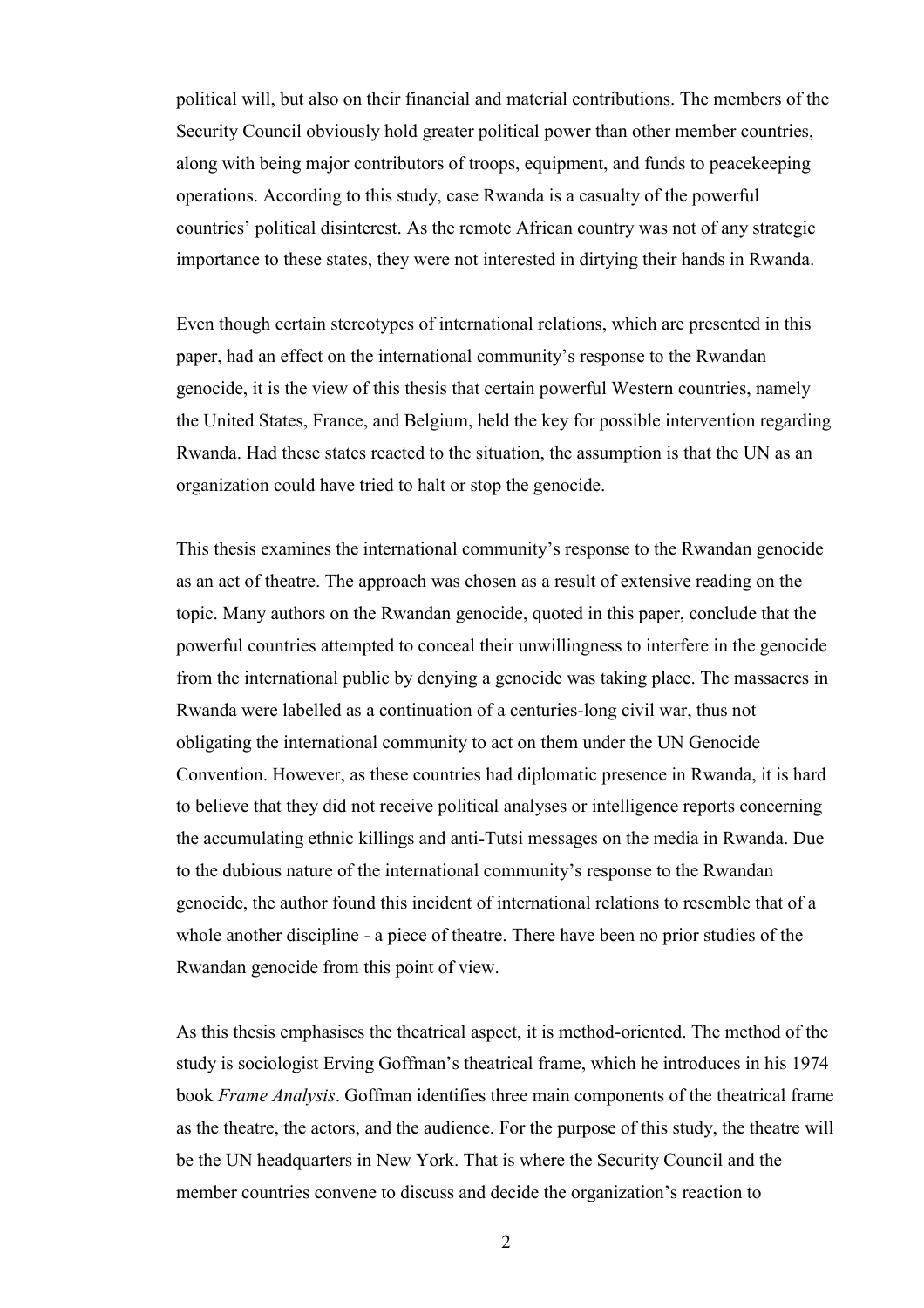numerous issues, including possible peacekeeping operations. The actors in this play are individual UN member countries. They are the performers on the stage of the United Nations, all contributing to the outcome of the performance. As in any play, the main characters carry a more decisive role in the outcome than the bit players. The main characters can also be divided into two groups depending on their motivations: the villains and the heroes. The audience's role is to follow the performance without the possibility to take part in it. That is exactly how the audience in this play, the international public at large, was left to react to the actions and inactions of the actors.

The theoretical frame of the thesis is provided by a discussion on the justification of humanitarian intervention. Three views are examined. Realists see no reason to justify humanitarian intervention due to its possible negative consequences for the international order. In their view, an intervention may only make things worse by threatening to alter the existing balance of power. State moralists, on the other hand, find certain justifications for humanitarian interventions even though underlining non-intervention in the sovereign territory of another state. The third view, held by cosmopolitans, finds humanitarian intervention not only to be justified, but expected in a humanitarian emergency. The cosmopolitans place more value on transnational society of individuals than a single state's sovereignty.

The data for this study is provided mainly by books and articles on the Rwandan genocide, and on humanitarian intervention. In the past 15 years following the genocide, numerous analyzes of the incident have been produced, many focusing on telling the story as it happened against the still often-heard denials of certain world leaders on their role in the play. In uncovering the behind-the-scenes actions of different actors in the play, these writings have taken advantage of leaked memoranda from both the UN as well as national administrations' archives.

At the beginning of this paper, an overview of Rwanda's history is presented to explain the nation's road to genocide. Chapter three handles the genocide, along with the international community's response to it. After this, four stereotypes which had an effect on the international community's response to the situation in Rwanda are looked at. All these stereotypes in their own way contributed to the course of action the UN and its member countries decided to take on Rwanda. Chapter five presents the method of study for this thesis, Erving Goffman's theatrical frame. In the following chapter, a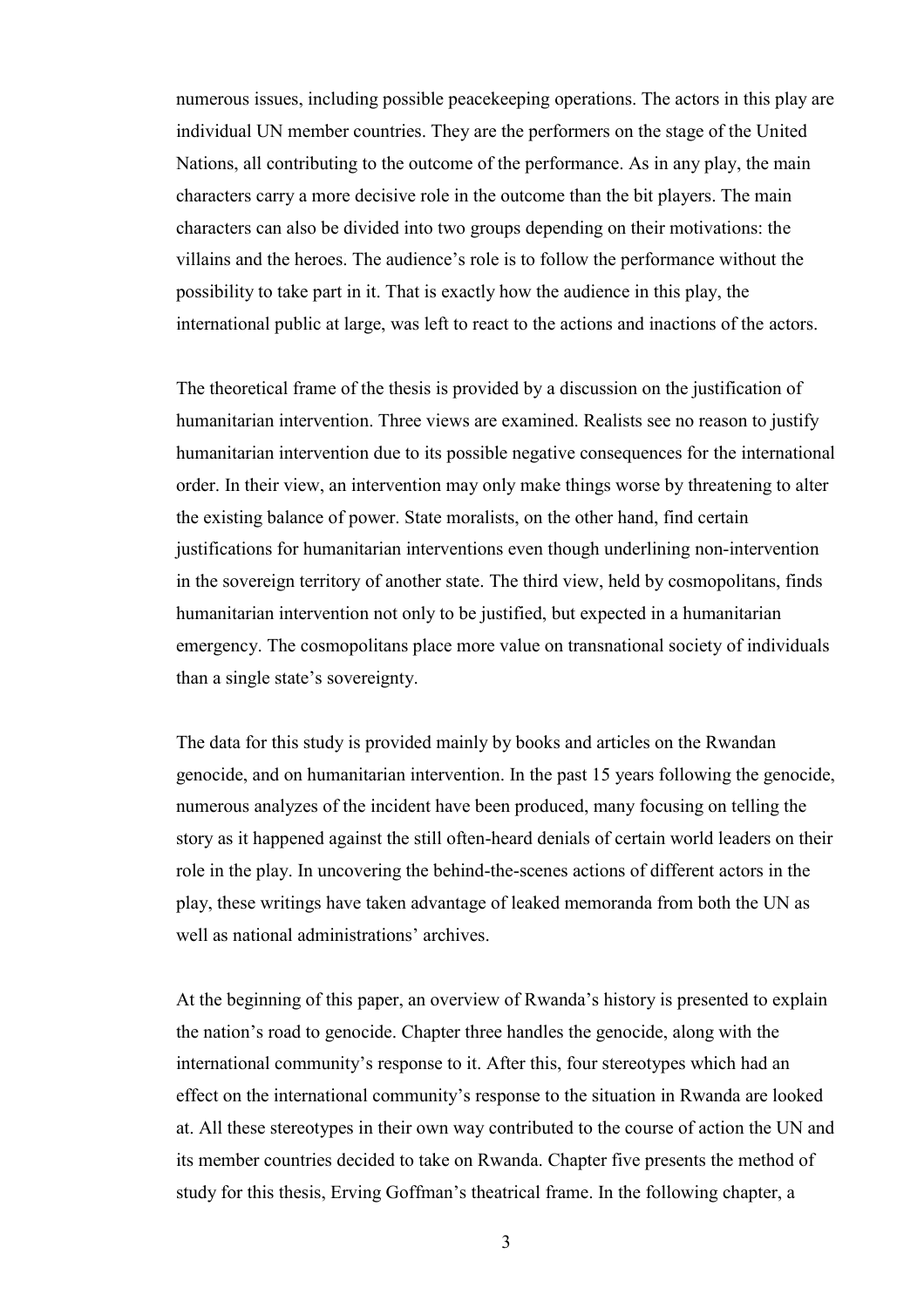discussion of the justification of a humanitarian intervention is presented. Chapter seven consists of data analysis using Goffman's theatrical frame, with the aim to uncover the different roles of the key players in the play concerning possible intervention into Rwanda.

As seen from the coming pages, Rwanda's instability can be attributed to having started with the European colonizers' ethnic policies, of which consequences became the roots of the genocide. When the massacres began, however, these were not the states willing to do something about the matter. As Michael Barnett says, "The Rwandan genocide is not only about the evil that is possible. It is also about the complacency exhibited by those who have the responsibility to confront that evil." (Barnett 2002, p. 2.)

At the end of this paper, a play is presented to sum up the argument of this thesis. Representing the author's views, it is a harsh dramatization of the powerful countries' indifferent attitudes towards the fate of the Rwandans. However, even without added characterizations, the core argument of the play is only reality. As Roméo Dallaire puts it, "The big boys had decided they were not going in. Period." (Off 2000, p. 118.)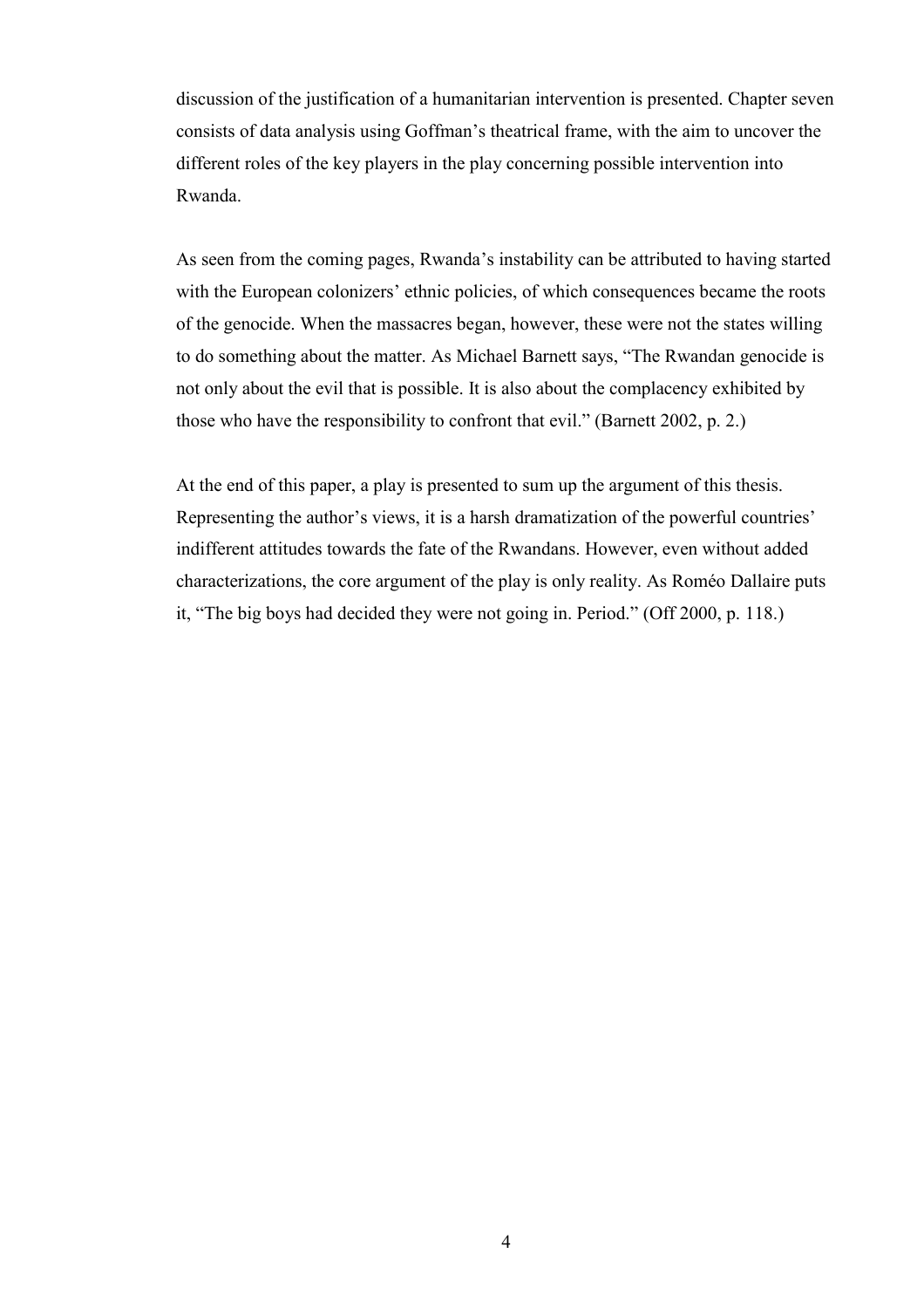# **2. THE ROAD TO GENOCIDE**

The genocide in Rwanda during the spring of 1994 can be interpreted as the culmination of centuries-long unease between the two dominant ethnic groups inhabiting the country, the Hutu and the Tutsi. This indeed was the dominant view among many Westerners in 1994. However, when examining Rwanda's history, it becomes obvious that for the most part, Hutus and Tutsis had been leading a peaceful coexistence along with the third ethnic group within Rwanda, the Twa. It was the incidence of colonization that made ethnicity an issue, creating deep frictions among the two main ethnic groups.

To understand the events that culminated in genocide, one has to take a look at the history of Rwanda. This historical perspective also helps to explain some Western countries' actions and inactions during the genocide. Thus, in the following, I will examine how Rwanda ended up on the road to genocide.

# **2.1. Rwanda before colonization**

Historic records indicate that the area that is now called Rwanda was settled two thousand years ago by the ancestors of the Tutsi and Hutu people. The third Rwandan ethnic group, the Twa, is believed to be the region's original inhabitants. The three groups lived for centuries together in loosely settled principalities, and came to share a common language, Kinyarwandan, as well as the same customs and culture. The society's livinghood was based on farming; some cultivated crops, others cattle, and the lucky few prosperous ones did both.

The distinctions between the ethnic groups were largely based on their occupations. The Tutsi owned cattle, and the Hutu cultivated land. The Twa, as the more disadvantaged group, were workers and servants. The ruling elite, including monarchy, were Tutsi, whose power was passed down through generations. However, Rwandans themselves saw their differences as a matter of class and wealth. (Off 2000, pp. 11-13.)

During the Middle Ages, the Rwandans began to consolidate under a king-like figure, a mwami. The mwami's power was absolute, and according to Off, he was in an "almost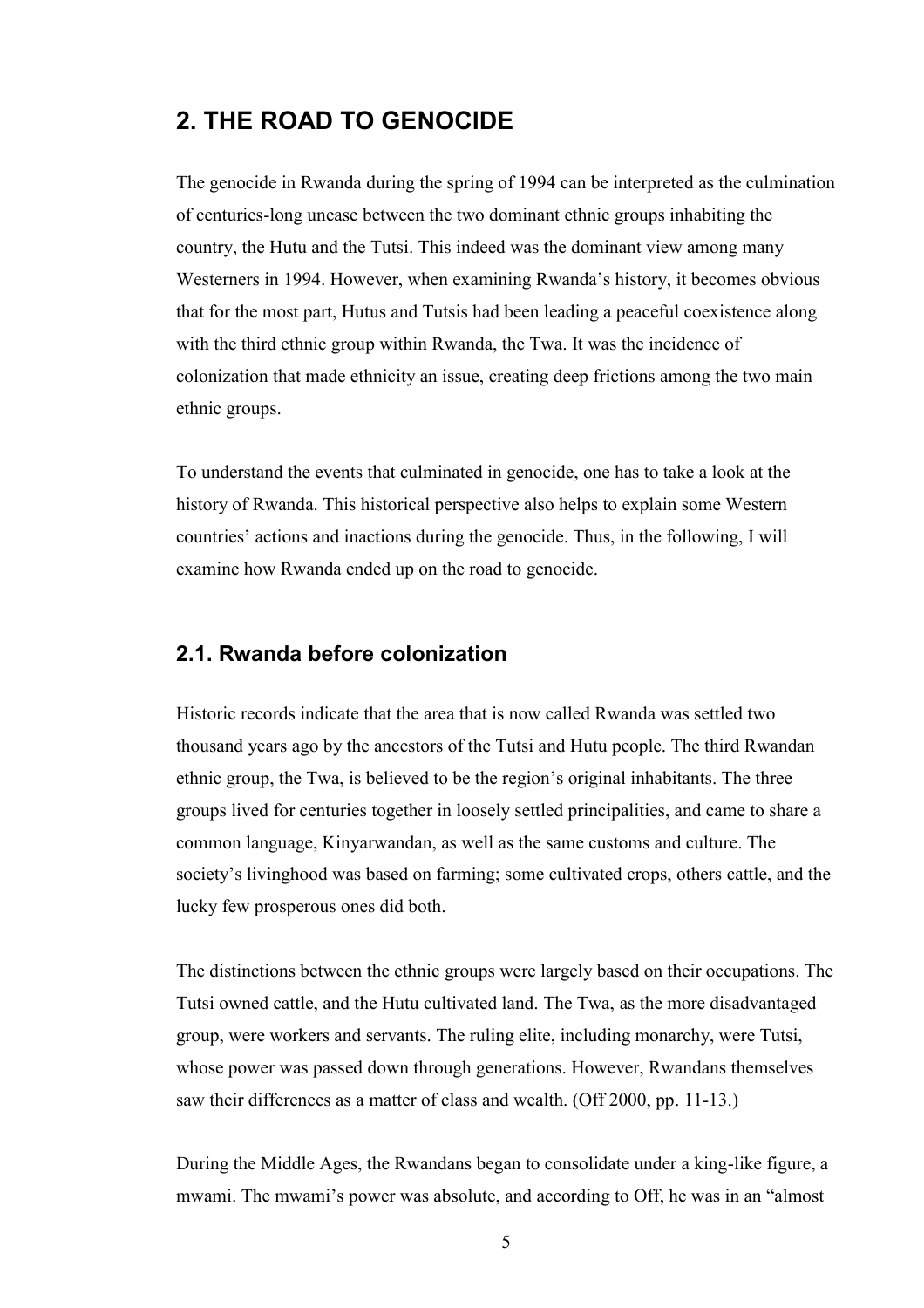god-like" position. Even though local community leaders still exerted influence over their municipalities, they all reported to the king. By the end of the eighteenth century the country had become a strong, viable state, looking at opportunities to expand its territory. (Off 2000, pp. 12-13). As Huband notes, Rwanda's army consisted of all three ethnic groups together fighting common enemies. In terms of religion, "pre-Christian religious practice was similar in all three" (Huband 2000, p. 165).

Indeed, as Huband continues, variety within pre-colonial Rwanda was "perhaps the major source of its stability". Intermarriage, possibility to move within the class system, and the identification of Hutu and Tutsi more as social classes, not ethnic identities, was the way of life. (Huband 2000, p. 165).

# **2.2. Under colonial rule**

Colonial rule descended on Rwanda in 1894, when a German Count named von Gotzen informed the king of Rwanda that Germany was now in control of East Africa. Rwanda was ruled in one administrative territory along with Burundi, although Rwanda was awarded special status as indirectly ruled kingdom. (Barnett 2002, p. 50).

As Off notes, nineteenth-century Europe was "abuzz with exploration and adventure", but unfortunately for Africans, the white men were also entranced by the "pseudosciences of eugenics and race". As was commonly believed at the time, the white were superior to the black, and thus natural world leaders. Coloured and black people were seen to be of lesser order, possibly even subhuman. (Off 2000, p. 13).

In Rwanda, the Europeans were intrigued by the Tutsi's and Hutu's ethnic differences, and particularly fascinated with the physical look of the Tutsi. They often were tall and thin, having thinner lips and more aquiline noses than the Hutu. John Hanning Speke, writing about Rwandans in the *Journal of the Discovery of the Source of the Nile*, described the Tutsi as men "who were as unlike as they could be from the common order of natives". The Europeans assumed that the Tutsi's look implied higher intelligence, and declared the Tutsi to be natural leaders. (Off 2000, pp. 13-14).

Germany's rule over Rwanda lasted until 1916, when Belgium took over the country after Germany's defeat in World War I. In terms of enforced racial distinctions,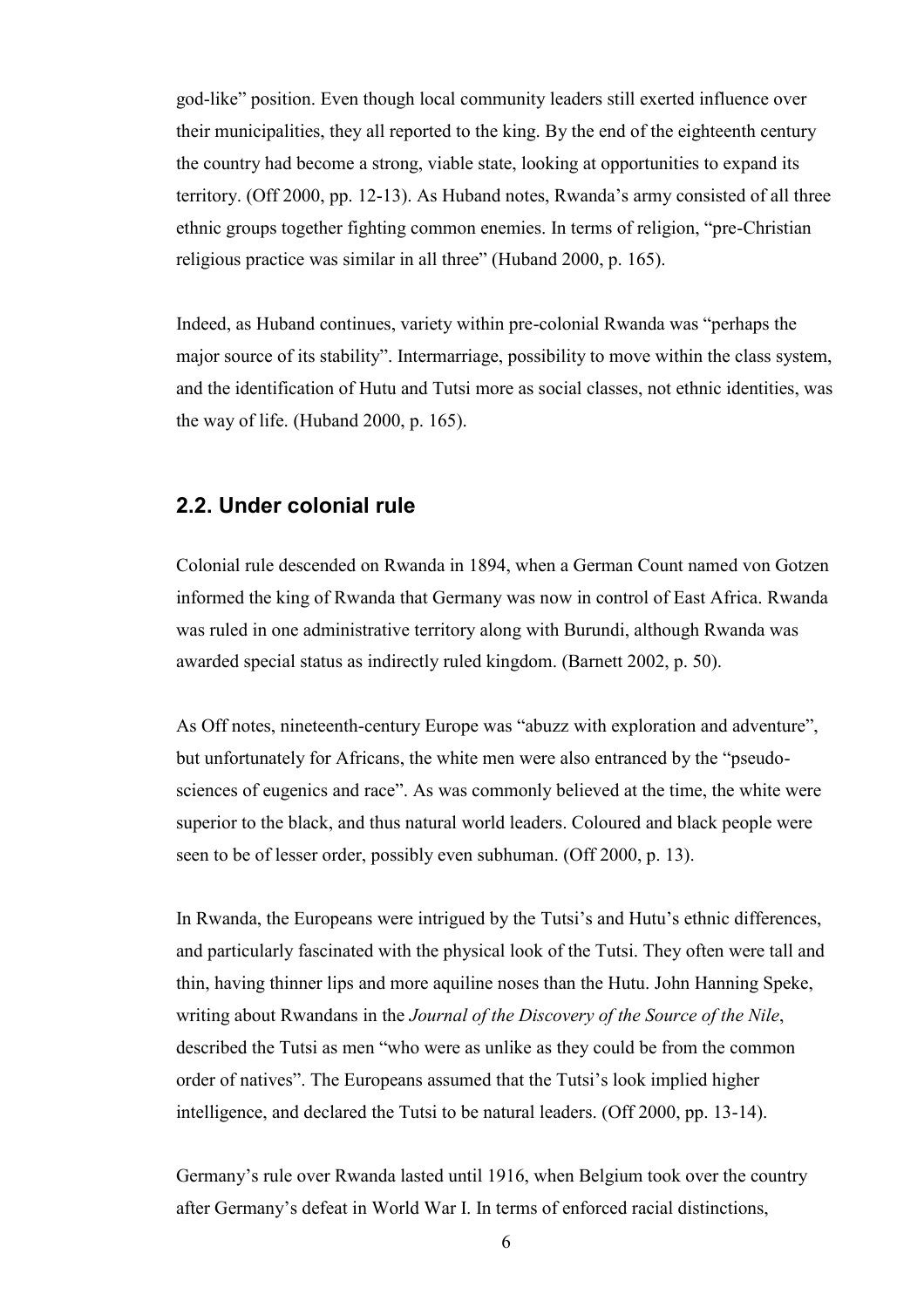according to Barnett, "Belgium took over where Germany left off, reinforcing and then solidifying the Tutsi rule". They conducted a reformation of the political system in the late 1920's, thus further empowering the Tutsi. (Barnett 2002, p. 50).

Belgium, as the colonial master, wanted maximum economic gain of Rwanda with as little possible cost. In achieving this, the European-created racial divide between Hutu, Tutsi, and Twa, proved convenient. The Tutsi were given powerful positions, leaving the Hutu out of opportunities of advancement in the society. (Off 2000, p. 14). Underlining the divide was the Belgian regime of forced labour, under which masses of Hutus were placed under Tutsi management to repair roads, conduct forest work, and similar tasks. Exhausted by the hard physical work, peasants had to neglect their own fields. This, in turn, resulted in repeated famines. (Gourevitch 1998, p. 57).

In terms of religion, Belgium saw as its task to convert Rwandans into Christianity. European missionaries, often being the only foreigners with knowledge of Kinyarwandan, had a great influence on the Rwandans. The church held a prestigious position in the Rwandan society, being a crucial social element providing education, thus further advancing the Tutsi's position. (Huband 2000, p. 166). As a result, the right to higher education was also denied to Hutus (Off 2000, p. 14). According to Gourevitch, the Catholic schools of Rwanda, dominating the colonial education system, practiced open discrimination against Hutus (Gourevitch 1998, p. 57). As Off sums it up, "the Belgian-imposed caste system meant that being a Tutsi mattered even more than ever before" (Off 2000, p. 14).

In 1933, Belgium conducted an exhaustive census in Rwanda, using physical characteristics to determine who was a Tutsi and who was a Hutu. As Off writes, "to ensure everyone was registered correctly, the Belgians took to measuring craniums and nose lengths to determine "racial" class" (Off 2000, p. 14). According to the census, the Hutu were the ethnic majority (85% of the population), before the Tutsi (14%) and the Twa (1%) (Gourevitch 1998, pp. 56-57).

All the inhabitants of Rwanda were then issued an identity card which had the Hutus "locked into an inferior social position for life" (Off 2000, p. 14). Tutsis, on the other hand, took full advantage of the new caste system, enjoying the absolute status of prestige awarded to them. As Barnett says, this classification, along with its political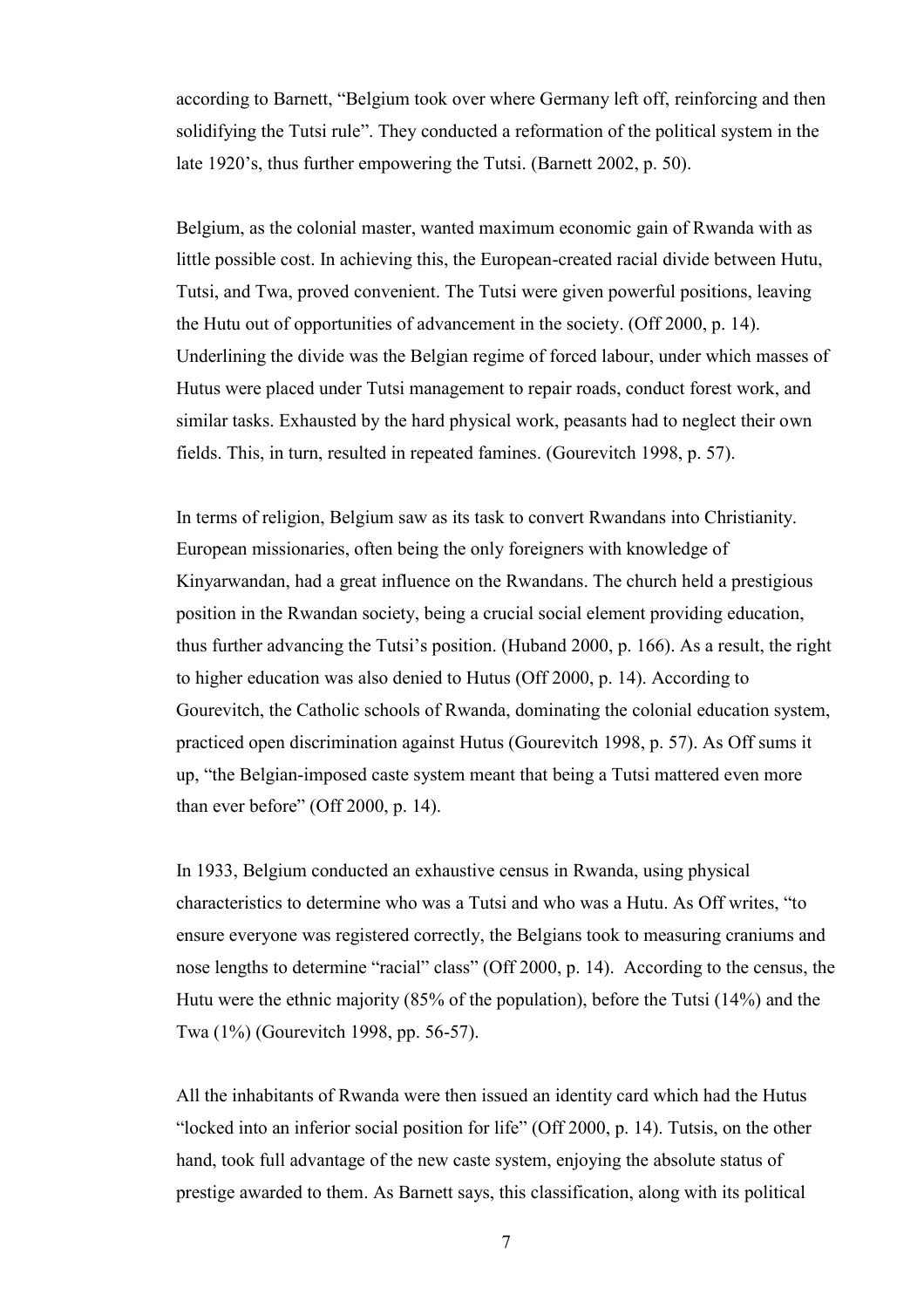institutionalization, had a strong effect on Rwandan culture. All parts of society echoing such segregationist messages created an indelible reality of its own (Barnett 2002, p. 51). Gourevitch agrees, stating that the Rwandan's idea of a collective national identity "was steadily laid to waste" (Gourevitch 1998, pp. 57-58).

### **2.3. Surfacing of ethnic unrest**

Rwanda's path to decolonization began in 1947, when the UN Trusteeship Council visited the country on several occasions to observe Rwanda's standing (Barnett 2002, p. 51). The Western world had started paying attention to the abuse of colonies after the Second World War, which led to the United Nations' involvement in the matter. The UN, in addition to making country-specific evaluations on African colonies, began pressuring the European colonial masters to loosen up their grip on the colonies. (Off 2000, pp. 14-15.)

The Council produced a series of documents, disapproving of Belgium's colonial rule and insisting on giving Rwanda independence. Support to and opposition of independence within Rwanda followed the ethnic lines. The Hutu supported independence, demanding majority rule. The Tutsi, on the other hand, felt that democracy would threaten their position. A group of Hutus decided to issue a proclamation demanding majority rule in anticipation of a UN visit. This, as Barnett describes, triggered "an intensification of the struggle for independence and ethnic rivalry". (Barnett 2002, pp. 51-52).

The following Hutu Revolution, a series of violent outbreaks resulting in diminution of Tutsi political power and the fleeing of nearly 120 000 Tutsi into neighbouring countries, took place between 1959-1961 (Barnett 2002, p. 52). The Hutu took power in 1960, and a year later declared Rwanda a republic (Off 2000, p. 15).

Belgium responded to the unrest by switching their preference with the Hutu (Barnett 2002, p. 52). The imposed ethnic lines that had benefited the Tutsi now were turned against them (Off 2000, p. 15). Belgium also decided to take action in efforts to calm the Hutu unrest; the schedule for Rwanda's independence was determined due to a 1959 UN resolution. Rwanda would become independent in 1962, and elections were to be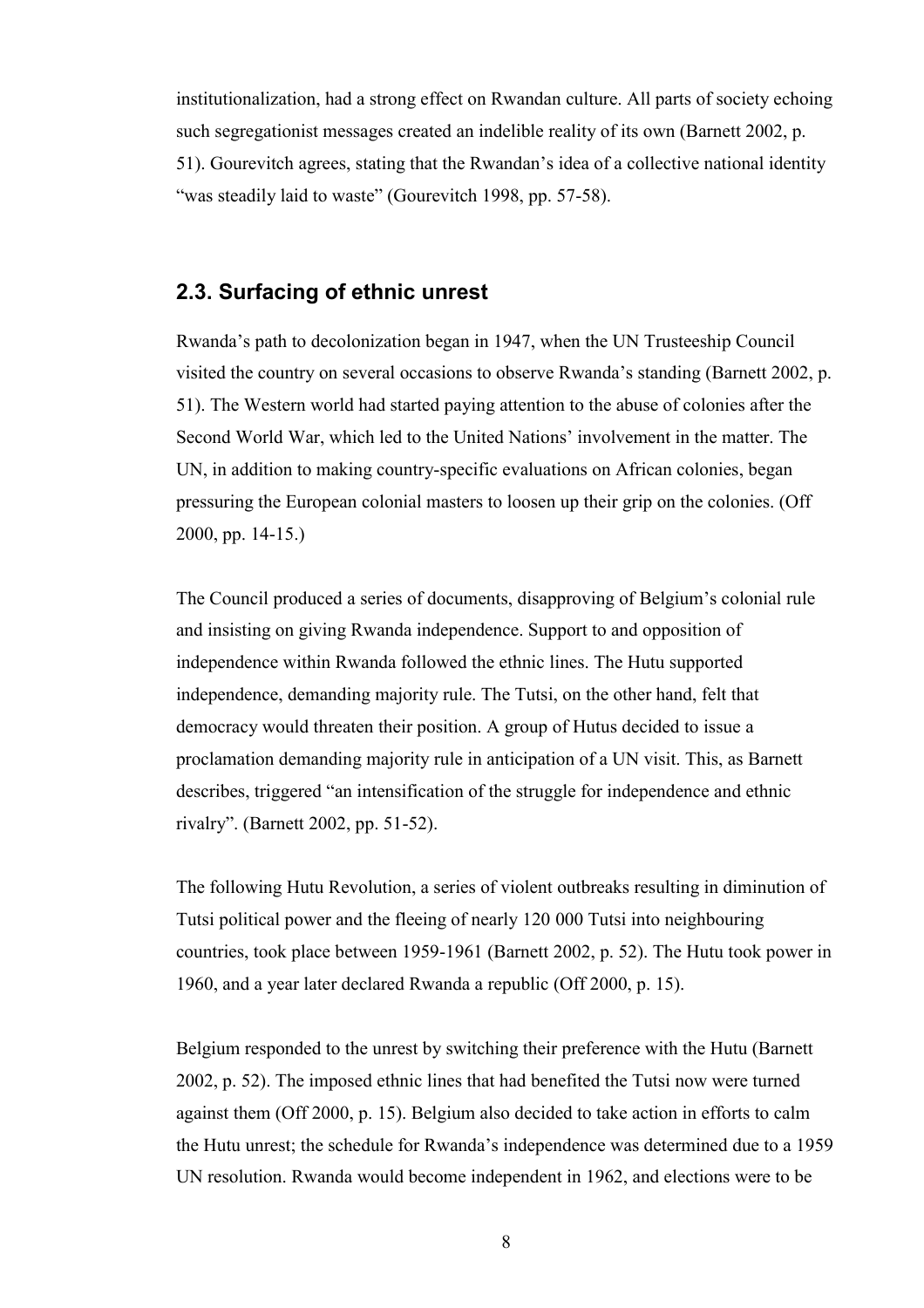held in 1961. The September 1961 elections resulted in Hutu-majority parties winning vast majorities of the seats. (Barnett 2002, p. 52.)

According to Huband, the revolution's success was due to the fact that no-one condemned it. The outside world did not react to the happenings in Rwanda, largely due to Belgium's inactive stance towards the situation. As Huband notes, if Belgium was not voicing concern over its colony, "the rest of the world would remain silent". (Huband 2000, p. 170).

In Barnett's words, Rwanda's independence on 1 July 1962 was a "stunning revolution in its external and internal" relations. The mythology of the Tutsi's superiority was almost overnight turned into inferiority; this ethnic group was now seen as dictators having abused the native peasantry for decades. The sudden social change within the Rwandan society did not trouble its new leader. President Kayibanda, newly installed head of state, found the use of ethnic terror and sowing division among his constituency to be tools in maintaining his rule. (Barnett 2002, p. 52.)

According to Off, during the first decade of Hutu government 20 000 Tutsi were killed. In addition to this, another 300 000 fled to Uganda and Burundi. The Rwandan refugees in neighbouring countries formed rebel movements, which during the 1960's conducted frequent attacks into Rwanda. This only worsened the remaining Tutsi's position in Rwanda, as they were targeted for retaliatory action by the Hutu government. (Off 2000, p. 15.) Mass violence in Rwanda is considered to be the product of this tumultuous time. Huband notes that "there is no record of mass killings in Rwanda prior to colonial rule on the scale of 1959 and after independence". Indeed, as Huband continues, the use of mass killings as a political tool, of genocide as a policy, is not a part of the precolonial historical memory of the Rwandans. (Huband 2000, pp. 164-165.)

# **2.4. Polarization of ethnicity**

Even though Rwanda was now under strict Hutu rule, friction occurred within the leadership. The Southern Hutus tended to be more open-minded towards the Tutsi, whereas those coming from the Northern parts of the country could be labelled as extreme Hutu nationalists. In 1973, a coup d'état was carried out by a northern Hutu,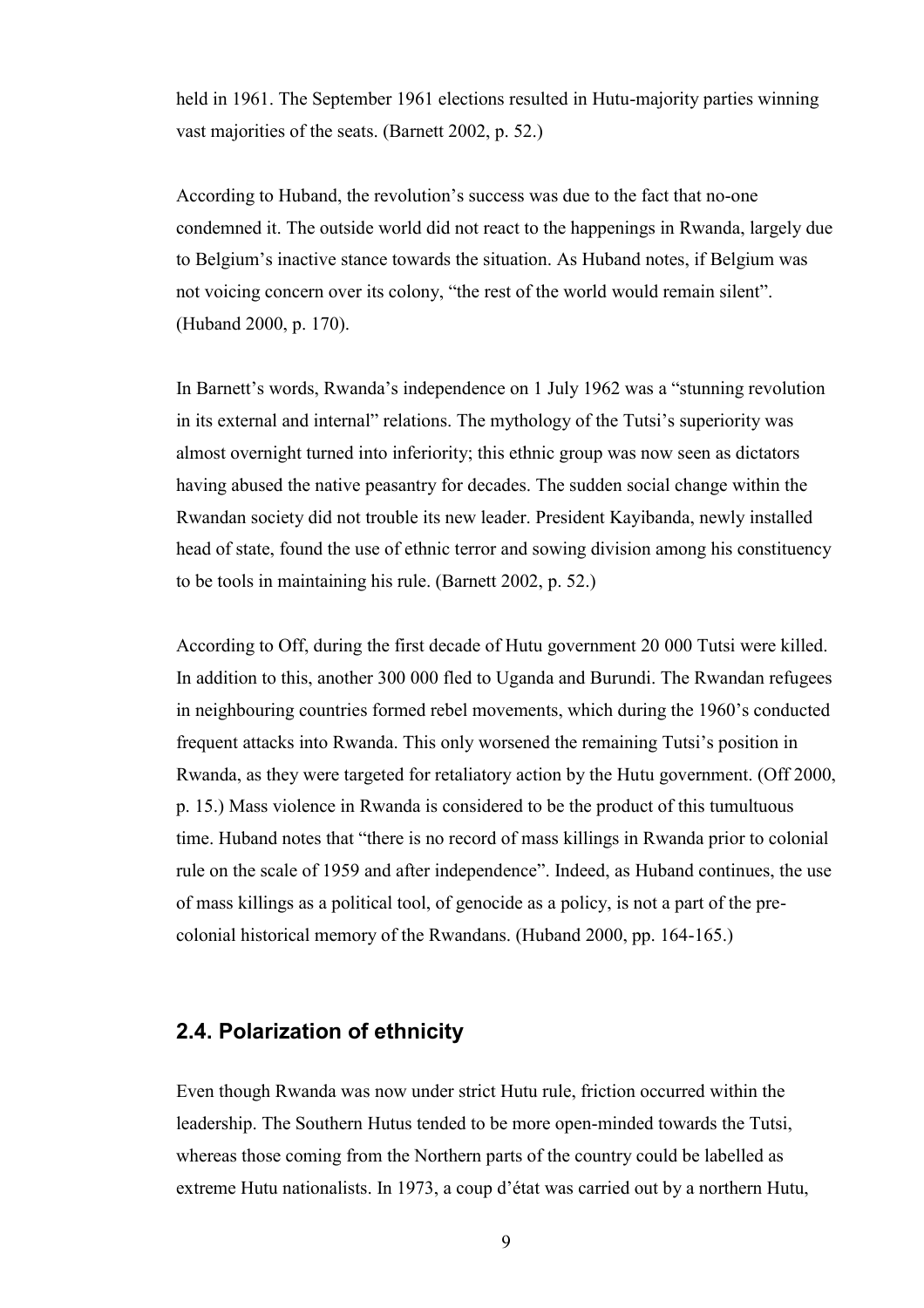General Juvénal Habyarimana. (Off 2000, p. 16.) Habyarimana ruled the country with the grasp of a dictator. In 1975 he declared Rwanda to be a single-party state, its whole population belonging to the National Revolutionary Movement for Development (MRND). The general re-organised the country's political life, centralizing the power into hands of his inner circle. Rwanda's military and the church were now also managed by Habyarimana, his wife, and their confidantes. (Barnett 2002, p. 53.)

With the Cold War consuming the rest of the world's political thinking, Africa became a target of a new kind of colonialism. Western governments were in the need to establish spheres of influence in the region, which meant offering their help to potential allies in order for them to maintain their power. France decided to aid the francophone Rwanda<sup>1</sup>, providing Habyarimana substantial military support along with weapons deliveries for the General to defend himself against the Tutsi rebels. (Off 2000, pp. 16- 17.)

By the 1970s, the Tutsi rebels had formed into an organized movement, the Rwandan Patriotic Front (RPF), formed by Tutsis who had fled Rwanda in the early 1960's. During the following decades, the RPF was transformed into a rebel army. The RPF had its base in Uganda, just over the border of Rwanda. From there it conducted attacks into Rwanda, which the Rwandan army would have had a hard time suppressing without the help of the French. The RPF maintained a high level of discipline, and became even more professional in its conduct in the late 1980s under the leadership of a Tutsi grown in exile, Paul Kagame. (Off 2000, pp. 16-17.)

The consequences of the Hutu revolution hardly hit Rwanda on 1 October 1990. The victims of the revolution, the RPF, crossed the border from Uganda, and invaded Rwanda. The ensuing war, according to Huband, fostered a climate of political extremism within the society. While the RPF was able to maintain a unified front and give a coherent message to its supporters, the Habyarimana government faced the challenge of a starkly polarized opinion among the Hutu population. (Huband 2000, p. 171). The political consequences of the invasion "crystallized a process that had slowly been developing prior to this invasion". As the regime was making amendments to deal

 $\overline{a}$ 

<sup>&</sup>lt;sup>1</sup> The Rwandans had been taught French by Canadian priests, who took over managing Rwanda's churches after the Belgians left the country.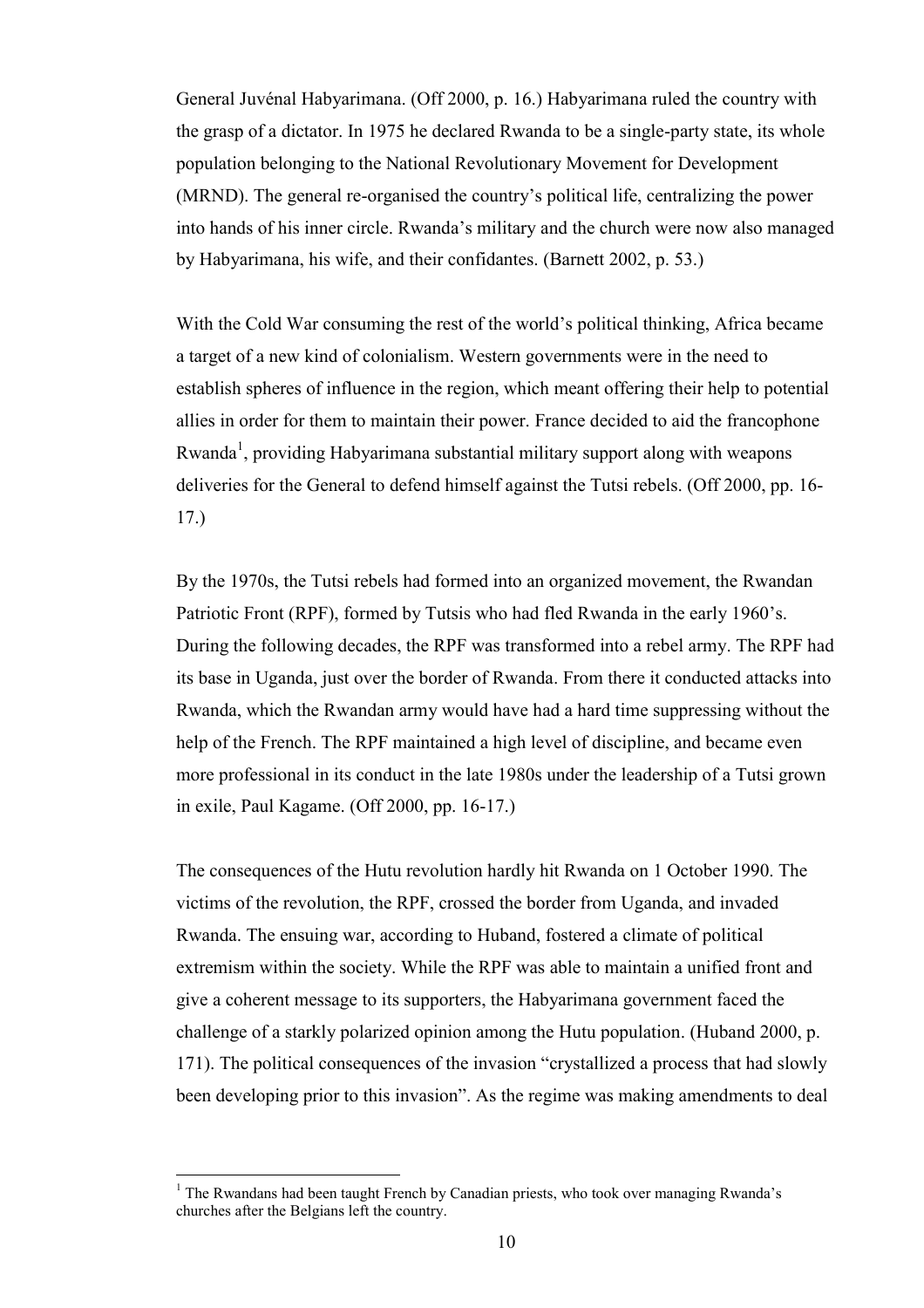with the RPF opposition, the stronger its belief grew that only extremism would work in order to save the government. (Huband 2000, p. 172).

Taking steps seemingly developing Rwanda's democracy, Habyarimana on 18 April 1991 declared the country a multi-party state. At the same time he also added the term 'democracy' in his own party's name; the former MRND was now MRNDD, the Republican National Movement for Democracy and Development. Within six months of Habyarimana's announcement of the new political system, twelve opposition parties had emerged. Seven of the parties, however, were created by Habyarimana himself to give appearance of democracy. Several of the remaining five parties were infiltrated by extremists supporting the government. (Huband 2000, pp. 172-173.)

In order to remain in power when facing both internal and external challenges, the Habyarimana government felt that oppressing and manipulating the population would be its salvation. In doing this, the ethnic card was the most useful tool. If attacking Tutsi threat could not be used, the regime turned on other Hutus. The RPF's invasion of the country thus polarized the Hutu opinion between moderates, extremists, and the government. (Huband 2000, p. 171.)

Important role within the regime was played by Habyarimana's wife, Agathe, "the Lady Macbeth of Rwanda", as Off calls her. Agathe Habyarimana had during her husband's reign been building a militant group of supporters, and was in charge of a small but powerful team of extremists who had close ties to the area in northern Rwanda where the Habyarimanas' originated. The group, called 'Clan de Madame', were sent throughout Rwanda to spread the message that the rest of the Hutus had to be prepared to exterminate the opposition. (Off 2000, pp. 17-18.) The term the Madame's associates used of Tutsi and moderate Hutus was *inyenzi*, Kinyarwandan for cockroaches. The Clan's propaganda was not exactly subtle; in a speech given at a political rally supporting the MRNDD, Ministry of Information official Léon Mugesera stated that "We the people must take responsibility for wiping out the scum" and " Know that the person whose throat you do not cut now will be the one who will cut yours". (Off 2000, p. 18.)

Aiding to get the message out was a government-licensed broadcaster, Radio Télévision Libre des Mille Collines (RTLMC). Radio being the foremost source of information for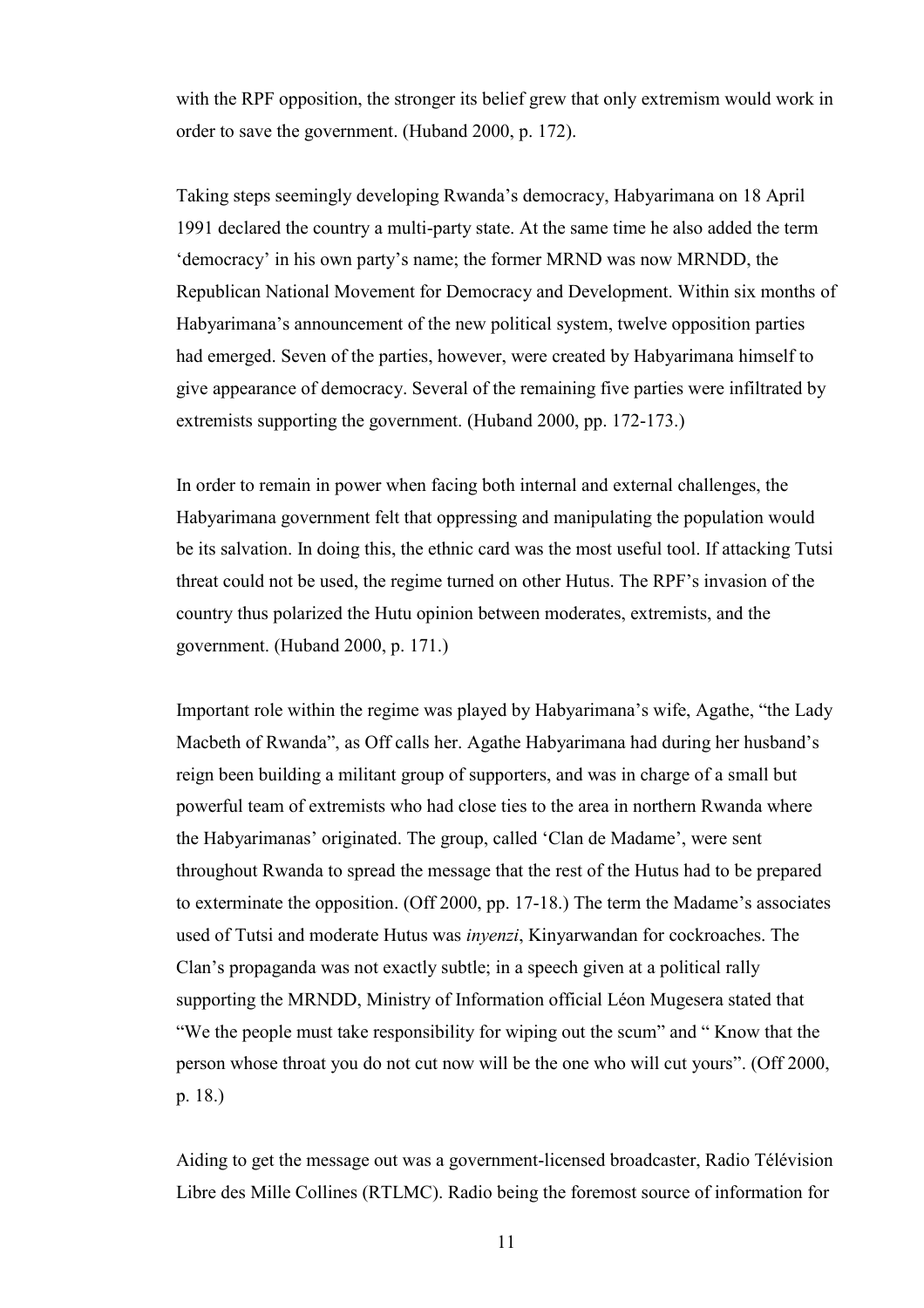the Rwandans, the RTLMC quickly monopolized the airwaves with its ethnic propaganda. The prime message from RTLMC to its mostly young listeners was reminding them of Tutsi oppression. (Off 2000, p. 18.) Also helping to spread the Habyarimanas' message were local burgomasters, town and village leaders. What Off calls "a system of blind obedience to authority", the Rwandans' stance to their leaders, provided the Clan an effective means to feed the population the hate message (Off 2000, p. 19.)

#### **2.5. The Arusha Accords**

The Arusha Accords, signed on 4 August 1993, seemed to promise a more stable and democratic Rwanda. The peace process had begun in the summer of 1992, but it wasn't until 14 July 1993 that a ceasefire between the government and the RPF was agreed on. (Huband 2000, p. 171.)

The Accords had two protocols, first of which covered the integration of the armed forces of the government and of the RPF. The other protocol included a number of issues, such as deletion of references to ethnic groups in official documents and ratification of human rights instruments. The two protocols, combined with earlier agreements, comprised the eleven-article accords that included power sharing, the rule of law, transitional institutions, repatriation of refugees, and the resettlement of displaced people. (Barnett 2002, p. 62.)

The Arusha Accords also included an agreement of a broad-based transitional government. It would stay in power no longer than 22 months, after which there would be multiparty elections. The president's powers were to be reduced, making him only a figurehead. Therefore, real power would be placed with the prime minister and the council of ministers, as well as the Transitional National Assembly. (Huband 2000, p. 174).

The accords also outlined that an international force would monitor the agreement's implementation. It was

1. to help provide security throughout the country, for humanitarian assistance, and for the expatriate community; 2. to monitor the cease-fire agreement, which included the establishment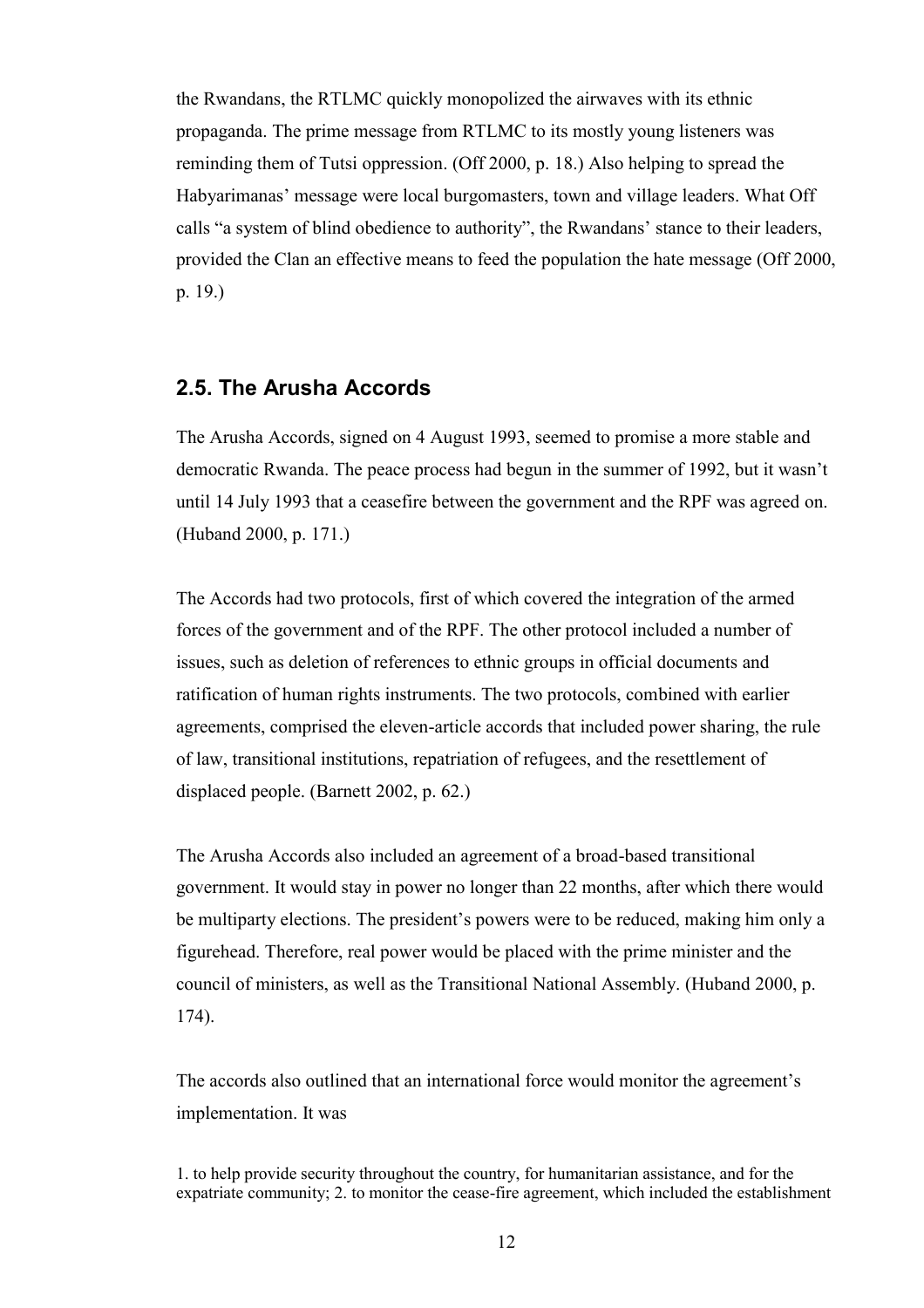and maintenance of a demilitarized zone (DMZ) around Kigali; 3. to investigate all reported infractions of the cease-fire agreement; 4. to help maintain public security by monitoring the activities of the gendarmerie and police; and 5. to assist with the demilitarization and demobilization and integration of the armed forces, a task that was expected to take seven to nine months and involve almost thirty thousand personnel on the government's side and twenty thousand for the RPF. (Barnett 2002, p. 62.)

In essence, the international force was to provide security in the country, and create an environment which would give both parties of the agreement the assurance that they were able make cooperative moves without compromising their position (Barnett 2002, p. 62).

As the signing of the peace agreement was celebrated, below the surface lied opposing intentions. According to Gerard Prunier, Habyarimana's conceding to the agreement was not out of genuine will to develop Rwanda's road to democracy, but a tactical move to buy time and look good in the eyes of foreign actors (Huband 2000, p. 176). During the same year as the Accords were signed, armed power within the Habyarimana regime had started to shift towards the extremist armed militia, the Interahamwe (Huband 2000, p. 176).

The RPF secured much of its demands in the Arusha agreement, but Paul Kagame saw the situation as it was: he understood Habyarimana's intentions behind the signature. As Huband puts it, "In practice, the Arusha accord was undermined by having been signed by a Rwandan president who intended to use it as a tool to pursue the very same goals that had created the war and the need for a peace agreement in the first place" (Huband 2000, p. 177).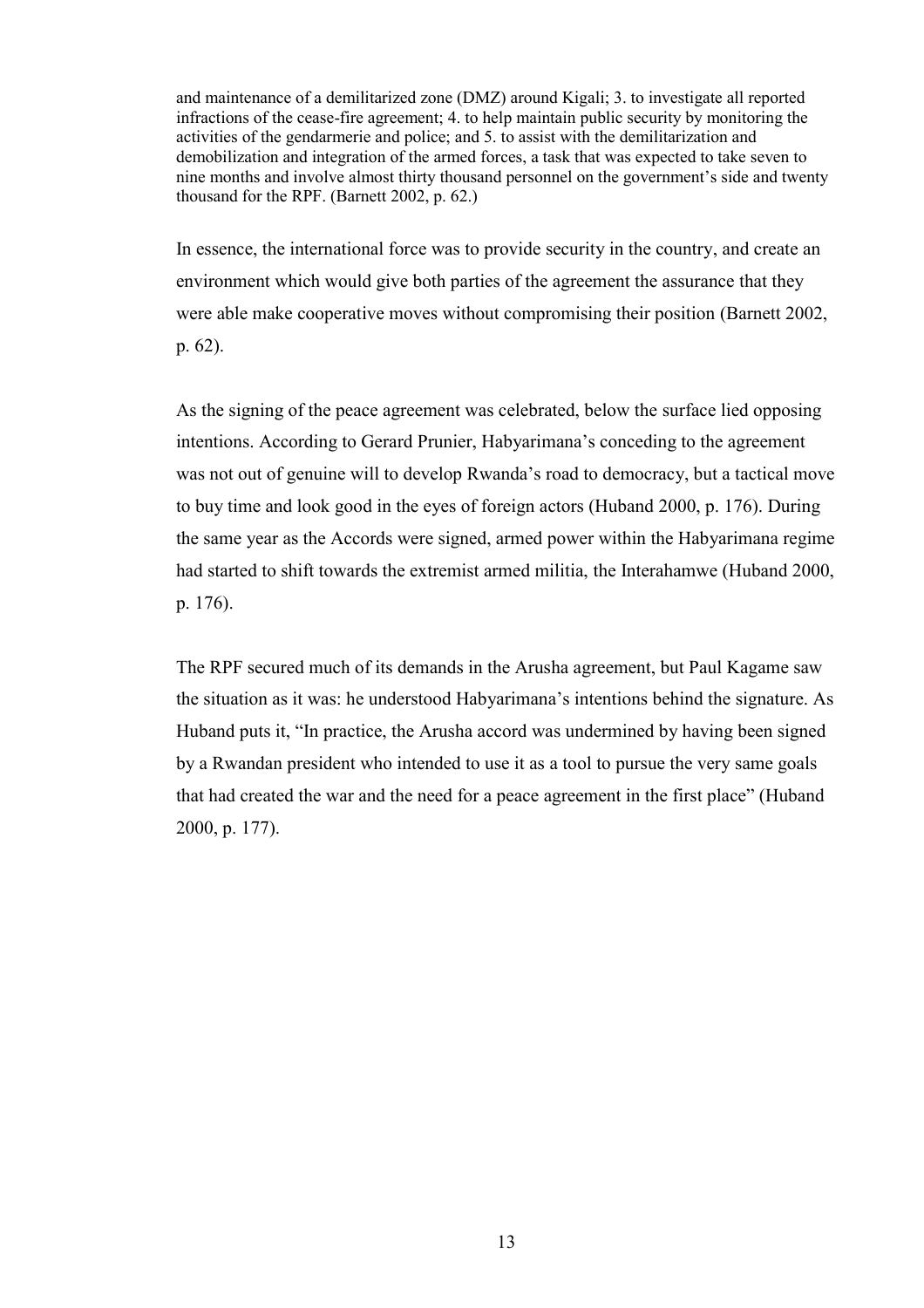# **3. THE GENOCIDE**

The genocidal campaign in Rwanda started on 6 April 1994, after the death of President Habyarimana. His plane was shot down while landing on the Rwandan capital Kigali's airport, also claiming the life of the President of Burundi. Suspicion on the responsibility of the attack has fallen on many targets, from the RPF to foreign governments including Belgium. It is still, however, unknown who conducted the attack. Only twelve hours afterwards, the Rwandan government forces were at war with the RPF. (Off 2000, p. 46-47.) As Rice and Loomis put it, the assassins' munitions "brought down both the airplane and the uneasy power-sharing agreement between Hutus and Tutsis" (Rice and Loomis 2007, p. 71). As a consequence, by the fifth night of the genocide Rwanda's presidential guard along with their militia allies had exterminated the fledgling opposition political class (Huband 2000, p. 189).

A third force was also operating in Rwanda, responsible for carrying out the genocide. The Interahamwe, a group of young men attached to the ruling political party MRND, had previously had the assignment to guard the president and the city of Kigali, but was transformed into a "machine of extermination" by the Hutu elites. (Barnett 2002, p. 129.) Just three weeks into the genocide, in late April, already 200 000 people had been killed (Off 2000, p. 70). As Barnett notes, this rate of killing exceeded the one of Holocaust. According to his calculation, the rate during the first and crucial weeks of the genocide was 333 and 1/3 deaths per hour, and thus five and ½ deaths per minute. (Barnett 2002, p.1.)

Unlike the Holocaust, no modern industrial technology was in use in the Rwandan genocide. As Barnett notes, "the perpetrators of the Rwandan genocide employed primarily low-tech and physically demanding instruments of death that required an intimacy with their victims". (Barnett 2002, p. 1.) Most Hutu death squad recruits were trained to use machetes, a slower method of killing than shooting, but one that proved efficient in the long run (Off 2000, p. 60). According to Human Rights Watch, it is estimated that Rwanda imported 581 000 machetes during years 1993-1994. This equals to one machete for every three adult Hutu male in the country. (Off 2000, p. 45.)

As Neier points out, the killers did not try to hide their actions. "The killing did not take place at out-of-the-way sites established for the purposes of putting people to death and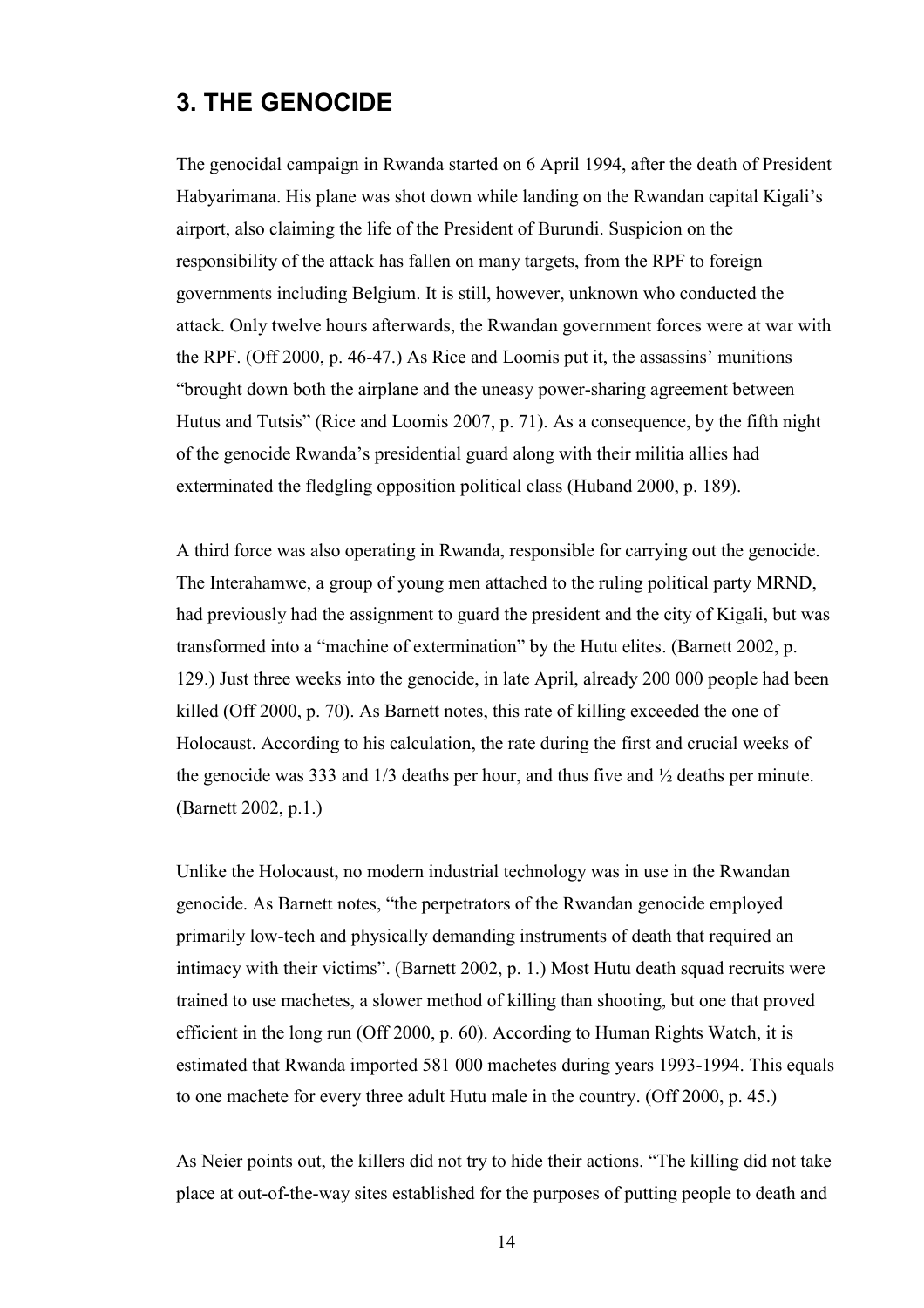disposing of the remains. It took place throughout the country: in virtually every village and in almost every urban neighbourhood". (Neier 1999, p. 48.)

Huband agrees, describing his own experience in Rwanda during the genocide. The violent killings even took place within a view of the foreign troops' evacuation of their own citizens:

"Halfway up the hill lay a pile of corpses. From nearby houses women, old and young, were casually led to the pile and forced to sit down on it. Men with clubs then beat the dead and dying bodies and surrounded the women as they sat, screaming, pledging for their lives. Suddenly the men turned on the women. They beat them until they no longer moved, then went to find more people to kill, within a view of the school were the evacuees packed their children, pet dogs, teddy bears, and suitcases into the trucks lent to them by Rwanda's army". (Huband 2000, p. 190.)

Those Rwandans who could, fled to Tanzania. On 30 April, another one of the unfortunate records relating to the genocide was made, as 250 000 people crossed the Rusumo Falls Bridge into Tanzania. This was the largest crossing of its kind by a group of people in one day. The next day, 150 000 more Rwandans followed them. (Huband 2000, p. 195.)

The genocide was over by mid-July. The RPF declared victory over the government forces on 18 July 1994 (Dallaire 2003, p. 474).

### **3.1. International response**

When talking about providing protection to civilians in hostile environments, Joshua Smith notes that "The willingness to act usually depends on the authority to act" (Smith 2006, p. 58). Even though the UN had the authority to act on a case like Rwanda, it did not do so. Smith continues by stating that if an organization such as the UN or EU fails to act on a genocide, a full-fledged intervention to stop such a massacre could be led by a coalition of willing states. This also failed to happen in Rwanda. Instead, when the genocide began, the international community chose to withdraw its support to Rwanda. This decision was reached even though UN troops were on ground in Rwanda during the genocide.

The United Nations Assistance Mission in Rwanda, UNAMIR, was established by the UN Security Council resolution 872 on 5 October 1993 (S/RES/872). It had the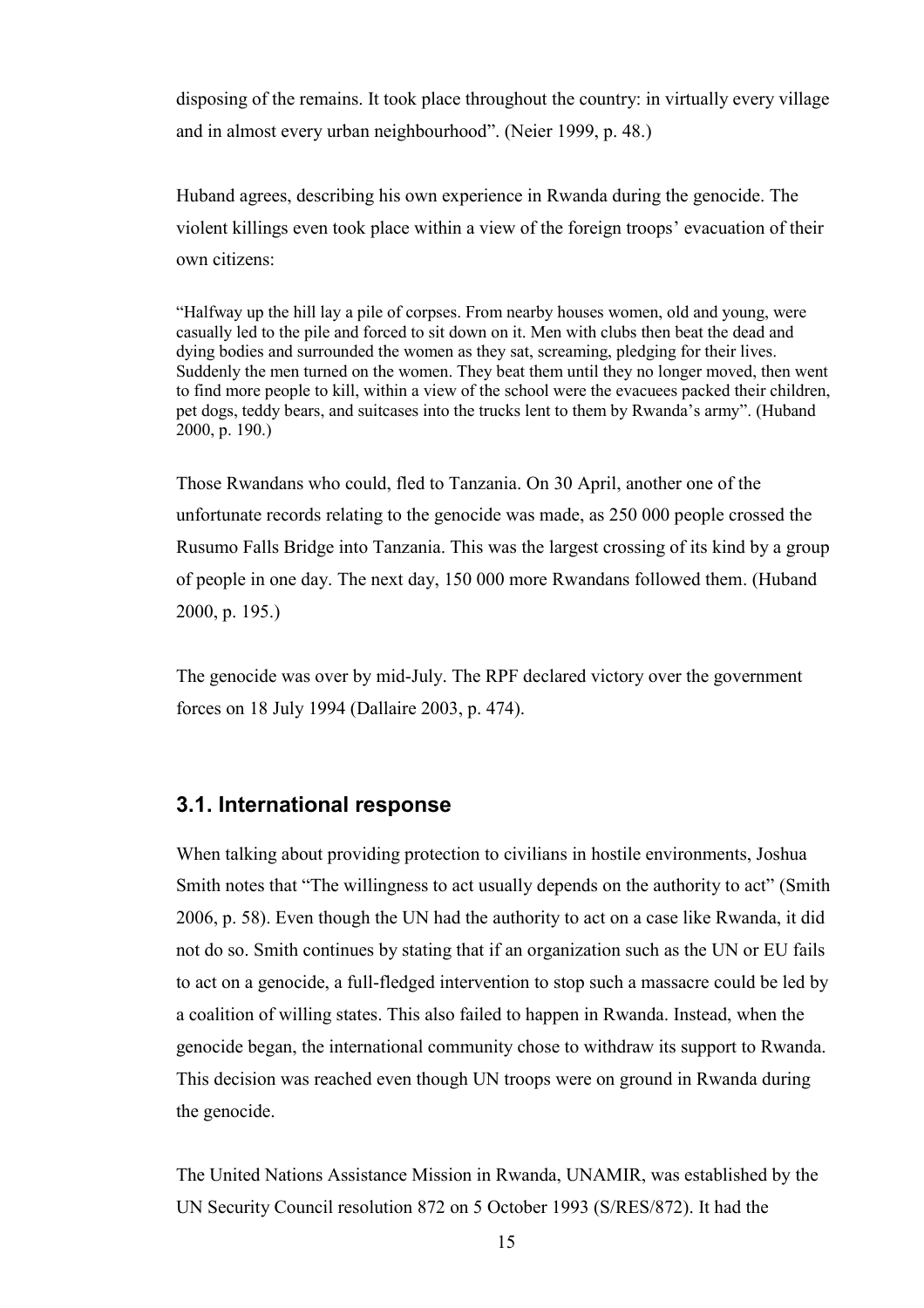mandate to contribute to the security of Kigali, monitor the ceasefire, monitor the security situation in the wake of the election, assist in mine clearing, investigate allegations of violations of or non-compliance with the Arusha Accords, monitor the return and resettlement of refugees and displaced persons, assist in coordination of humanitarian assistance, and investigate incidents concerning the activities of the gendarmerie and the police. (Ryan 2000, p. 131.)

UNAMIR was 2519 strong when the genocide started. As the killing campaign begun, the UN decided to evacuate most of its troops on ground in Rwanda. This was done for the troops' own protection, after ten Belgian soldiers guarding Prime Minister Agathe Uwilingiyimana were killed and mutilated. The decision was taken at the Security Council meeting on 21 April, leaving UNAMIR Commander General Dallaire with 270 troops. (Ryan 2000, p. 131.)

The 21 April resolution, number 912, also authorized the enlargement of UNAMIR, due to which the UN Secretariat attempted to mobilize support in order to send UNAMIR an additional force of 5500 (S/RES/912). However, as this course of action did not have the support of the United States, the massacres continued without effective international opposition.

On 17 May the Security Council agreed on resolution 918, giving UNAMIR the mandate to help civilians (S/RES/918). This turned to be an empty promise to the Rwandan people, as none of the Security Council members was willing to provide the troops needed to achieve this (Ryan 2000, p. 132).

UNAMIR eventually got its enforcements by August 1994 in the form of French-led Operation Turqoise. The troop strength at the time was 3500, with almost all the main contingents coming from African states. This, unfortunately, was too late, as the mass killings had ceded by June<sup>2</sup> (Ryan 2000, pp. 132-133). As Huband concludes, "By the end of May there was no purpose in sending more UN troops – there was nobody left for them to protect" (Huband 2000, p. 213).

 $\overline{a}$ 

 $2^{2}$  Even though the enforcements arrived in Rwanda too late in terms of stopping the genocide, UNAMIR's role in aiding the post-genocide country was important. The enforced UNAMIR operation helped in training a new national police force in Rwanda, monitored the Zaire border, assisted in rebuilding efforts of the country's infrastructure, and protected the UN human rights monitors in Rwanda.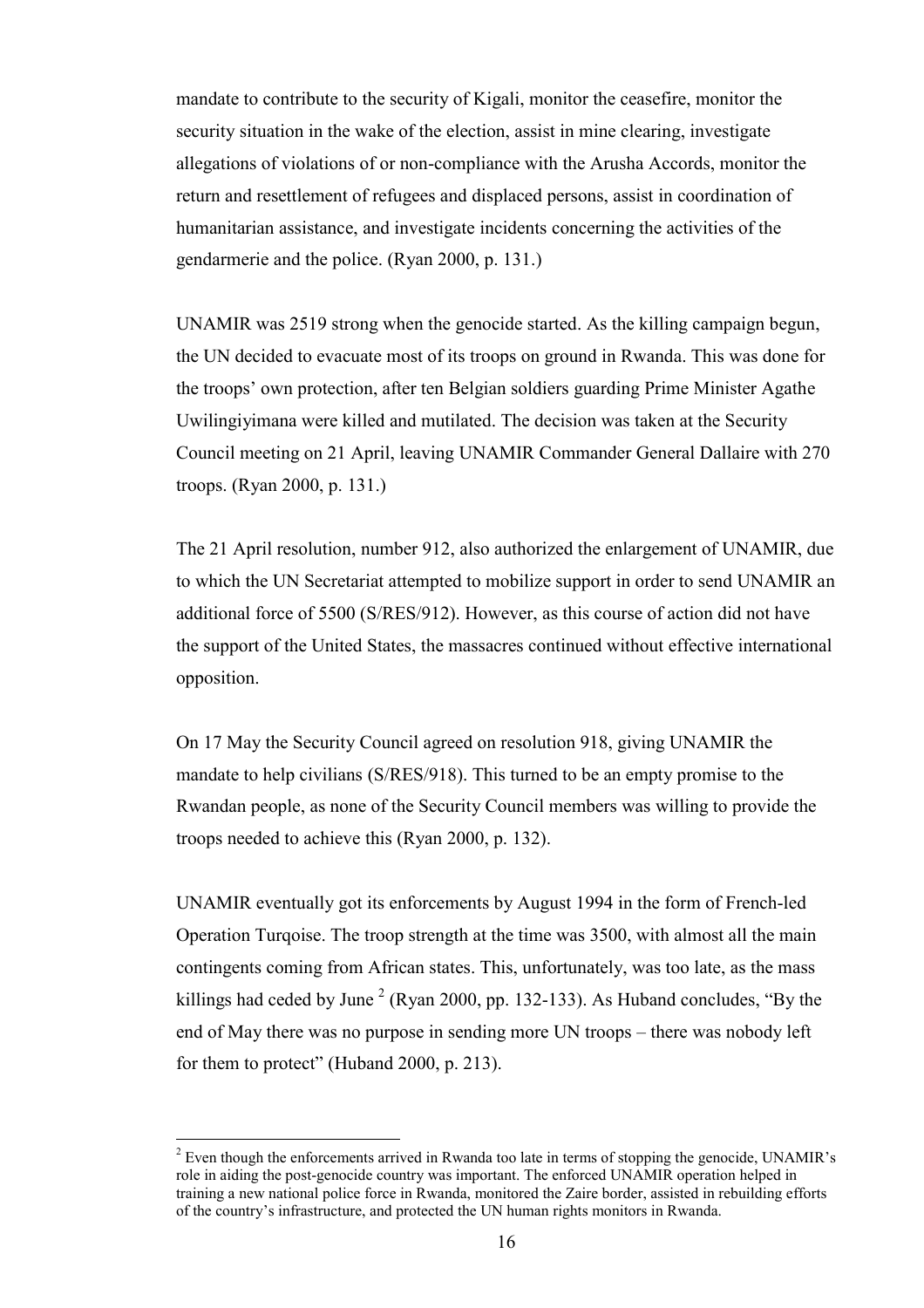# **3.2. Proposed intervention plan**

The ICISS report *The Responsibility to Protect* defines broad requirements for a successful humanitarian intervention. Three main themes are identified; a strong coalition with substantial political resolve, a unified military approach, and unified operational objectives. As Joshua Smith points out, in some cases regarding a threat to civilians' lives, "defeating a single group of poorly trained and equipped militia might serve to end genocide – indeed, this may have been the case in Rwanda" (Smith 2006, p. 76).

As soon as the killings in Rwanda began in large numbers, General Dallaire drafted a plan for the UN on how to respond to the situation. Dallaire insisted that only 5500 extra troops would prevent the crisis from escalation. This assessment was later to be endorsed by Pentagon advisers (Mann 2005, p. 449).

Obviously, it is impossible in realistic terms to evaluate how Dallaire's intervention plan would have worked. But, as Valentino points out, when looking at the RPF's defeat over the Hutu perpetrators by a lightly armed force of approximately 25 000 men, it becomes obvious that a Western force would have had good chances of success in stopping the genocide. As he says, "… once on the scene, a well-equipped Western military force would have faced relatively light opposition and suffered relatively few casualties". (Valentino 2004, p. 245.) According to estimates, this would not have been unbearable cost-wise. As Barnett states, what differentiates the genocide in Rwanda from other genocides is the relatively low cost the intervention would have required (Barnett 2002, p. 2).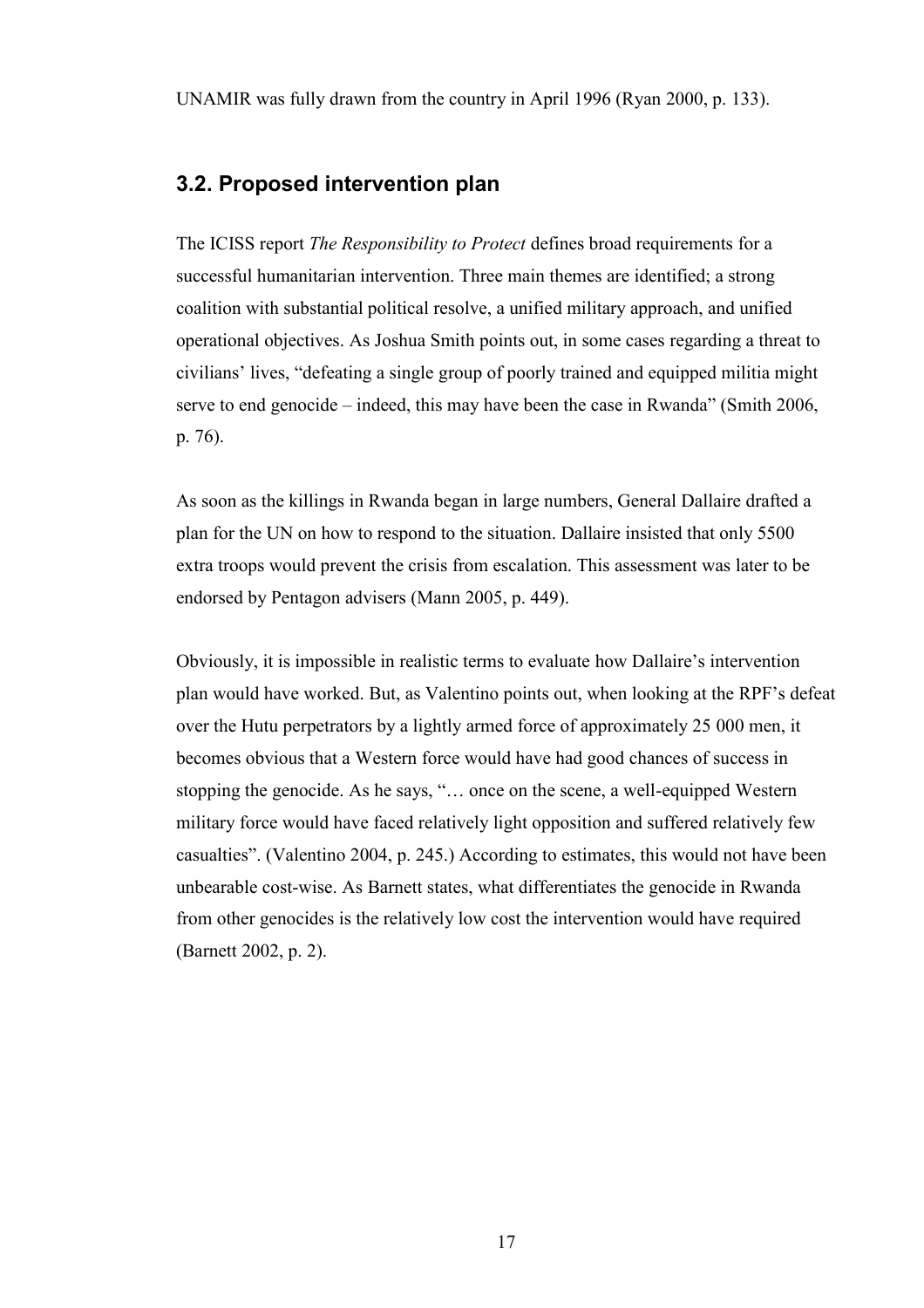# **4. STEREOTYPES**

When looking at the international community's response to the situation in Rwanda in the spring of 1994, certain stereotypes concerning both Rwanda and international order in general were strongly at play. In their different ways, these beliefs, occurrences, and establishments contributed to the way the genocide in Rwanda was both seen as well as responded to.

As seen above, Rwanda's history has been marked both with peaceful coexistence between the Hutu and the Tutsi, as well as inequality between the two ethnic groups brought about by colonial powers. Thus, it is not a country that has been ethnically divided for most part of its existence. I will start examining the stereotypes by taking a look at the misleading interpretation of Rwanda's history that was well spread in the Western world – a history of a country caught in an endless cycle of ethnic unrest.

In this chapter, I will also consider the role of two powerful UN institutions, the UN Genocide Convention and the Security Council. As will be demonstrated, these two institutions are the organization's – and thus the international community's – foremost tools against genocide. The final stereotype looked at in this chapter is case Somalia. The unsuccessful UN peacekeeping mission in 1993 to capture Somali warlords had an effect on both the UN's as well as the United States' take on future missions.

# **4.1. The perceived history of Rwanda**

*"Right up to the day the last Tutsi was killed in the spring of 1994, exactly a century after the first German, Count von Gotzen, arrived in Rwanda, reality was juggled by foreigners". (Huband 2000, p. 170.)*

As described earlier, the Hutu and the Tutsi had led a rather peaceful coexistence within Rwanda prior to colonial rule. As Huband notes, "The emergence of rigid boundaries between Tutsi and Hutu is relatively recent" (Huband 2000, p. 171). The colonial policies that emphasized the significance of ethnicity not only altered the Rwandans' interpretation of what 'Hutu' and 'Tutsi' meant, but also coloured the Western world's understanding of Rwanda's history.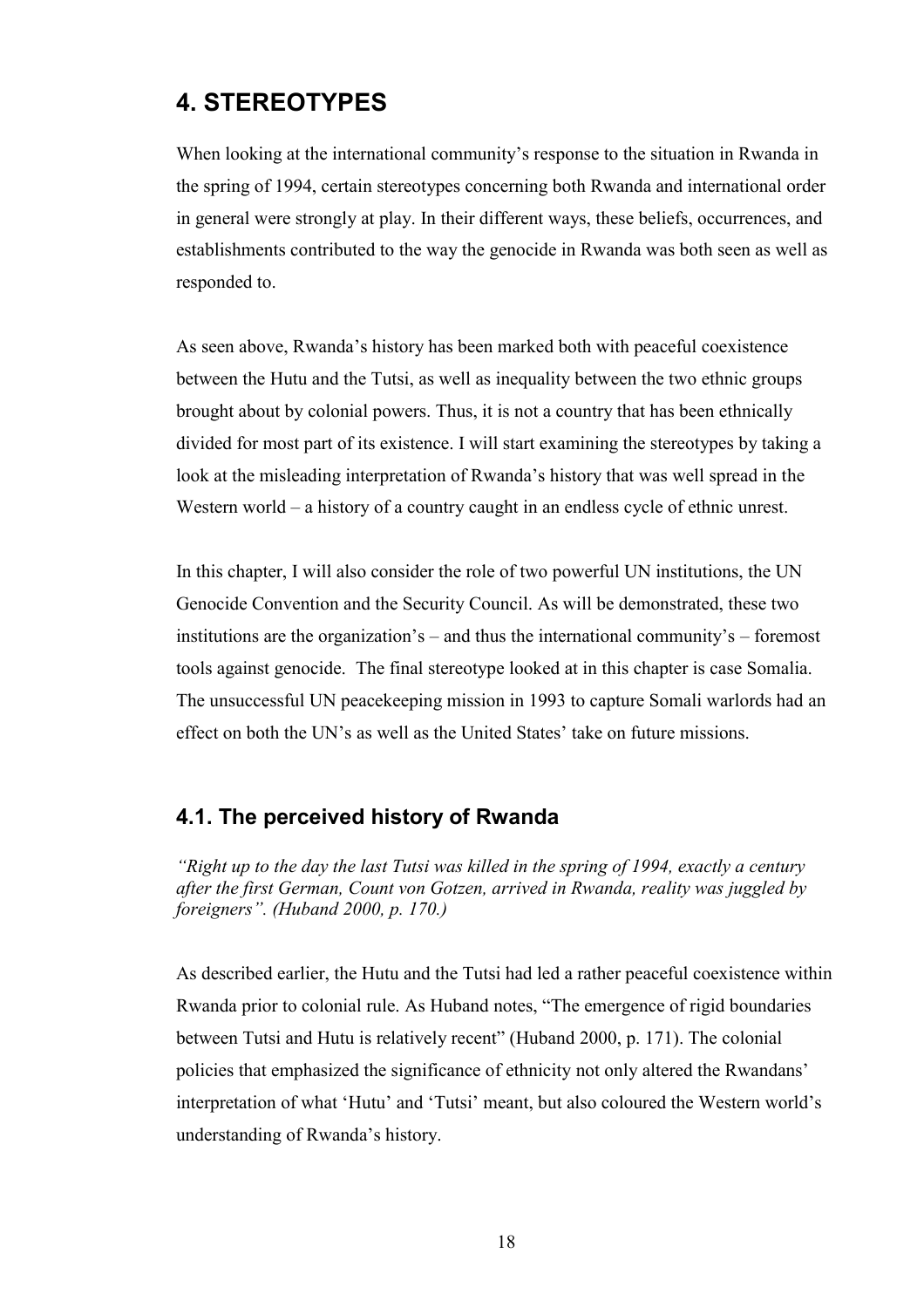Huband calls the common Western interpretation of Rwanda's history as centuries-long ethnic rivalry between the Hutu and the Tutsi "mythico-history". Contemporary research on the topic widely accepts that "it was the colonial era that served to transform a complex status hierarchy into a simplified ethnic antagonism – a hierarchy in which, apparently, the subdivision among the Tutsi became less significant". (Huband 2000, p. 171.) Barnett agrees, stating that "The coupling of ethnicity and violence is due largely to a colonization process that introduced myths of a superior race coming from the north to conquer and inferior native population (which in gross terms led to a feeling of entitlement and superiority among the Tutsis and a massive inferiority complex among the majority Hutu); and that institutionalized and ethnocracy". (Barnett 2002, p. 51.)

The Belgians issued the Rwandan population identity cards in 1933, an incident Mann describes as "a deadly aid to the genocide" sixty years later (Mann 2005, p. 449). Physical features were the foundation on which the issuance of the identity cards was based on. The occupying evolutionary theory of the time described Caucasians as the genetically superior race, from which other peoples could be ranked in descending order. The order depended on how closely others resembled Caucasians in physical and morphological structure, as well as on the artefacts they produced. (Barnett 2002, pp. 50-51.)

When preparing for the genocide, the genocidaires used the identity cards to determine their targets. This took place even though, as Barnett points out, the Hutu-Tutsi divide was falsely created from the beginning. As a product of close co-habitance and intermarriages, in many cases a Rwandan's ethnicity was a mixed one. Indeed, "during the genocide Hutus were mistakenly killed because they had "Tutsi" features, and Tutsis were able to pass for Hutu because they had stereotypical "Hutu" features". (Barnett 2002, p. 50.)

Huband attributes the dramatic changes between years 1916-1931 to have been important in turning the country into "an ethnic battleground". The cycle of mass murder during the latter part of the  $20<sup>th</sup>$  Century, as he notes, was brought about by the German and French colonialists. "As much as in Burundi, colonial interference with the existing social structure in Rwanda created the conditions for the instability of the system that emerged as a consequence of the colonial presence". Even though the racial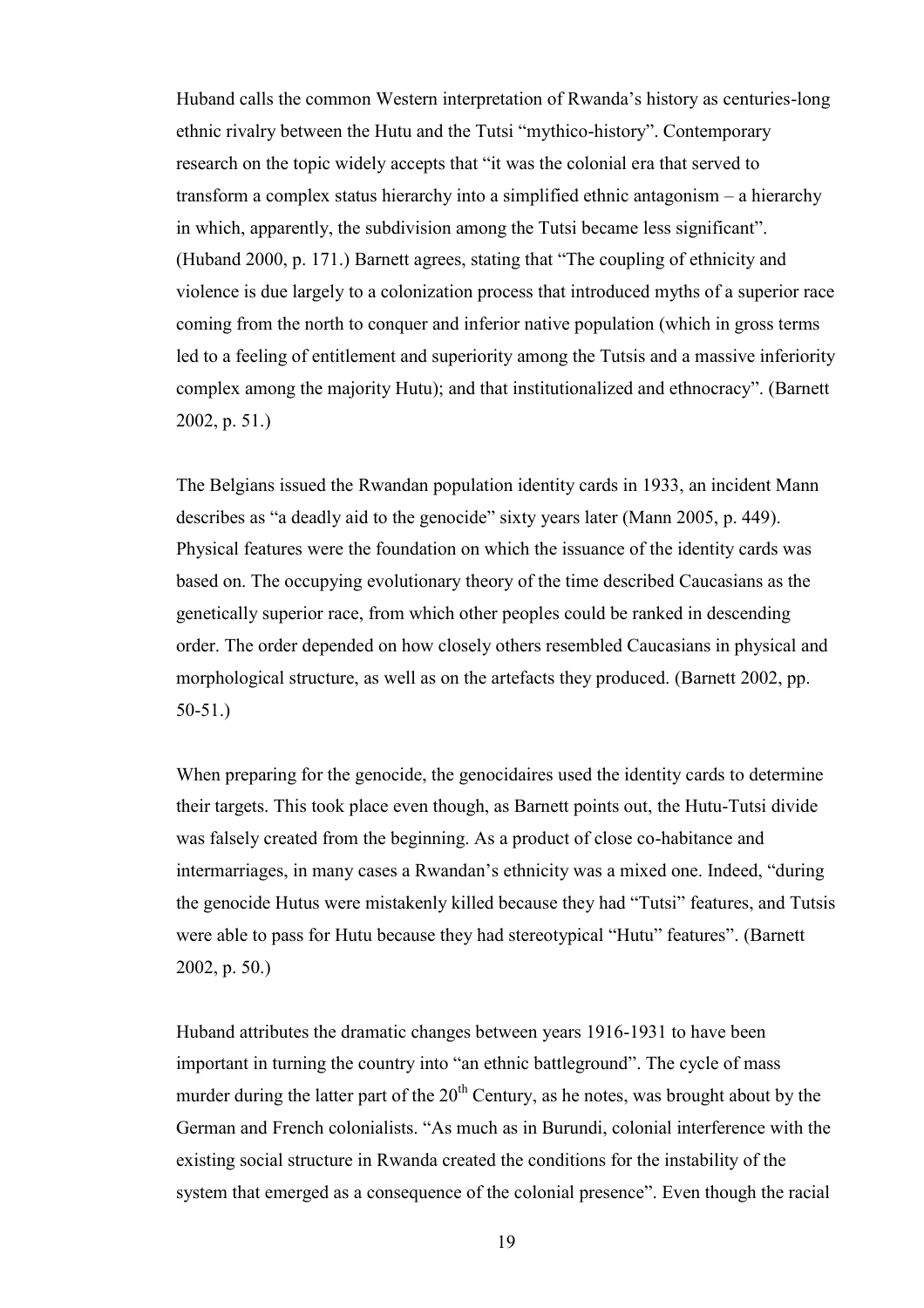categories of Hutu and Tutsi were not invented by the colonizers, according to Destexhe, "the policies practiced by the Germans and the Belgians only served to exacerbate them". (quoted in Huband 2000, p.167.) Barnett describes colonialism to have "institutionalized ethnicity and infused it with a perverse and distorted "scientific" belief system that naturalized the Tutsi destiny to rule over the majority Hutus" (Barnett 2002, p. 50).

The colonizers therefore played an essential role in creating the ethnic split in the country, as well as "ensured that the important feeling of belonging to an ethnic group was fuelled by ethnic, indeed racial hatred". Indeed, as the Nigerian academic A.O. Ikelegbe describes colonialism, it was "the axe that tore African tradition away from its roots, setting populations adrift, with little opportunity to draw upon the experience of the past". (cited in Huband 2000, p. 168.)

As the popular images of "ethnic" and "tribal" politics in the African continent suggest a never-ending cycle of warfare and violence, Rwanda fitted well in this categorization. Therefore, at the time of the genocide, it was common by both decision-makers and the popular media to portray the violence as "the latest and bloodiest instalment in a centuries-old pattern, an inevitable by-product of two rival ethnic groups crowded into the same, small geographic space and forced to compete over scarce resources and for power". (Barnett 2002, p. 51.)

### **4.2. The UN Genocide Convention**

The concept of genocide, a legacy of the Second World War, was defined at 1948 UN convention as an act "committed with the intent to destroy, in whole or in part, a national, ethnical, racial or religious group, as such." The Genocide Convention, coming into effect in 1951, carries with it a legal obligation: international law requires participating countries to the Convention to act if a genocide is recognized to be taking place. (Off 2002, p. 72.) As Melvern calls it, the Genocide Convention is the world's "first truly universal, comprehensive, and codified protection of human rights" (Melvern 2006, p. 93).

In Article I of the Convention, the Contracting Parties recognize genocide as a crime under international law. The Parties "undertake to prevent and to punish" this crime.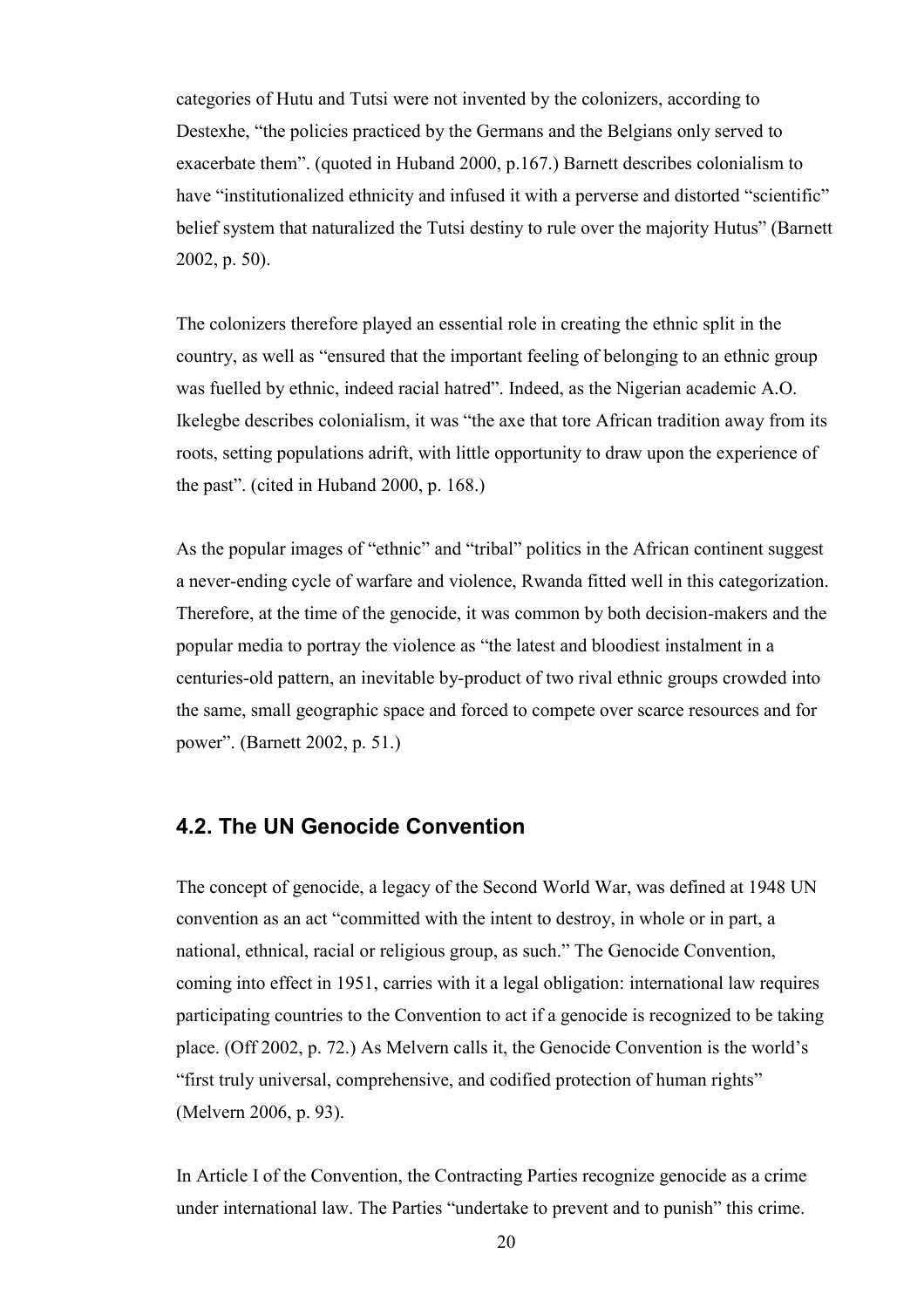Article II defines genocide as an act "committed with the intent to destroy, in whole or in part, a national, ethnical, racial or religious group, as such". Five acts of taking part in genocidal activity are defined; for example, "killing members of the group" and "causing serious bodily harm or mental harm to members of the group".

Article III defines the acts that are punishable: genocide, conspiracy to commit genocide, direct and public incitement to commit genocide, attempt to commit genocide, and complicity in genocide. The next article, IV, determines that no-one can escape the punishment if they have taken part in any of the actions described in Article III. Everyone from private individuals to public officials and constitutionally responsible rulers shall be punished.

In terms of this study, an interesting Article is also number VIII. It states that "Any Contracting Party may call upon the competent organs of the United Nations to take such action under the Charter of the United Nations as they consider appropriate for the prevention and suppression of acts of genocide or any of the other acts enumerated in article III". (U.N.T.S. (United Nations Treaty Series), No. 1021, vol. 78 (1951), p. 277.)

Even though the Convention condemns a genocide and urges UN member states to act on it, it does not provide any clear guidance on how to prevent or stop genocidal acts (Crawford 2002, p. 431).

#### **4.3. The power and the influence of the UN Security Council**

As Bailey notes, it is sometimes said that the UN has been more successful in handling economic and social problems than in advancing peace and security. It is with the Security Council (SC) that the primary responsibility of preserving the world peace rests (Bailey 1975, p. 3). This role was determined at the creation of the United Nations.

The major powers emerging victorious from the Second World War wished to have a predominant role in maintaining international security and peace. Even though there were attempts by smaller countries to curb the great powers' primacy at the UN's founding meeting in San Francisco in 1945, China, France, Soviet Union, the United Kingdom and the United States would not give concessions. The primary responsibility of maintaining international peace was accorded to the Security Council. All member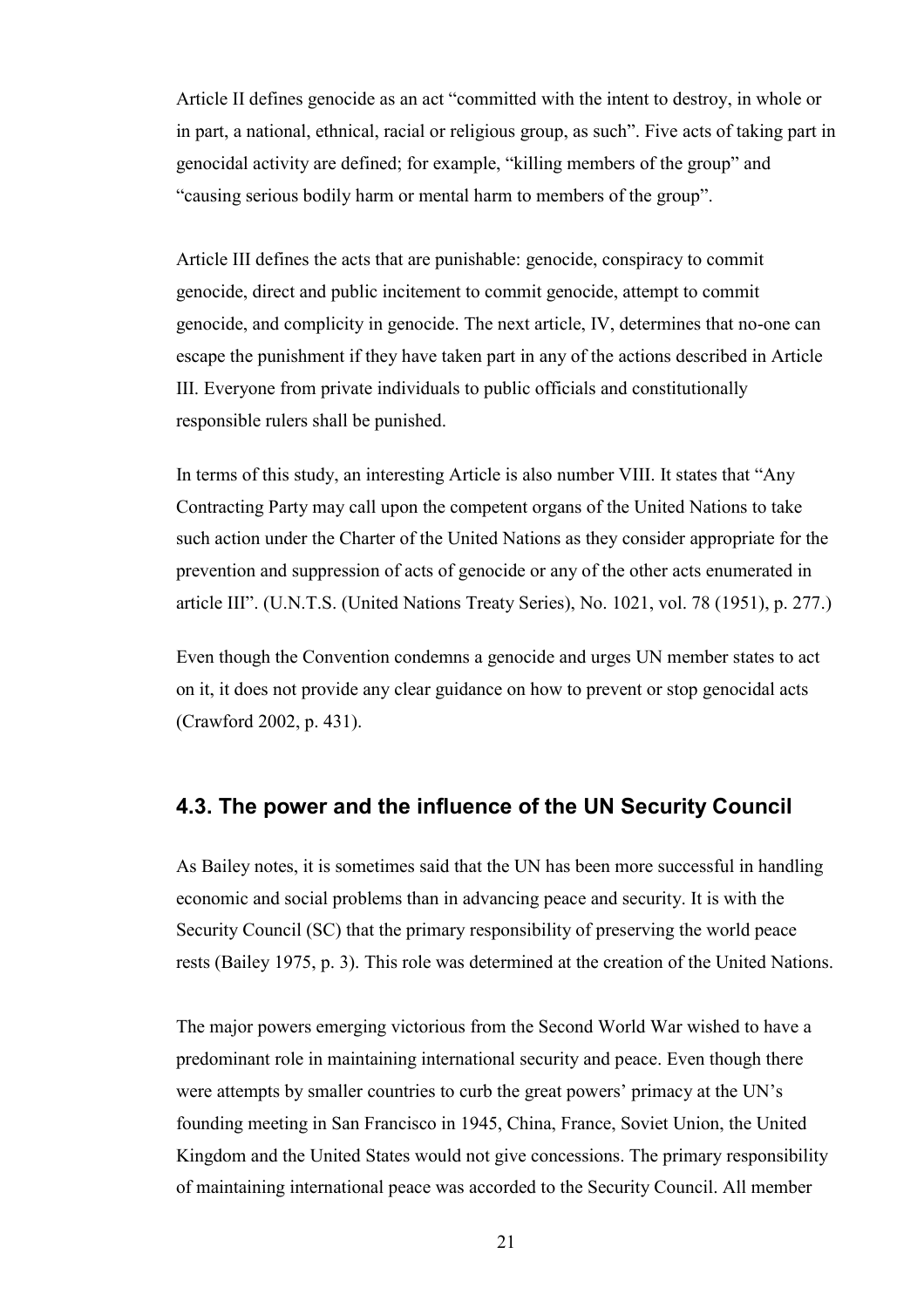states were to 'agree to accept and carry out' Security Council's decisions (Bailey 1975, p. 3). However, not all the Security Council decisions are binding, as it can also pass resolutions 'requesting' or 'calling upon' states to act on matters. (Ryan 2000, p. 21.)

The SC consists of five permanent members (The United States, Russia, United Kingdom, France and China) and ten non-permanent members who are elected to the position by the General Assembly for two-year terms. Non-permanent members can participate in Security Council discussions by invitation, but they are not allowed to vote. The presidency of the Council rotates every month, and it operates in all UN's six official languages (Arabic, Chinese, English, French, Russian, Spanish). (Ryan 2000, p. 21.)

The Security Council primarily has two sets of tools in handling threats to international peace and security. Chapter VI of the UN Charter orders "Peaceful settlement of disputes", whereas Chapter VII authorizes "Action with respect to threats to the peace, breaches of the peace and acts of aggression" (Engström 2009, p. 4). These tools, however, are only indirect in terms of actual action. As Hurd points out, much of the Security Council's power is contingent on the voluntary cooperation of member states. The cooperation can be measured for example in contributions to peacekeeping missions and the countries' national enforcement of sanctions regimes. (Hurd 2002, p. 35).

In terms of the planning and execution of peacekeeping operations, the permanent five Security Council members have a special role. Due to the permanent five's veto right, many resolutions are being circulated among them during the drafting process. The informal consultations before the proposals are submitted give the permanent members opportunity to suggest changes in the text – with the understanding that their support might otherwise be withheld or the veto used. (Ryan 2000, p. 21.) The United States, Russia, United Kingdom, France and China also carry significant military capability in terms of conducting successful peacekeeping operations. As Kramer notes, military capability to change the situation on the ground in a crisis-torn country plays "a significant role in garnering international consensus for forceful humanitarian intervention" (Kramer 2007, p. 121).

<u>22</u>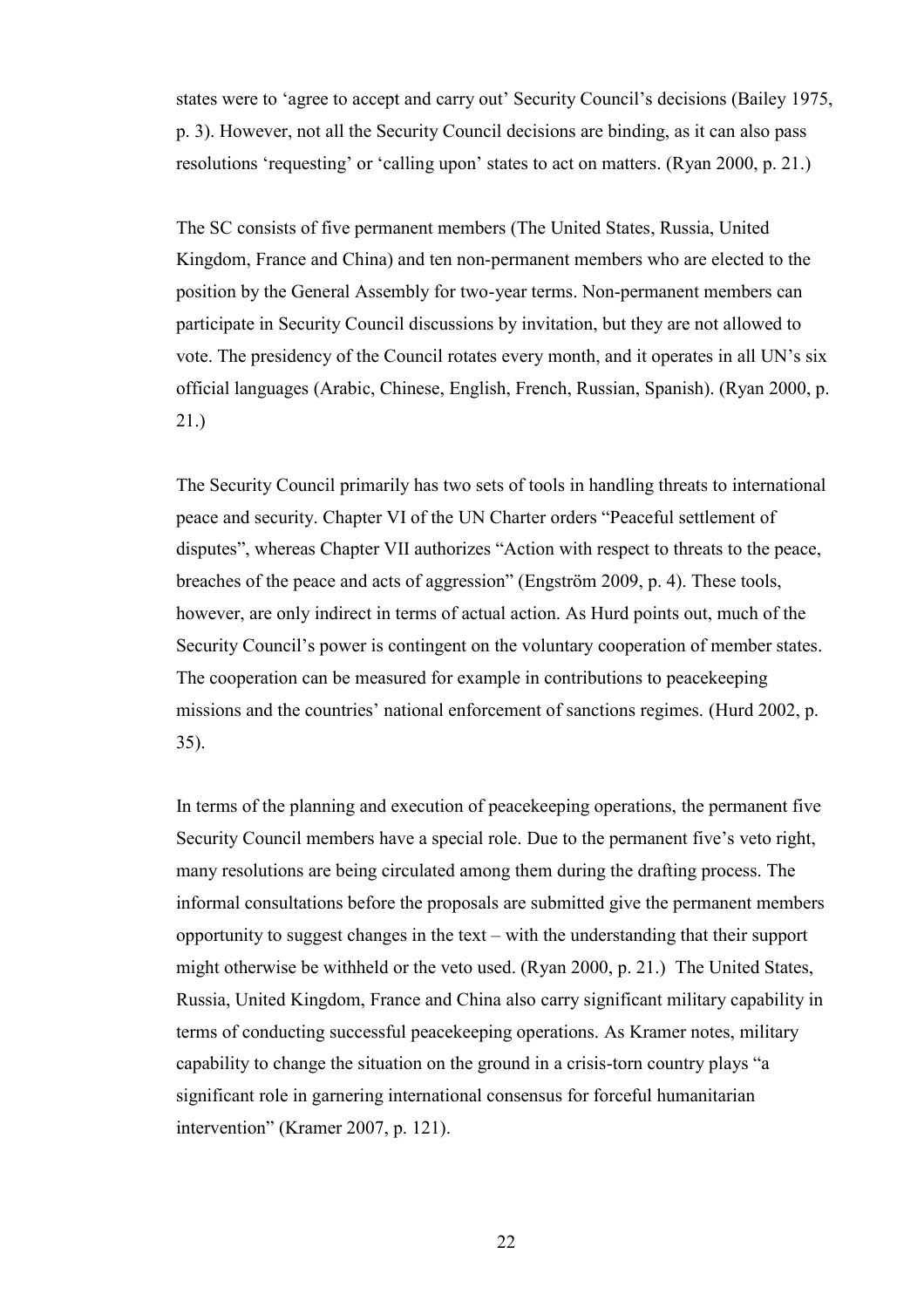Quoting the UN Charter, concerning making armed forces available, the permanent members "shall consult with one another and…with other Members…with a view to such joint action…as may be necessary for…maintaining international peace and security" (Bailey 1975, p. 105). Consulting one another as the first measure is explained by looking at these countries' military assets. As Weiss et al. note, the "Permanent members possess the military capability to act quickly and decisively" (Weiss, Forsythe and Coate 2001, p. 29).

As Hurd concludes, the Security Council is invested with social legitimacy. The high social status of the Council implies to a significant amount of "social capital", which it can use to induce compliance by other UN member states (Hurd 2002, p. 35). In other words, the power the Security Council possesses "is a function of the esteem in which the body is held by the membership of the United Nations in general" (Hurd 2002, p. 47).

### **4.4. The Somalia effect**

In March 1992, a temporary ceasefire was agreed between warring Somali warlords Mohamed Farah Aideed and Ali Mahdi Mohamed. The clan heads' battle for political power had been going on since October 1991, and due to the lack of a central authority in Somalia, the situation in the country had become a humanitarian crisis. The country did not have an army, a police force, civil service, banking system, or schools and hospitals that functioned. The Somali people faced malnutrition as the majority of foreign humanitarian aid was being seized by the warlords. A Security Council resolution of April 1992 mandated the United Nations Operation in Somalia (UNOSOM) to monitor the ceasefire in the Mogadishu area. In July that year UNOSOM's size was increased by 500 soldiers, and by August, an additional 3500 troops were allocated to the operation. This, however, did not improve the situation; by the end of 1992, "the humanitarian problem had become desperate". (Ryan 2000, p. 125.)

By this time, it was estimated that two million Somalis were at risk of malnutrition, and only 20% of international humanitarian aid was getting through to the people. According to one estimate, approximately 3000 people were dying every day.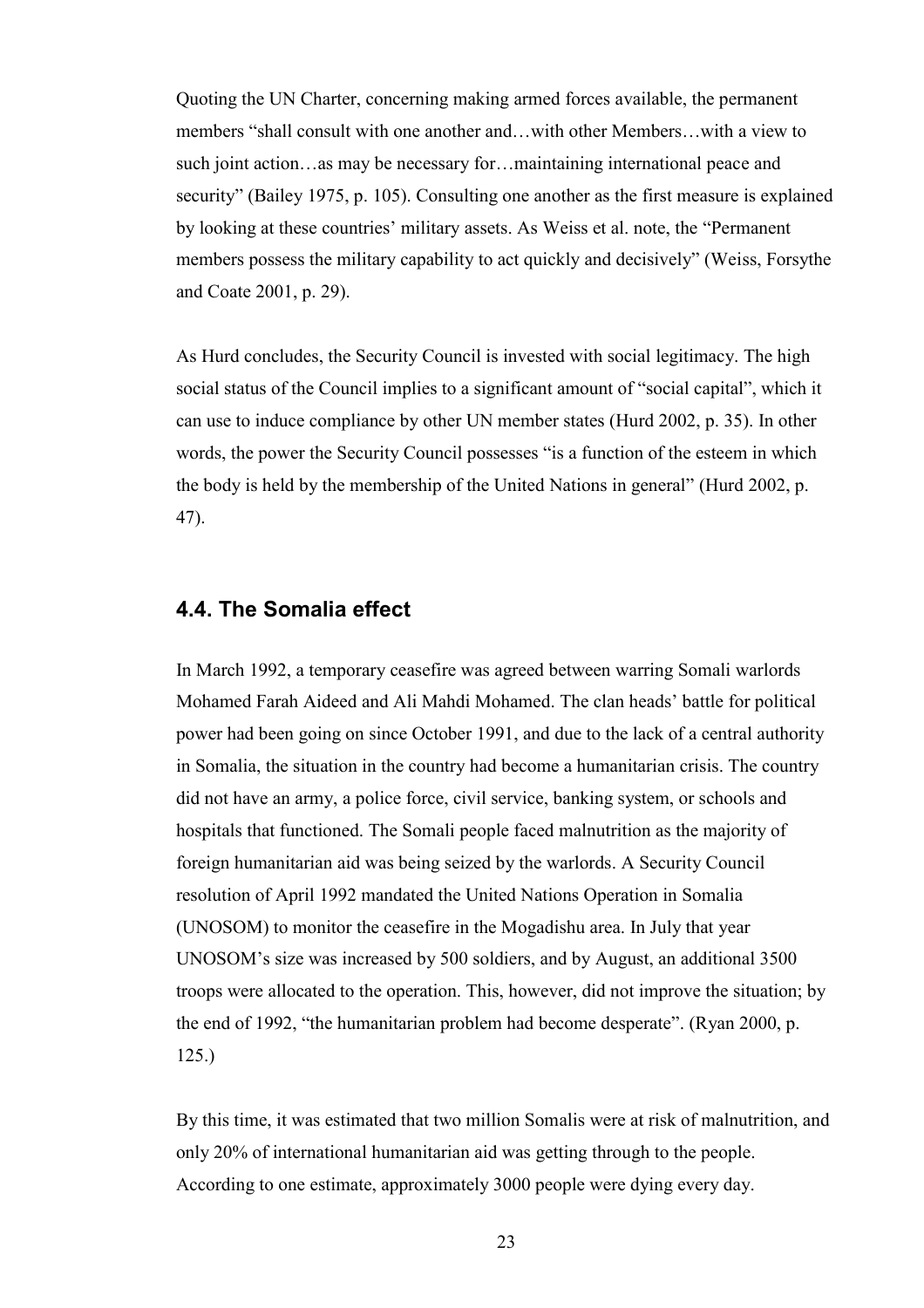Therefore, on 3 December 1992, the UN Security Council authorized the United Task Force on Somalia (UNITAF), legitimizing the United States-led operation Restore Hope. President G.H.Bush, during the final months of his presidency, had decided to boost the UN operation with the weight of the Pentagon. Operation Restore Hope's 37 000-strong force had an authorization to use all necessary means to create a secure environment for humanitarian aid's safe delivery. Even though the operation was led by the US, over twenty states participated in it. (Ryan 2000, p. 125). This, however, did not translate to success on the field.

In October 1993, the United States suffered a major tragedy when 18 of its soldiers were killed in action in the Somali capital of Mogadishu in an operation to catch Aideed (Dallaire 2003, p. 241). In the aftermath of the incident, two US soldiers' bodies were abducted by the local people and dragged in the streets of Mogadishu. As footage and pictures of this filled the American public's television screens and newspapers, a strong public outcry generated against sending troops into unstable and chaotic circumstances. As a result, not only did the newly sworn-in Clinton administration (Clinton's tenure started in January 1993) change the US policy towards peacekeeping missions, but so did also the United Nations. Michael Barnett says that "what would later be dubbed the "shadow of Somalia" cast a pall across the UN." These decisions had an unfortunate effect on a mission that was being initiated in October 1993; UNAMIR in Rwanda. The failure in Somalia, initially also a UN mission, inflicted a return to traditional interpretation of peacekeeping: from the Mogadishu incident onwards, peacekeepers were to remain neutral and impartial towards all the parties of a conflict. (Barnett 2002, p. 13.)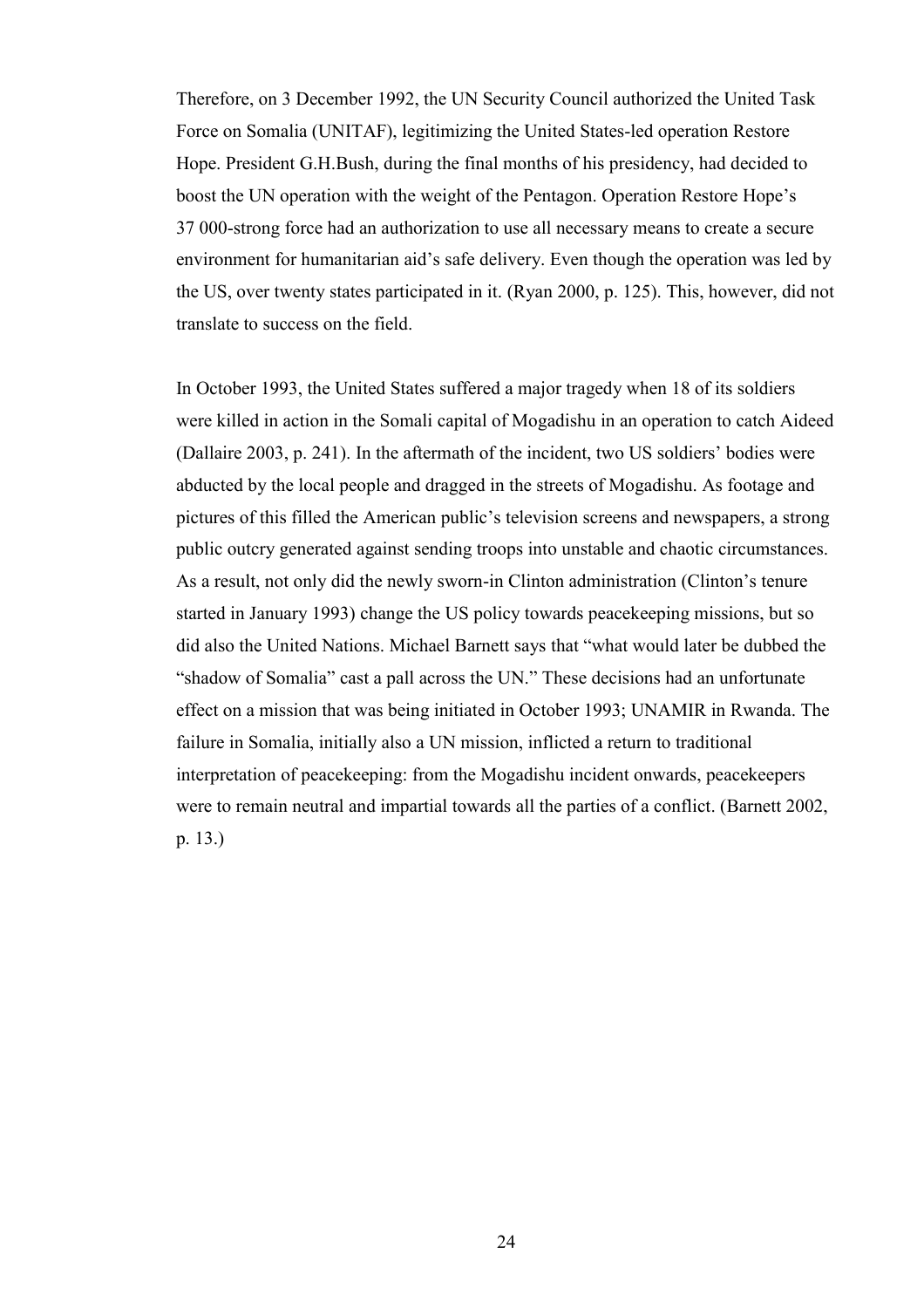# **5. ERVING GOFFMAN'S THEATRICAL FRAME**

Erving Goffman (1922 – 1982) was a Canadian-born sociologist who during his lifetime was a strong exponent of the dramaturgical approach. His main research interest was "the common man in mass society". Goffman draw inspiration from a variety of fields of study, for example linguistics, game theory, communication theory, political science and psychiatry. Among academics, Goffman received a mixed reception. Even though he produced numerous successful books, reviews of his work in academic journals were scarce in his lifetime. Interest in, as well as appreciation towards, Goffman's work has however grown in the years following his death. (Johnson Williams 1986, pp. 348 – 367.)

The methodological approach of this study is provided by Erving Goffman's theatrical frame. He presented this thesis in his 1974 book *Frame Analysis - An Essay on the Organization of Experience.* In the following, I am going to take a closer look on the central themes of this publication.

### **5.1. Frame analysis**

By a frame, Goffman refers to a definition of a given situation. The definition is almost always to be found, however though, individuals in the situation being not the ones creating that definition. It is the society that can be attributed to be creating the definition. A strong cultural emphasis is placed on framing; primary frameworks of a social group form a central element of its culture. In any given situation a multitude of frameworks can be involved, as well as none at all.

According to Goffman, the individual in the situation assesses correctly what the situation ought to be for them, and acts accordingly. When an individual recognizes a particular event, he has a tendency to employ to his response a primary framework. A primary framework carries with it a sense of meaningfulness; "…a primary framework is one that is seen as rendering what would otherwise be a meaningless aspect of the scene into something that is meaningful" (p. 21). An individual perceives events in terms of primary frameworks, the type of framework employed providing a way of describing the event to which it is applied. Even though primary frameworks vary in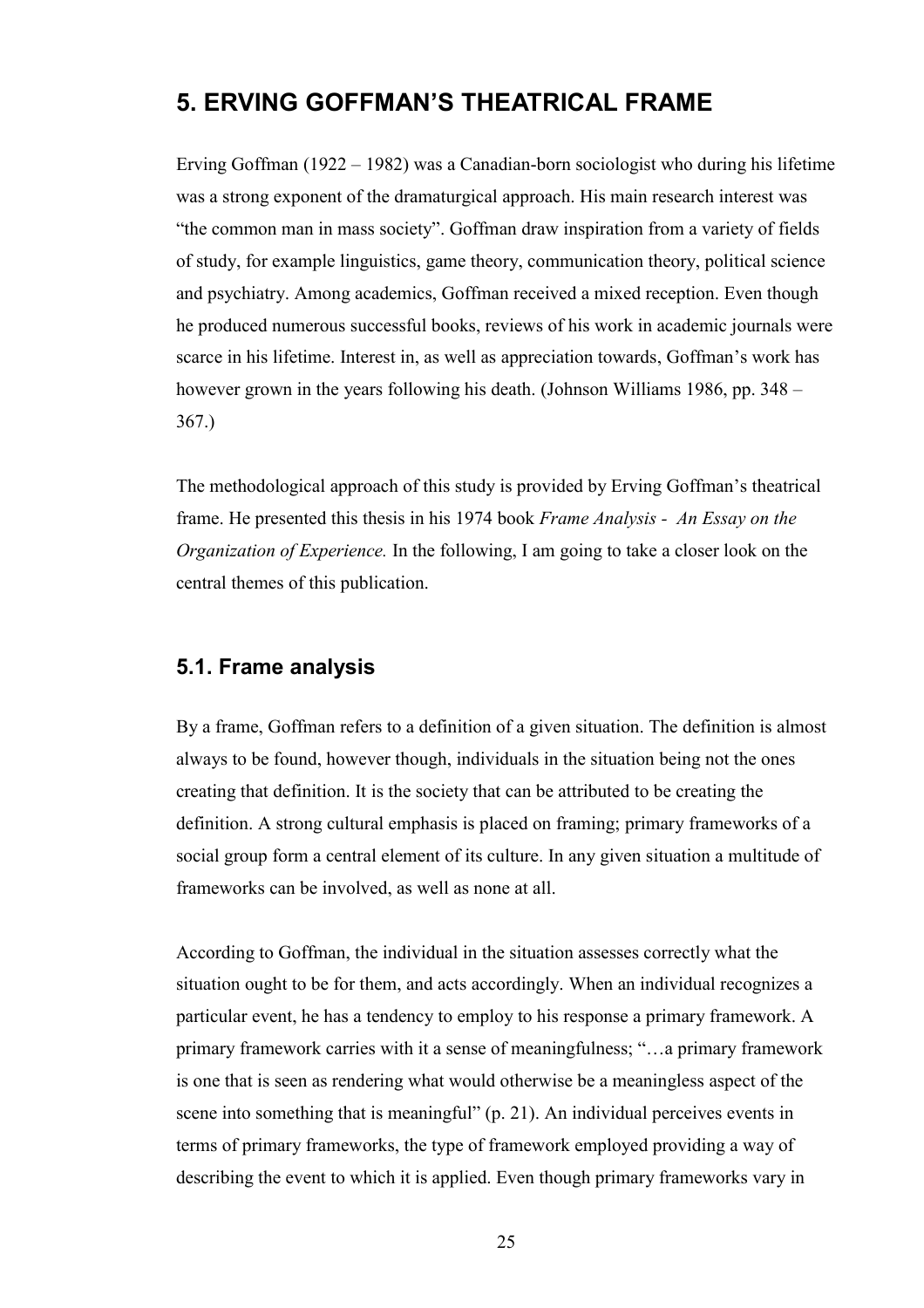their degree of organization, every primary framework allows its user to perceive, locate, label, and identify a seemingly infinite amount of concrete occurrences defined in its terms.

Goffman divides primary frameworks into two broad classes: natural and social. A natural framework identifies an occurrence as un-oriented, undirected, and unguided. Thus events occurring in these situations are understood to be created of natural determinants. There is no wilful agent causally or intentionally interfering in the outcome of the situation, nor an actor continuously guiding it. In terms of analysis of the outcome, there are no sanctions involved, whether they are positive or negative. As Goffman says, "success or failure in regard to these events is not imaginable" (p. 22). As elegant examples of natural frameworks he cites occurrences in physical and biological sciences, a more ordinary example being the state of weather.

Social frameworks, on the other hand, are greatly influenced by an agency's aim, will, and controlling effort. The main live agency, the human being, can be flattered, coaxed, affronted, and threatened. Its actions can be labelled as "guided doings" (p. 22). They subject their doer to "standards", social appraisal of the action based on various determinants such as efficiency, economy, honesty, good taste, and so forth. A continuing corrective control has to be sustained in managing the consequentiality. Motive and intent are always involved, helping to select which social framework is to be applied.

Guided doings, even though being actors within the social framework, have natural tendencies to them. Goffman makes the assumption that "although natural events occur without intelligent intervention, intelligent doings cannot be accomplished effectively without entrance into the natural order" (p. 23). Guided doings, thus, seem to follow two kinds of understanding. One pertains to the manipulation of the natural world, in accordance to the constraints that natural occurrings impose. The other one pertains to the special worlds where the actor can become involved – those worlds, however, varying considerably.

Rules are involved in all social frameworks, even though differently. As examples, Goffman compares a game of checkers and driving a vehicle. Even though both activities' rules can be explained in writing, for example in a booklet, there is a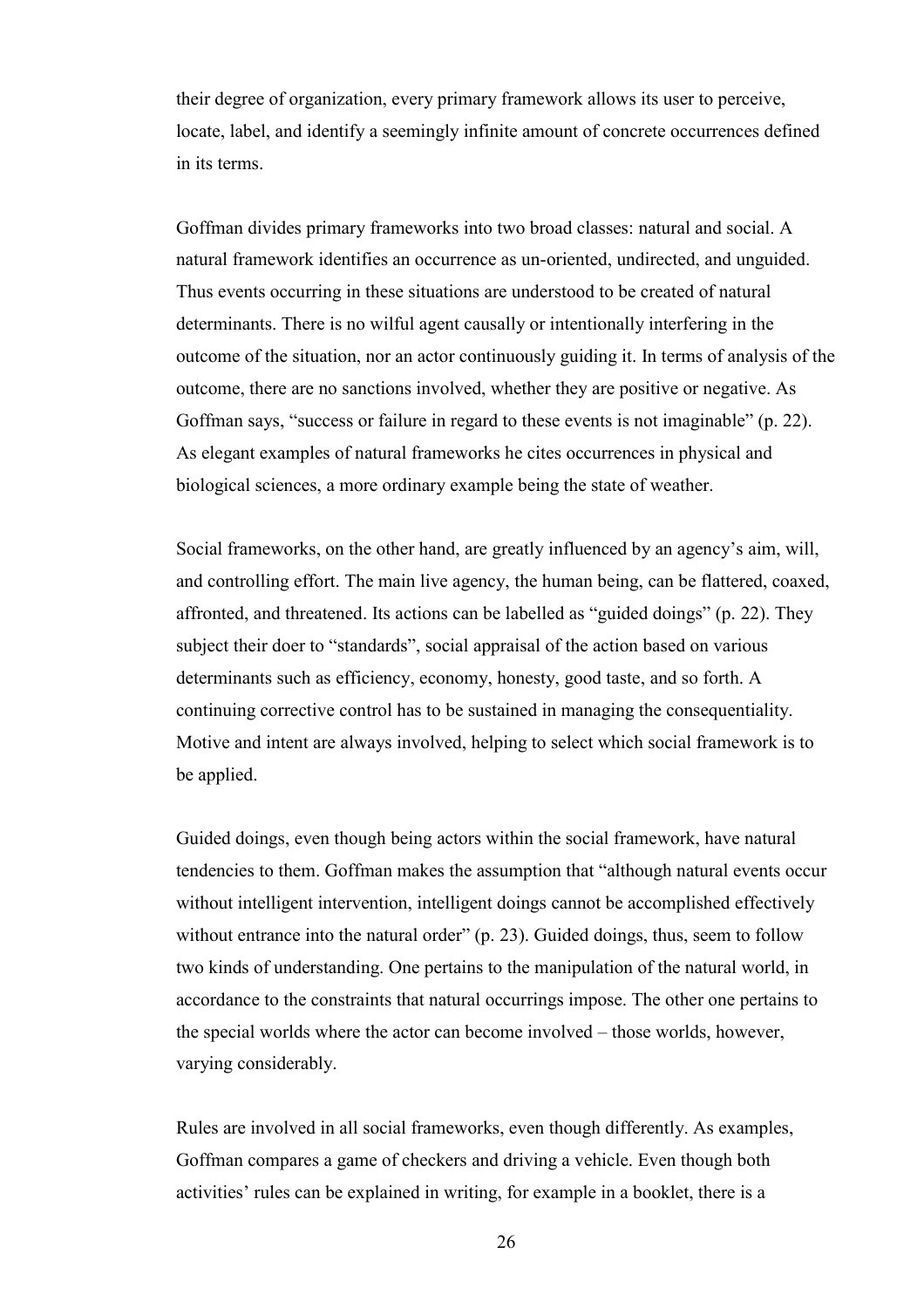difference between them. The checkers game incorporates an understanding of the participants' governing purpose, but the traffic code in turn does not establish where and why one is to travel, only giving the restraints needed to be observed when getting there.

Goffman argues that the meaning of an act is a product of social definition. The definition is derived from the object's role in the society, which becomes a given. The role can, however, be modified, but not completely recreated. As he says, "Observers actively project their frames of reference into the world immediately around them, and one fails to see their so doing only because events ordinarily confirm these projections, causing the assumptions to disappear into the smooth flow of activity" (Goffman, p. 39).

### **5.2. The theatrical frame**

*"All the word is like a stage." (Goffman 1974, p. 124.)*

Goffman describes a performance on a stage as an arrangement which turns an individual into a stage performer. The stage performer, on his part, is an object that can be looked at thoroughly without offense, as well as expected to demonstrate engaging behaviour by persons in the audience. The number of participants in a play is an irrelevant factor; the performance as such is not heavily dependent on the size of the cast. The audience region of the theatre is often divided from the stage by a line.

Goffman rejects the idea of interaction between the audience and the performers. According to him, the first issue is not interaction but the frame. A conversation constitutes of direct replying responses to the other's statements, but in regard a performance, it is only the fellow performer who is allowed a direct response like this. Thus, the central understanding is that the audience "has neither the right nor the obligation to participate directly in the dramatic action occurring on the stage, although it may express appreciation throughout in a manner that can be treated as not occurring by the beings which the stage performers present onstage" (p. 125).

Goffman distinguishes performances by their purity. With purity he means "the exclusiveness of the claim of the watchers on the activity they watch" (p. 125). Most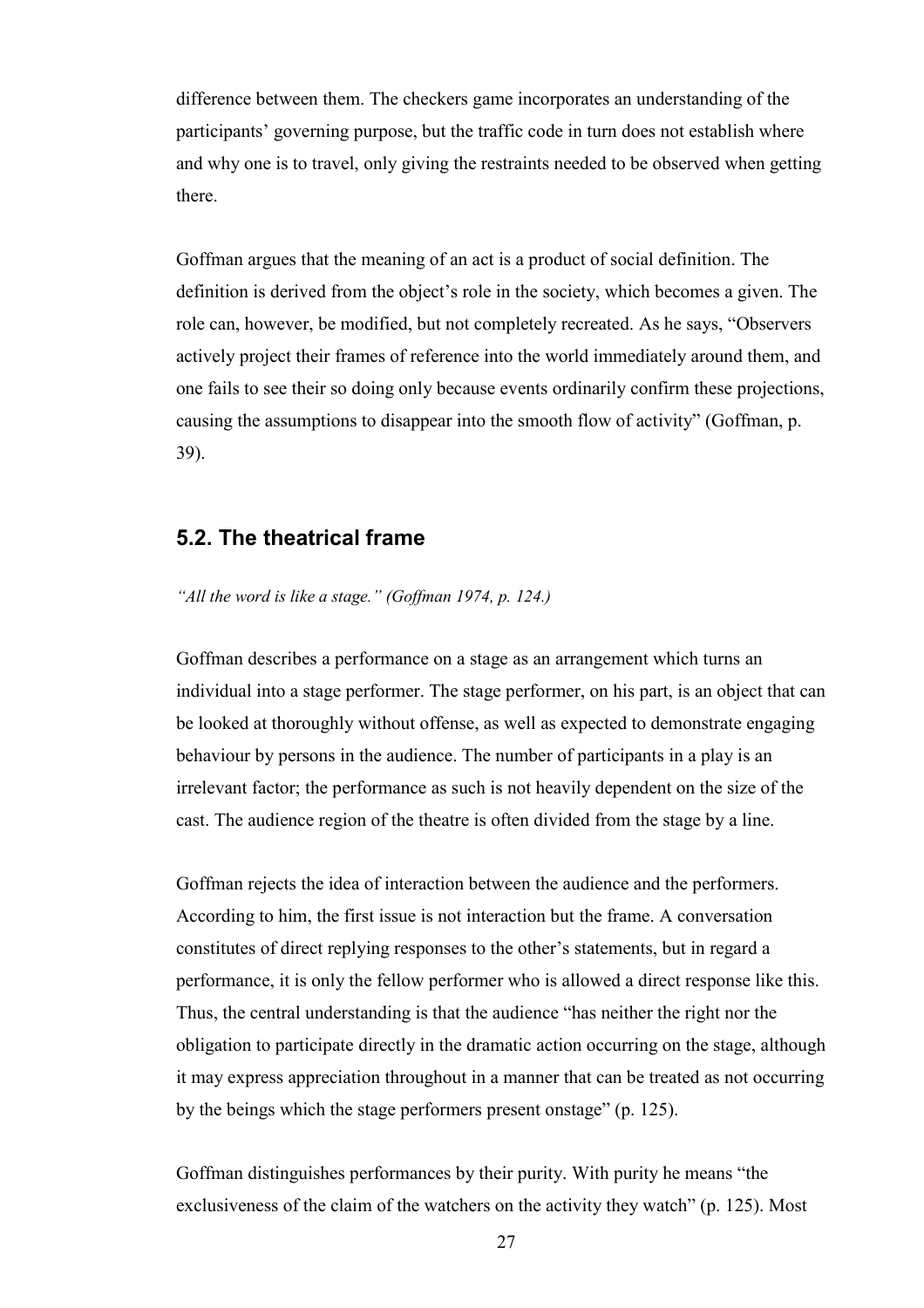pure performances are for example the ballet, dramatic scriptings, most orchestral music, and nightclub acts. As second most pure performances Goffman defines contests or matches presented for viewing. The purity of these acts comes from the contestants' drive for winning. They must thus act such as something large was at stake beyond the affair's entertainment value for its watchers. Ceremonials come third on the purity list. Events such as weddings and funerals typically contain watchers, but they are there by invitation, not as paying audience. The next class Goffman defines as lectures and talks, albeit being a very mixed class in terms of performance purity. This is due to the variety of performances that can be categorized under the class, examples varying from demonstrations by visiting specialists provided to medical students in a surgical theatre to stand-up comedians delivering political analysis. The most impure class to Goffman is work performances. For example, at a construction site an individual can observe a constructor at work, without the latter showing any regard for the dramatic elements of their work.

#### **5.2.1. Dual roles**

When considering the unstaged, real social life, theatrical imagery seems to guide an individual's perceptions toward a distinction between a person and a capacity he may perform. Goffman takes as example an imaginary individual named John Smith, who at once can be known as a loyal friend, bad father, and a good plumber. The word "role", therefore, is used for both on- and offstage activity.

Goffman, however, finds the term "role" to be inadequate. When for example talking about John Smith, his personal identity must be taken into account. Thus, Smith can be defined to be a concrete organism possessing distinctive identifying marks. As part of the personal identity, Smith claims a multitude of functions and capabilities, which can be domestic, occupational, and so on. Thus, also an individual employed in stage acting can be said to demonstrate a dual self; a stage actor and a staged character.

It is not only the actor performing on the stage who possesses a variety of functions. The theatregoer, on the one hand, buys the ticket, comes to see the play, and spends his money on refreshments during intermission. But this is not his only function. The theatregoer collaborates in the unreality onstage. He sympathetically participates in the unreal world generated by the scripted characters. As Goffman says, the theatregoer is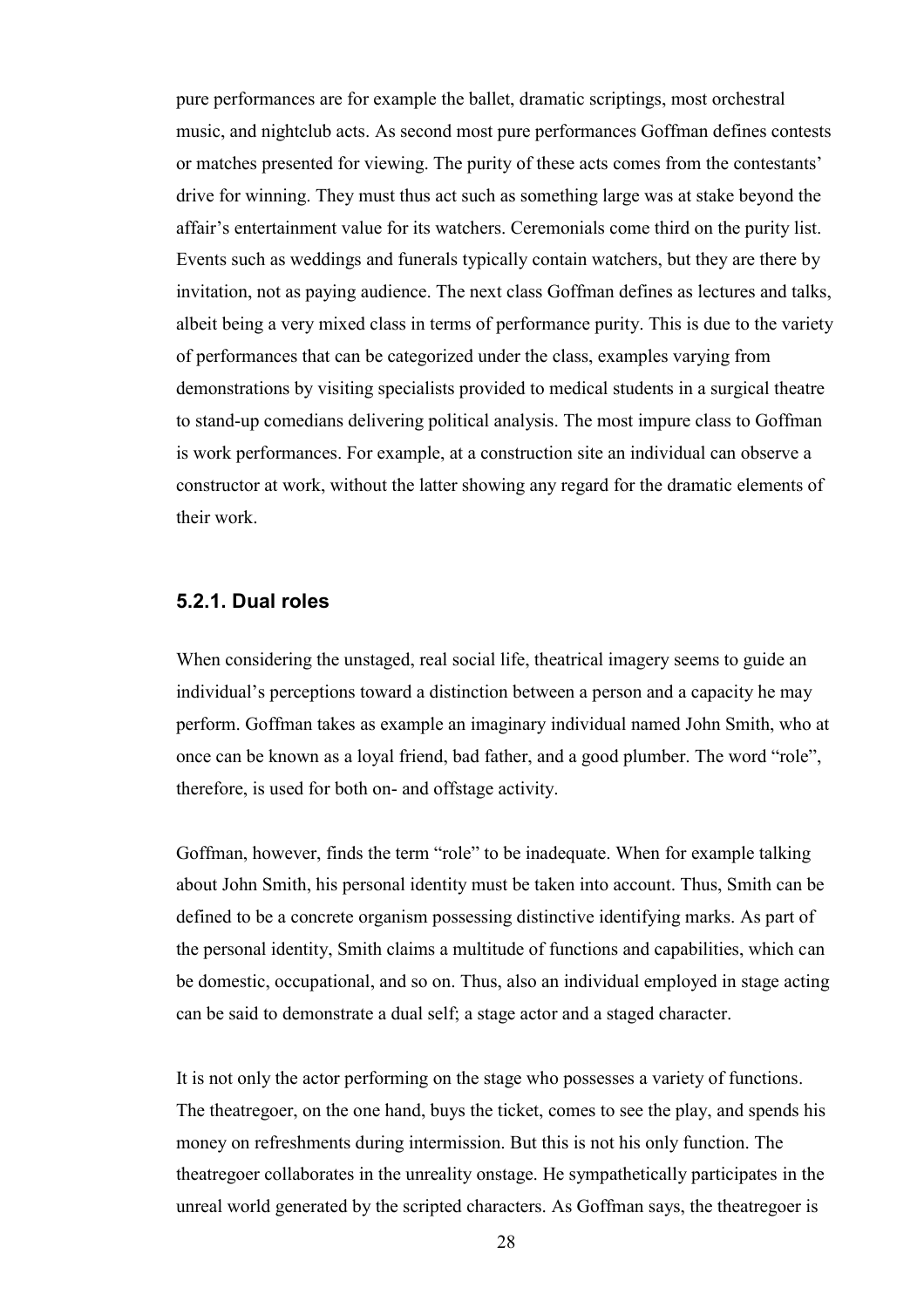"raised (or lowered) to the cultural level of the playwright's characters and themes, appreciating allusions for which he doesn't quite have the background, marital adjustments for which he doesn't quite have the stomach, varieties in style of life for which he is not quite ready, and repartee which gives to speaking a role he could not quite accept for it were he to find such finery in the real world" (p. 130). Goffman here introduces the term onlooking, reminding the reader that it is more suitable for real, offstage activities. However, onlooking as an activity belongs from the beginning to the theatrical frame.

It could be argued, then, that theatrical audiences consist of two elements; theatregoers and onlookers. Goffman illustrates the difference between the two using laughter as an example. There is a clear distinction between laughter as a response to a successful sketch, and laughter following an unscripted break up for example. In the first instance, the individual laughs as an onlooker, in the second as a theatregoer.

An additional natural feature of a stage production is the final applause's wiping the make-believe away. Activity portrayed onstage is now seen only as presentation.

#### **5.2.2. The organization of the inner world of a play**

In order to understand the organization of the inner world of a play, we need to get a clear view of the "relation an individual can have to other kinds of doings" (p. 133). In everyday activity one can predict some natural events' taking place with a large amount of certainty. Interpersonal outcomes, however, are more problematic. In terms of makebelieve, one can arrange to the script what is to come. Thus, when talking about fabrications, the fabricators "have some opportunity to "play the world backwards", that is, to arrange now for some things to work out later that ordinarily would be out of anyone's control and a matter of fate or chance" (p. 133).

Corresponding to the arrangements will be numerous information states. By an information state Goffman means "the knowledge an individual has of why events have happened as they have, what the current forces are, what the properties and intents of the relevant persons are, and what the outcome is likely to be" (pp. 133-134). In other words, every character in every moment is attributed a temporal perspective, an orientation. During a play, a single information state concerning the inner events of the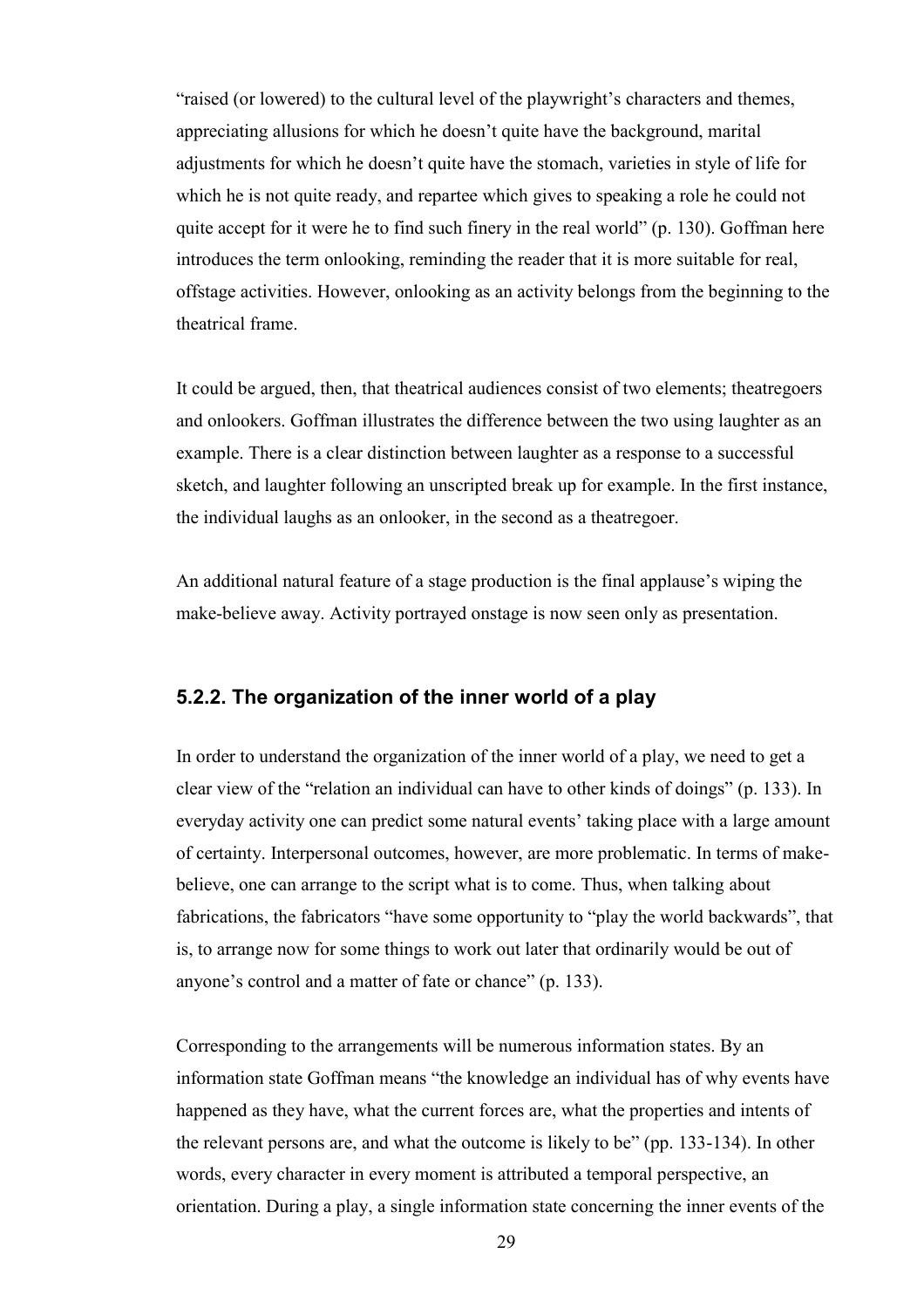play is shared by the players, the producer, the prompter, and so on. This knowing, according to Goffman, is more appreciable than the knowing individuals normally share about their real world, due to the playwright's advance decision on how the play will work out.

In terms of the play's roles, Goffman gives an example of those of heroes and villains. The individual playing the hero acts as if he doesn't know the villain's intentions, and the individual playing the villain acts as if he is capable of hiding his intentions from the hero. Obviously, this happens even though both persons have a full and common knowledge of the distribution of this knowledge and of the play itself.

Even though the performers can be understood to be playing at containing each other, the matter gets more complicated when adding the audience to the equation. First and foremost, when looking at the audience's position, Goffman states that "members of the audience in their capacity as onlookers, as official eavesdroppers, are accorded by the playwright a specific information state relative to the inner events of the drama, and this state necessarily is different from the playwright's and in all likelihood different from that of various characters in the play – although one or more play characters may be accorder the same information state as the audience, a bridging function which may pass from one set of characters to another" (p. 135).

A prerequisite for being part of an audience in a play obliges one to act as if his own knowledge, in addition to that of some of the characters, is partial. A level of ignorance is also present, not ordinary ignorance though, but a willingness to be deceived for the duration of the play. In other words, the audience transforms into "collaborators in unreality" (p. 136).

#### **5.2.3. Staged interaction**

The theatre "stages interaction systemically designed to be exposed to large audiences that can only be expected to have very general knowledge in common with the play characters performing this interaction" (p. 142). Thus, the audience is systematically given the information it needs covertly, "so the fiction can be sustained that it has indeed entered into a world not its own" (p. 142). The audience relies on the writer's judgement on what they need to know, assuming that they are given enough information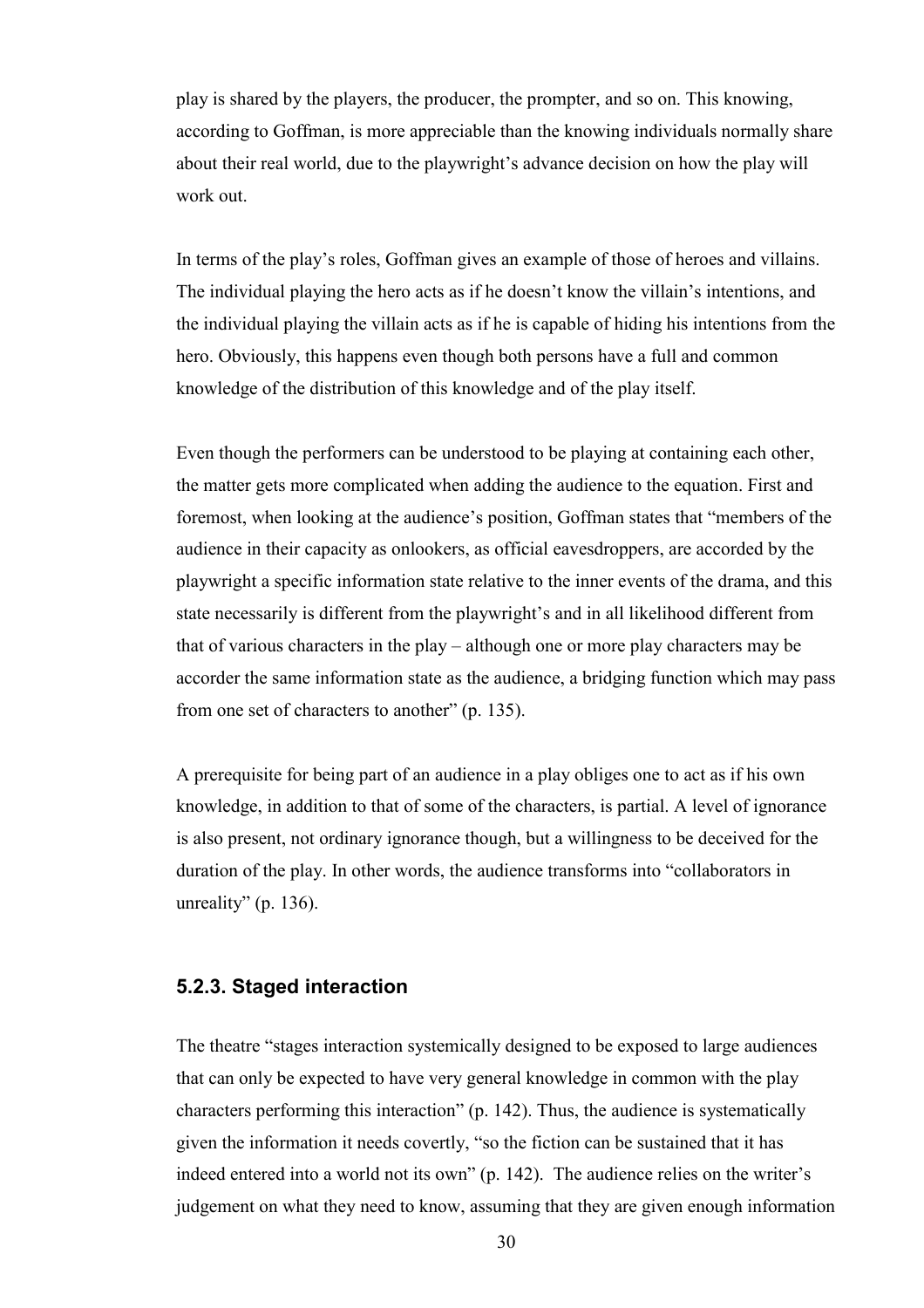in order to place themselves accordingly in terms of the events to come. The assumption thus is, that nothing they should know has been skipped, thus the full portrayal of a scene being provided.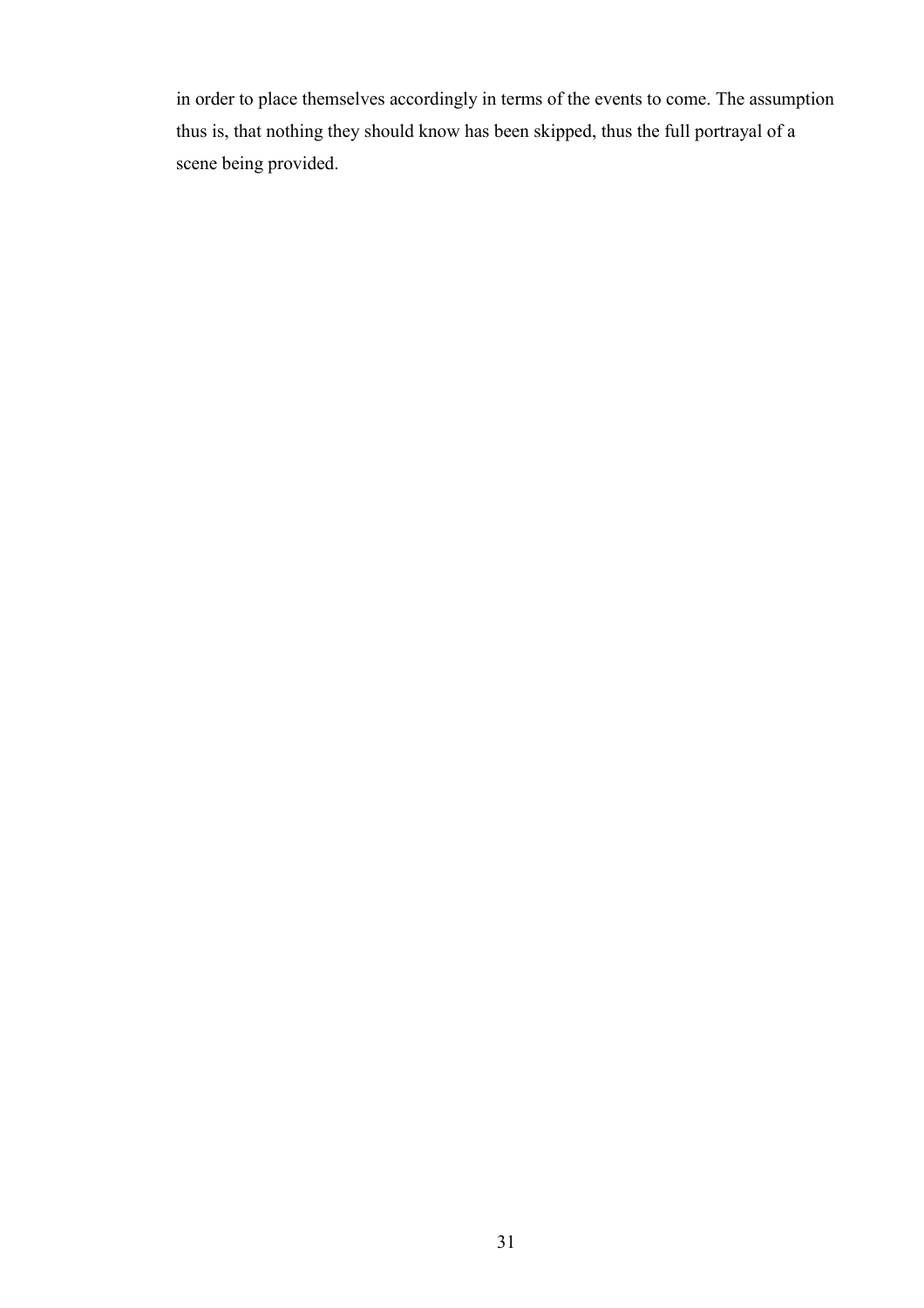# **6. VIEWS ON HUMANITARIAN INTERVENTION**

At the centre of the debate on humanitarian intervention lies the question of state sovereignty and international norms regarding the use of force for humanitarian means. As Fixdal and Smith describe it, humanitarian intervention as an object analysis "sits at the intersection of the realist and idealist traditions in the study of international relations". Humanitarian interventions are multilateral and based on cooperation, which gives them the idealist character, but also realism is involved as the actors in multilateral operations are states' governments acting on their national interests. (Fixdal and Smith 1998, p. 283.)

The development of theories of sovereignty in the Western world, along with the experiences of colonialism and the long struggle of decolonization, generated a respect for the political and legal concepts of non-intervention and self-determination. Helping to create the conditions for decolonization was, however, the development of another set of norms, that of human rights. Human rights norms elevate the status of the individual in international politics, and challenge "the inviolability of sovereignty as a legal protection for states which violate human rights". (Crawford 2002, pp. 401-402.) Before the establishment of the UN, human rights largely belonged to the domestic jurisdiction of a state, thus not being a matter of international concern in terms of international law (Rodley 1992, p. 39).

# **6.1. Sovereignty**

The discourse of sovereignty describes the world with nation-states as the principal actors, the principal objects of interest, and the principal centres of power. The structure of political power is associated with a corresponding structure of territorial space. Thus, supreme power is exerted inside a particular territorial boundary. (Camilleri and Falk 1992, pp. 2-3.) However, as Fixdal and Smith point out, sovereignty has two distinct meanings. When looked at in substantive terms, sovereignty means a state's material capacity for the control of intra-state affairs. Thus, state sovereignty in this definition is a matter of degree, as no state can be completely self-contained and able to exclude external influence. On the other hand, in a formal sense, sovereignty describes the state authority as being the supreme power. There is no matter of degree involved in the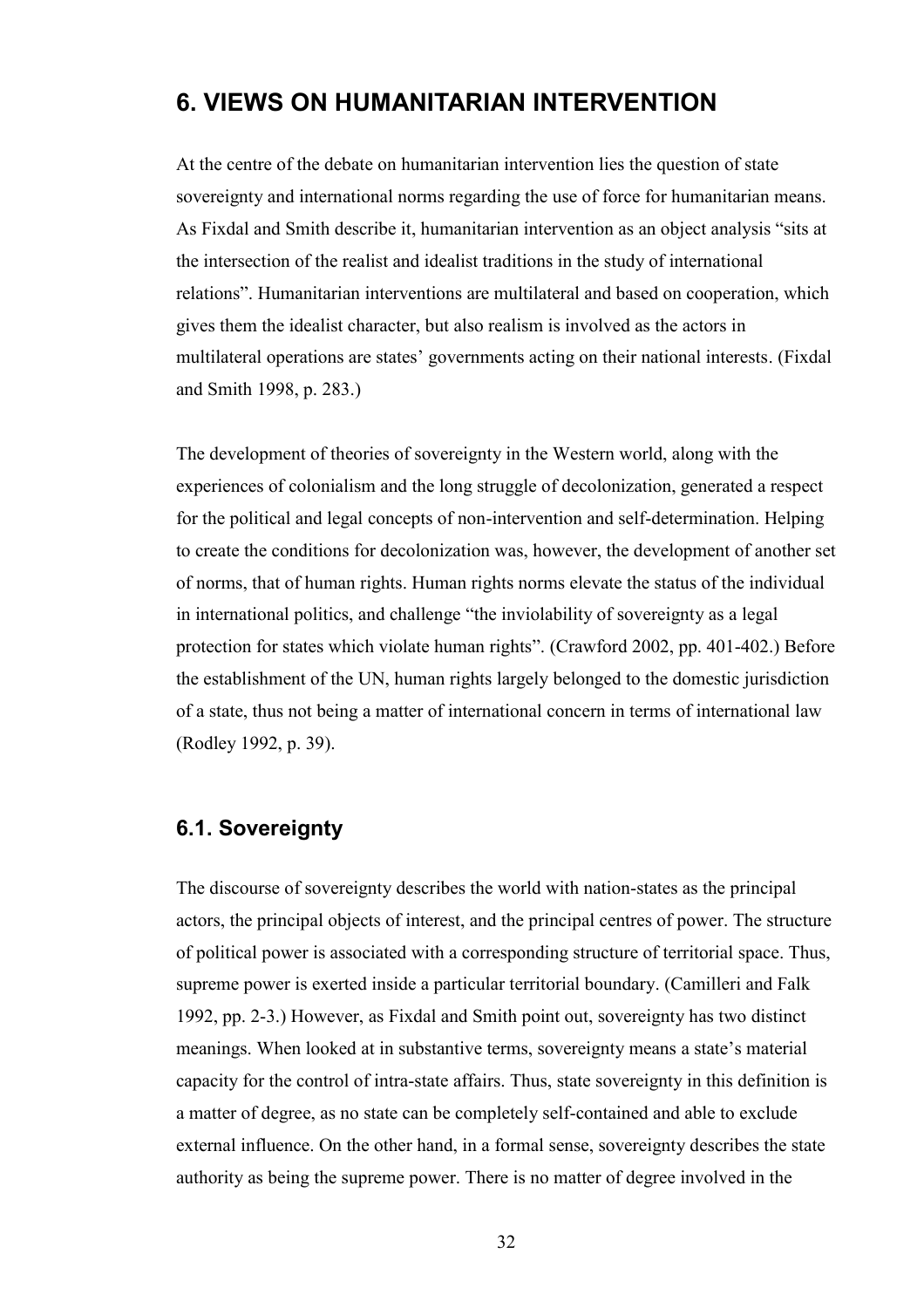formal sense of the term; the sovereign state decides matters within its territorial jurisdiction. (Fixdal and Smith 1998, p. 292.)

As Roberts points out, the presumption against military intervention has been a successful ordering principle of international politics. He argues that "the protection which it provides has been one basis for so many states joining, and staying within the United Nations" (Roberts 1993, p. 434). Indeed, building on the tradition for sovereignty and respect articulated in the Treaty of Westphalia, international law as well as the UN Charter prohibit states the use of force, except in self-defence (Crawford 2002, p. 425). As Nye puts it, "sovereignty and non-intervention are two principles that provide order in an anarchic world system" (Nye 2005, p. 155).

# **6.2. Humanitarian intervention**

Tesón defines humanitarian intervention as "proportionate help, including forcible help, provided by governments (individually or in alliances), to individuals in another state who are victims of severe tyranny (denial of human rights by their own government) or anarchy (denial of human rights by collapse of the social order)" (Tesón 2005, p. 23). Fixdal and Smith on their part describe it as "intervention into armed conflicts for humanitarian purposes with a range of means including armed force" (Fixdal and Smith, p. 284).

Humanitarian intervention challenges international legal conventions and powerful normative beliefs against each other. The rule of law and state sovereignty may be violated in protecting individual rights. As Crawford points out, "interventions that are at least nominally motivated for humanitarian purposes are conducted and may well seem imperative in some situations" (Crawford 2002, p. 425). On the other hand, as she continues, "at issue is the future of millions of people, who, if not rescued by the international community, or some benevolent power, may be left to suffer or die at the hands of brutal dictators or genocidal aggressors" (Crawford 2002, p. 399).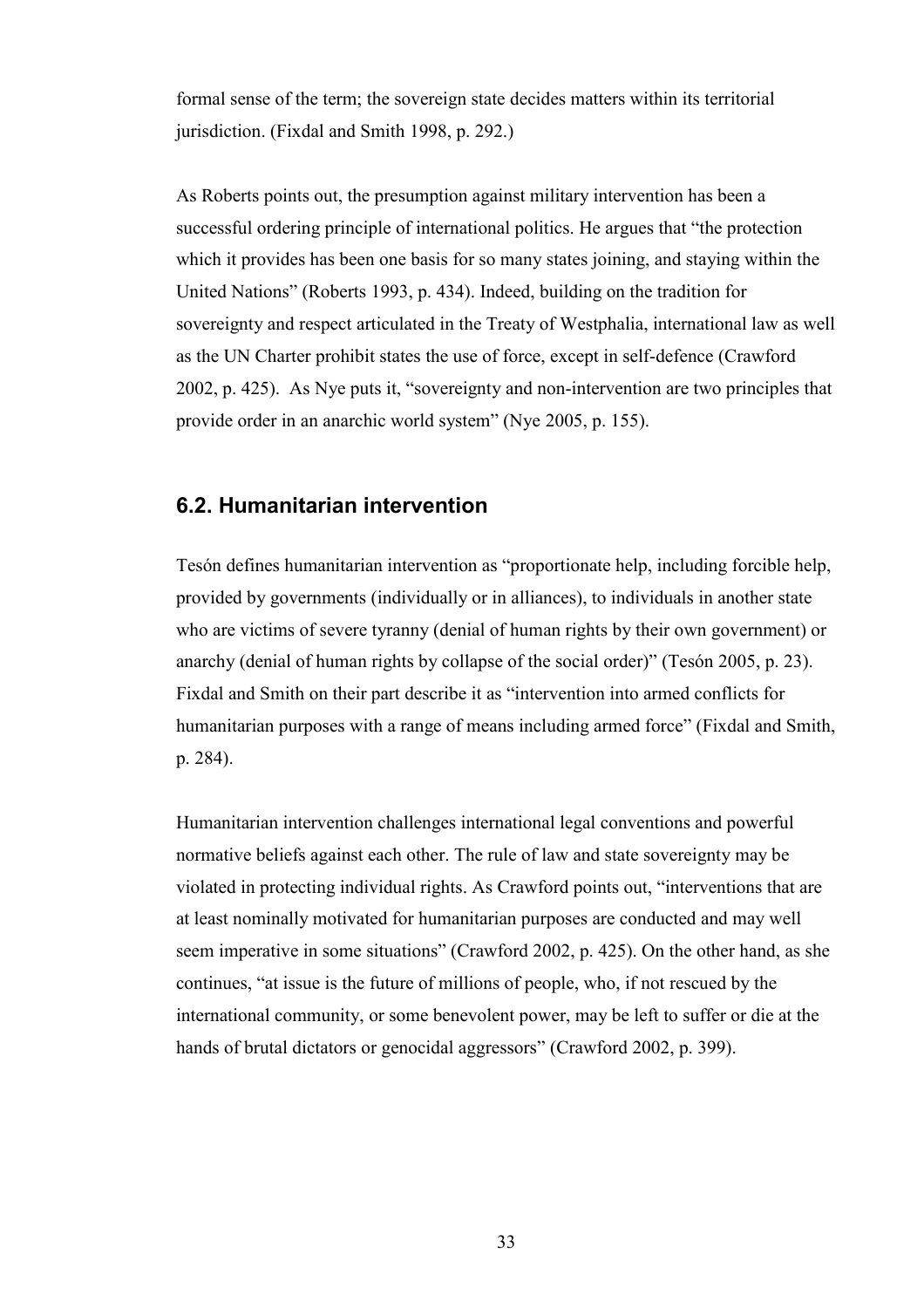## **6.3. Theories of humanitarian intervention**

Tesón and Nye have separately categorized the main theoretical approaches to humanitarian intervention. Tesón defines the positions towards humanitarian intervention to be absolute noninterventionism, limited interventionism, and broad interventionism (Tesón 2005, p. 24). Nye has categorized the points of views with different titles: those of realists, state moralists, and cosmopolitans (Nye 2005, p. 160). In the following, I will take a look at the arguments of the theoretical approaches using Nye's categorization.

## **6.3.1. Realist point of view**

For realists, the key institution in international politics is the balance of power. Order and peace represent the key values. Thus, from the point of view of the realists, international intervention is justified "when it is necessary to maintain the balance of power and to maintain order". Preserving the order is also seen as a preventive measure; by restoring the order, possibility of the crisis' escalation to war is decreased. (Nye 2005, p. 160.) When states' essential interests are in question, the states do not need humanitarian or human rights arguments to justify their interventions. Risking lives without a definable national interest only leads to over-commitment, damage with relations to other governments, and decline of domestic support. The truly vital interests of a state are threatened by the external policies of rivals, not the internal ones. (Hoffman 1996, pp. 277-278.)

Henry Kissinger finds the general acceptance of certain universal principles, such as conventions condemning genocide, war crimes, and torture, to have been the most dramatic transformation in the nature of current international affairs. This, in Kissinger's words, amounts to a revolution in the nature of the way the international system has functioned for more than three hundred years. He sees that a new period of global interventionism may be ahead of us, with consequences of unforeseeable kind. As Kissinger argues, humanitarian intervention is more likely to create more problems than it intends to solve. It is not possible to know beforehand whether an intervention is going to succeed as well as estimate its casualties. Thus, he finds an intervention to have too many unknown variables that the intervener cannot control. Kissinger sees an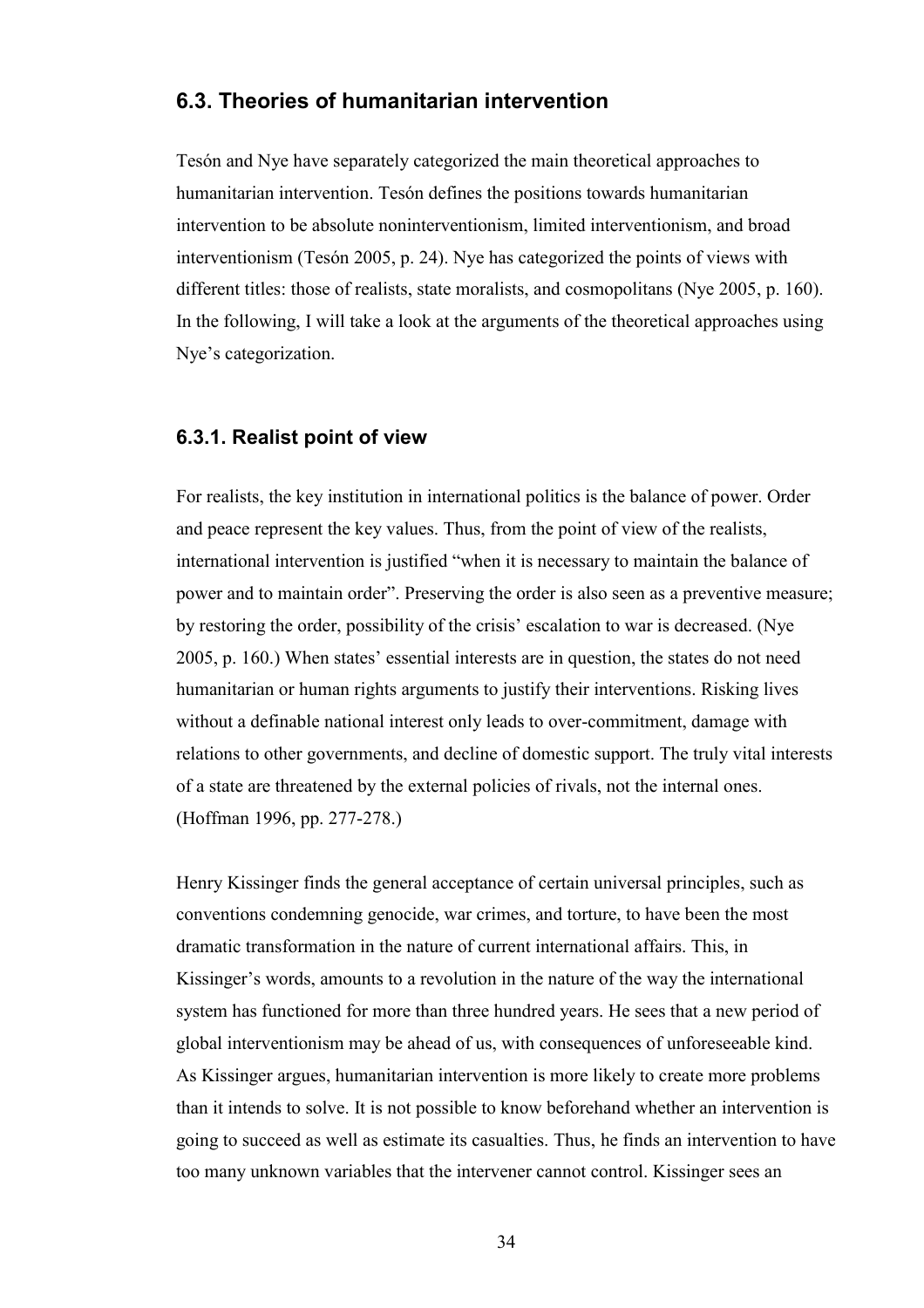intervention as irrational policy that compromises national interest. (Kissinger 2001, pp. 234-252.)

Kissinger does not advocate a strong role for his home country, the United States, despite its military capability to conduct humanitarian interventions. In order for humanitarian intervention to be included in United States' foreign policy as a top priority, Kissinger sees that four conditions have to be met. The principle has to be universally applicable, it must lead to actions that are sustainable by domestic US opinion, it has to attain resonance within the international community, and it has to have a connection to the historical concept. (Kissinger 2001, p. 256.)

Simon Chesterman, on the other hand, finds the very notion of humanitarian intervention to be inconsistent in principle. In his opinion, the efforts to establish a right to humanitarian intervention challenge traditional legal approaches and therefore raise questions over "evidence and motive in the formation of international law" (cited in Welsh 2002, p. 506).

Chesterman argues that the notion of humanitarian intervention only emerged during the 19<sup>th</sup> Century, not being established as a legal right. According to Chesterman, humanitarian intervention "lies in the earlier conflict between the moral impetus to war over religious differences and the legal restraints that came to be placed on states entering into a society of equals". Humanitarian intervention to him is thus an issue that creates an uneasy relationship between international law and international morality. Furthermore, Chesterman sees that humanitarian intervention does not qualify as a legitimate exception to the UN Charter's ban of use of force. He notes that the Charter's purpose is to delegitimize individual acts of war by giving the Security Council the sole authority for the use of non-defensive force. (Welsh 2002, pp. 505-506).

Thus, Chesterman sees a negative consequence if a right to humanitarian intervention would be acknowledged. He finds that the motives of interventionists could be compromised, and thus humanitarian intervention be used to further states' selfinterests. He says that "States have demonstrated their willingness to intervene on any number of dubious bases – the question  $\ldots$  is whether a further and necessarily subjective legal basis should be given for future interventions" (Welsh 2002, p. 506). Hans Morgenthau shares the same concern by arguing that "All nations will continue to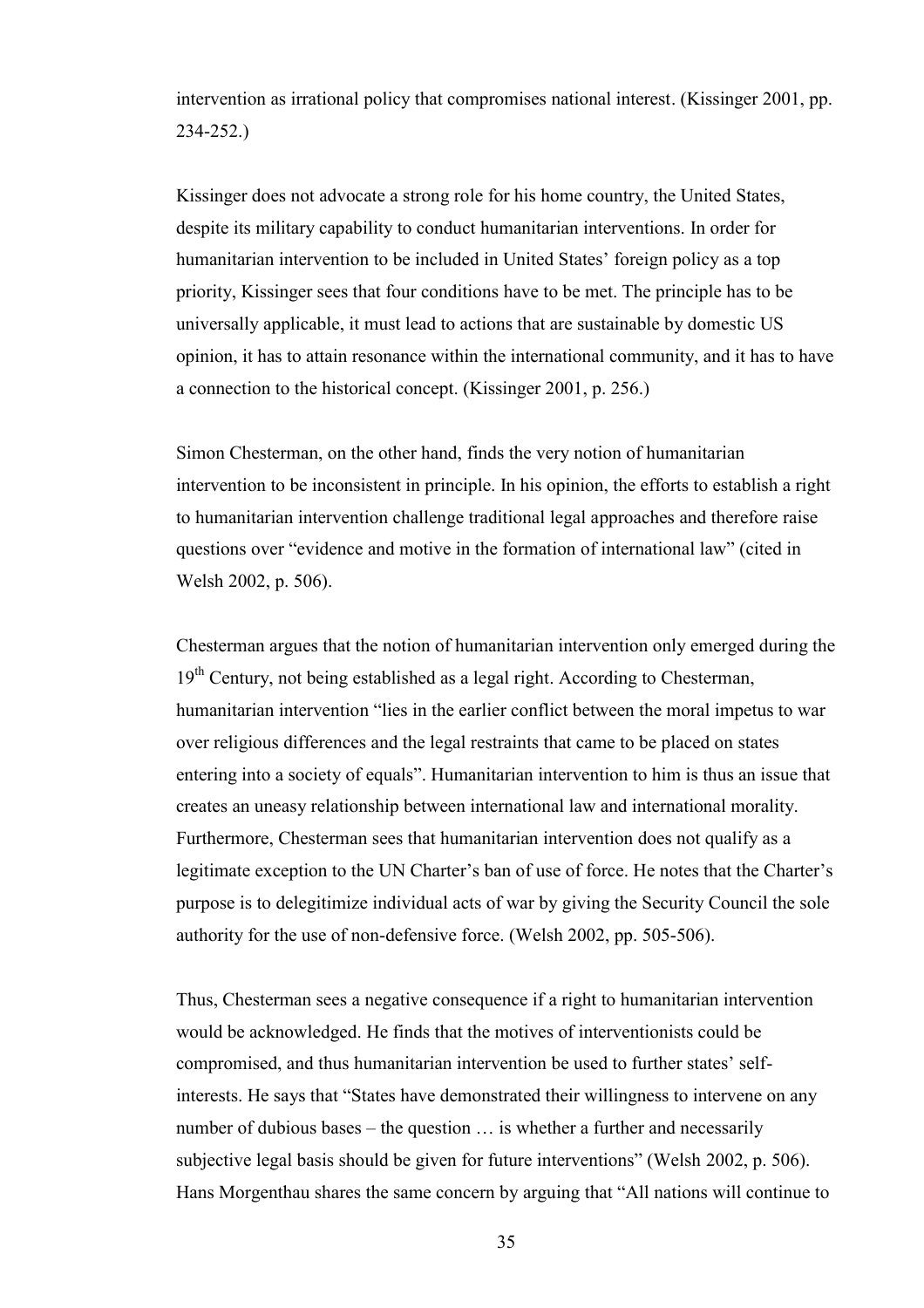be guided in their decisions to intervene and their choice of means of intervention by what they regard as their respective national interests" (Morgenthau 1967, p. 430).

## **6.3.2. State moralist point of view**

For state moralists, the key institution in international politics is a society of states with certain rules and international law. Emphasis is added on non-intervention in the sovereign territory of another state. They key value thus is the autonomy of both the state and its people. Therefore, state moralists rarely justify intervention. (Nye 2005, p. 26).

Charles Krauthammer, even though a well-known realist in international relations theory, can be labelled as a state moralist when examining his opinion towards humanitarian intervention. His acceptance of a humanitarian intervention culminates in a single criterion: it can be undertaken "where it counts". Krauthammer defines his stance over the United States' possible involvement in a humanitarian intervention as follows:

"We will support democracy everywhere, but we will commit blood and treasure only in places where there is a strategic necessity – meaning, places central to the larger war against the existential enemy, the enemy that poses a global mortal threat to freedom." (Krauthammer 2004, p. 16).

Krauthammer finds only a few occasions in recent history where intervention has counted. As examples he mentions Germany and Japan in mid- $20<sup>th</sup>$  Century, along with modern-day Iraq and Afghanistan. Krauthammer sees that in the same way Germany and Japan were transformed to oppose communism instead of becoming followers of the ideology, Iraq and Afghanistan could be turned into pro-Western states. Even though this undertaking is enormous, as Krauthammer notes, it has to be tried. (Krauthammer 2004, p. 16.)

Michael Walzer's argument follows the same lines. He finds that in an international society of independent states, only aggression can justify war. The states' rights of territorial integrity and political sovereignty have to be respected. However, Waltzer argues that when crimes that "shock the moral conscience of mankind" are being committed, any state which is able to stop these crimes should do so. Or, as he adds, at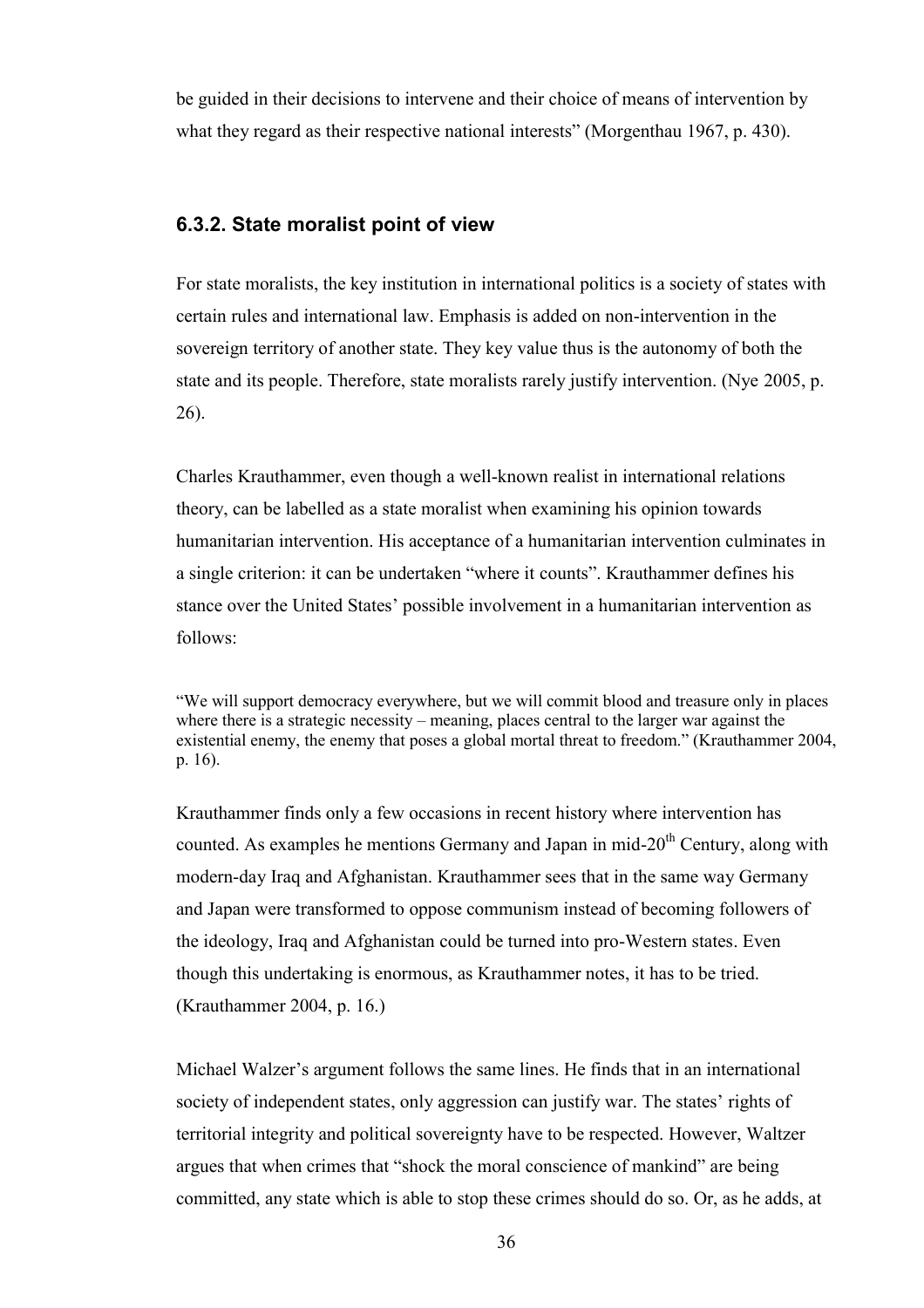the very least the state should have a right to do so. Outside help is sometimes the only viable way to fight against the massacre or enslavement of political opponents, religious sects, and national minorities. Waltzer finds the idea of a nation-state's selfdetermination non-applicable in cases when a government savagely turns against its own people (Waltzer 2006, p. 101).

Waltzer also addresses the issue of motives behind humanitarian interventions. He acknowledges all states, large and small, to have ulterior motives. As he says, "There is no such thing as a pure will in political life". But, as Waltzer concludes, humanitarian intervention can not be expected to depend on the moral purity of its conductors. (Walzer 2006, p. xiii.)

## **6.3.3. Cosmopolitan point of view**

The cosmopolitans find the key international institution to be a society of individuals, and the key value justice. Thus, national boundaries have no standing in moral terms, as they simply "defend an equality that should be abolished if we think in terms of distributive justice" (Nye 2005, p. 27). Cosmopolitans find all human beings being 'citizens of the world'. Even though individuals are being born into different societies, being human is the overriding fact. Thus, there is a notion of world ethics applied to citizens of the world. World ethics can be defined as universal moral rules and values that should inform human conduct in all parts of the world. (Dower 2009, pp. 60-61.)

Cosmopolitans find the civilian society to be a society without borders. Civilian rights are recognized by fellow civilians no matter of location. Thus, Frost argues, humanitarian intervention in contemporary world politics has to be understood to be directed at maintaining the civil society. The aim of the intervention will thus be to repair the civil society. (Frost 2001, pp. 44-54.)

Therefore, an intervention is justified if it promotes human rights and individual justice (Nye 2005, p. 27). States only have rights if they promote the welfare and rights of their citizens. Because of this, the question of state sovereignty misses the point of the matter, the real issue being how to meet the worlds' citizens' needs. (Fixdal and Smith 1998, p. 294.) Indeed, as Dower argues, the role of states in human rights violations has become obvious. As he says, "…it has become increasingly clear that often states themselves are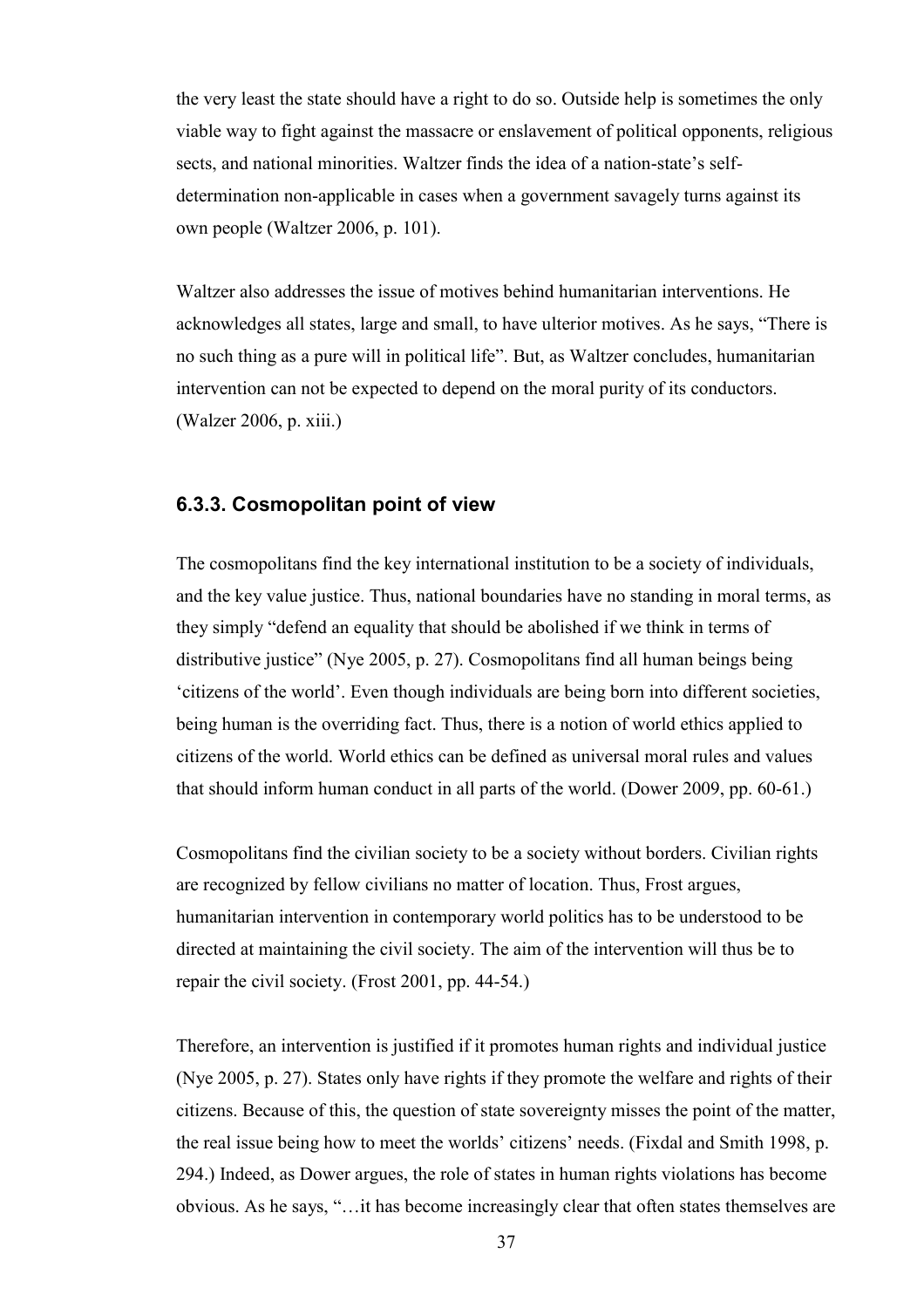actually impediments to the realization of human rights, if not active perpetrators of human rights violations". (Dower 2009, p. 180.)

Calvocoressi compares international intervention in defence of human rights to a situation in which a person is aware of their neighbour's child abuse. "What do you do, and what are you entitled to do, and what ought you to do?" he asks. For Calvocoressi, crimes against humanity are crimes against the person, and therefore the location in which they take place is secondary. Thus it does not make a difference whether the state accused is executing these crimes domestically or externally. He finds the sovereign state's claim to immunity in terms of intervention to be ethically flawed. Indeed, the claim in Calvocoressi's words is "deeply ingrained, hallowed by time reinforced by propaganda, and buttressed by vested interests". (Calvocoressi 1992, pp. 1-12.)

Thomas G. Weiss agrees, pointing out that the only first-order principle when considering a humanitarian intervention is humanity, or in other words the sanctity of life. He finds values such as consent, neutrality, and impartiality as being second-order principles. (Weiss 2001, p. 420.)

Fernando R. Tesón finds a ground for moral permission to use force in a case of severe anarchy or tyranny in another state. The moral permission, in his argument, goes a long way in establishing also a legal permission. Because the ultimate justification of states' existence is the enforcement and protection of the citizens' natural rights, a government that substantially violates those rights betrays the purpose of its existence, thus forfeiting both its domestic and international legitimacy. Therefore Tesón finds foreign armed forces to have the moral permission to help the victims in that state, given that the intervention is proportioned "to the evil which it is designed to suppress". Also, the intervention has to be welcomed by the victims of the oppression. (Tesón 2005, p. 16).

From an ethical standpoint, Tesón argues, the states' rights under international law are derived from individual rights. He thus rejects the notion of states having autonomous moral standing, and therefore them holding international rights being independent from the rights of individuals populating the state. (Tesón 2005, p. 17).

Personally, I find the cosmopolitans' argument on the justification of a humanitarian intervention most convincing. Even though I do not necessarily subscribe to the idea of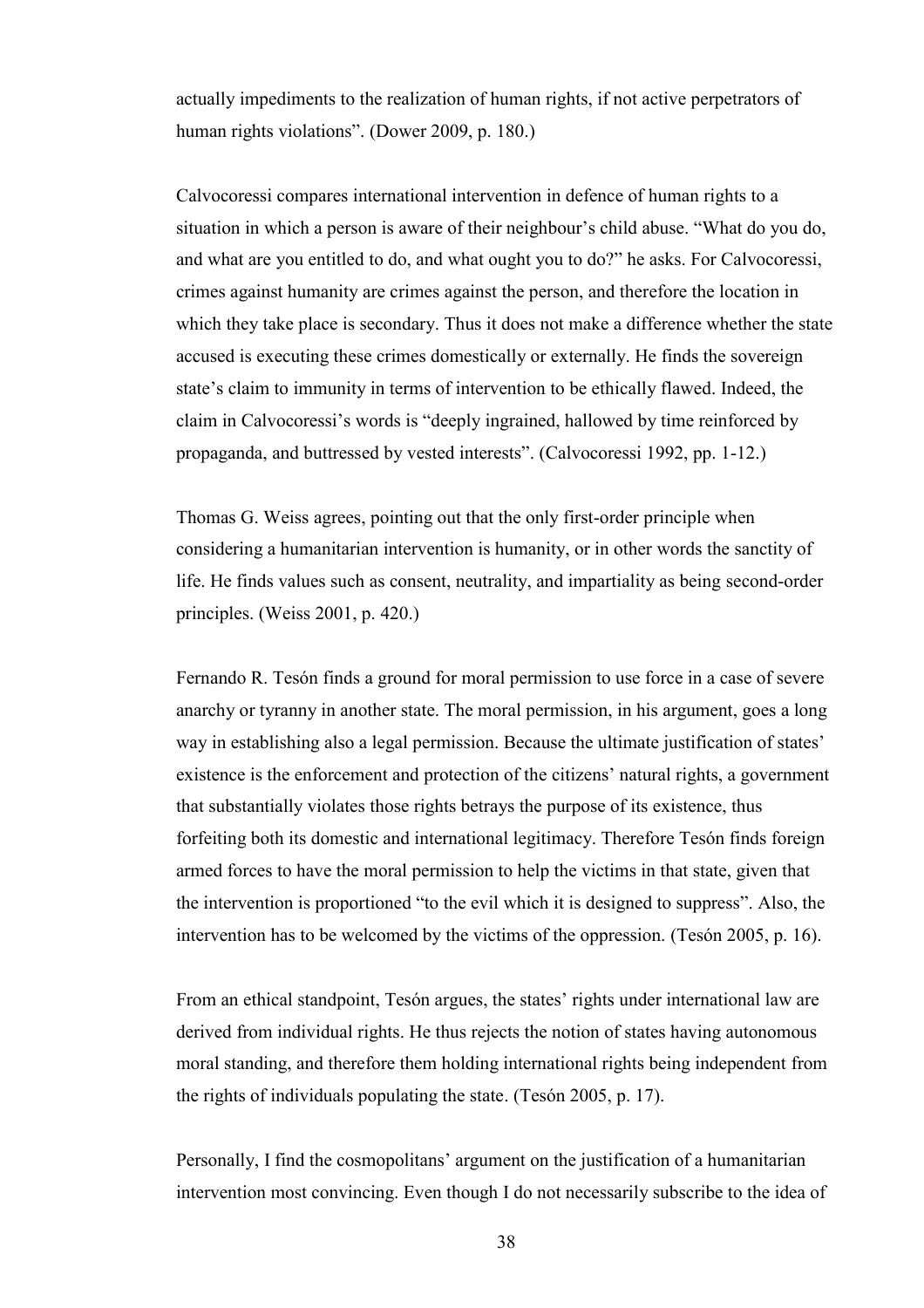a society of individuals, I do find state sovereignty to be a secondary consideration when individuals' rights are being suppressed in any way by their own government. In a case of planned, extreme violence a government or a group of people is executing within a state against their fellow citizens, I support humanitarian intervention. I agree with Michael Barnett's assertion that "the UN is responsible for "the international community" and has a duty to intervene where states fear to tread". (Barnett 2002, p. 169.)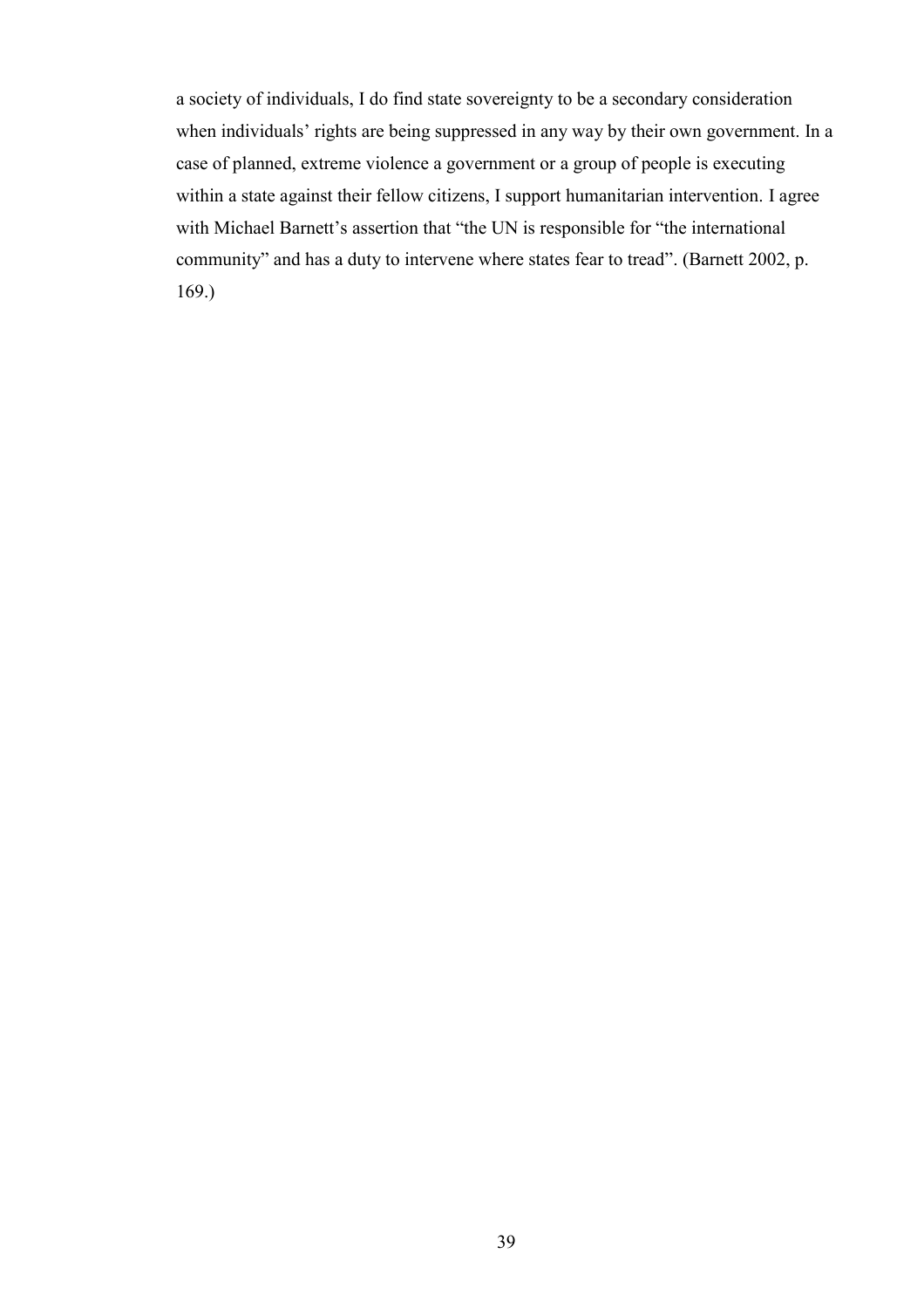# **7. CASE RWANDA THROUGH GOFFMAN'S THEATRICAL FRAME**

I will now return to Erving Goffman's thesis by using his theatrical frame as the method of study in examining international community's response to the Rwandan genocide. First, I am going to describe the setting, the frame of the play, as the genocide started in April 1994. After this, I will turn my attention to the central themes of Goffman's theatrical frame: the theatre, the roles of the players, and the audience.

# **7.1. The frame of the play**

*"Meanwhile, by the United Nations, for France, for the United States, for the distant news desks of London, Washington, and elsewhere, it was deemed necessary to call it a*  war, because then the worldwide inaction could seem more justifiable." (Huband 2000, *p. 185.)*

The sentence above describes tellingly the UN's handling of case Rwanda. As there was little will amongst the powerful UN member countries to bloody their hands in a remote African country lacking strategic interest, their deliberations concerning possible intervention continued until to the point the genocide was effectively over. It has been argued that both the UN and its member countries lacked the information on what really was happening in Rwanda; mistaking the situation as a civil war instead of genocide. I find this explanation to be flawed. Taking into account not only the information modern-day intelligence is able to provide, there was also a constant stream of alarming updates of the escalation of the situation coming out of Rwanda.

The frame the villains of this play were trying to maintain was that of another Rwandan civil war. As it was not in the powerful countries' national interest to exert their military and financial capability on Rwanda, they sought to avoid the term genocide. As has been noted earlier, admitting genocide to be taking place requires action to intervene in or stop it by the UN Genocide Convention. Thus, a frame of civil war was attempted to be sustained. In these attempts the widely accepted perceived history of Rwanda was of use.

As Barnett points out, the excuses powerful governments frequently offer of their inaction during the Rwandan genocide revolve around claims of ignorance and duress.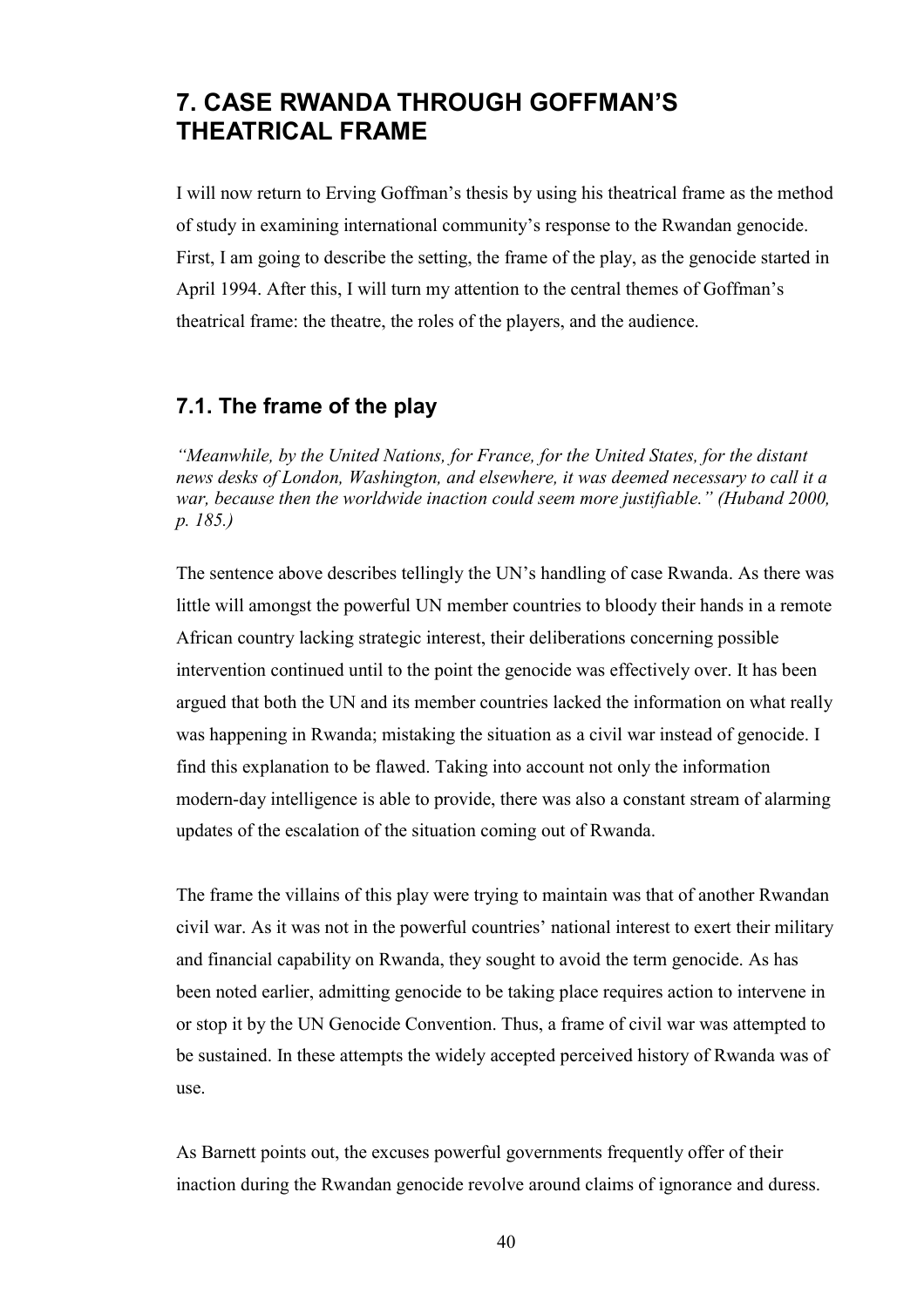They claim that they did not know and could not have known about the real situation in Rwanda, whether there was a civil war or a genocide taking place. In case of the majority of the UN member states that most likely was the case. Member states rely on the UN Secretariat to receive updates and critical information on the organizations' operations. This especially concerns the non-permanent members of the Security Council, who are less likely to have other sources of information. In case of Rwanda, it seems that the Secretary General was not relying the critical information he received from UNAMIR to the Security Council. (Barnett 2002, pp. 155-161.)

Carol Off is not convinced of the powerful countries' arguments of ignorance. As she asserts, "it doesn't take an expert to recognize that genocide was taking place in Rwanda" (Off 2000, p.72). In addition to the accumulating body piles on ground in Rwanda, the UN as well as its powerful member countries had the clues of a genocide in their disposal. As early as on 11 January 1994, General Dallaire had warned the UN by a cable of the possibility of an extermination campaign taking place in Rwanda in near future. This information he had received through an Interahamwe military trainer, who while opposing the RPF was also against killing Tutsi civilians and thus wanted to share his inside knowledge. Even though Dallaire did not use the word genocide in this cable, sent to the UN Department of Peacekeeping Operations (DPKO), he gave a chilling picture of what was going to take place within the next months: "Since UNAMIR mandate [the informant] has been ordered to register all Tutsi in Kigali. He suspects it is for their extermination. Example he gave was that in 20 minutes his personnel could kill up to 1000 Tutsis." (Off 2000, p. 42.)

As Off notes, "the cable predicts all that is to happen in the coming months" (Off 2000, p. 42). Even though the UN did not see the urgency of the matter, in the following weeks and months Dallaire kept feeding New York seriously alarming information from the ground: intervention plans to stop the killings, and pleads for more troops and material for the mission. A believable argument has been made that all this information was most likely already in the hands of powerful UN member states before Dallaire got it, due to immense intelligence networks and resources at their disposal. As Dallaire says, "a lot of the world's powers were all there with their embassies and their military attaches. And you can't tell me those bastards didn't have a lot of information. They would never pass that information on to me, ever". (Human Rights Watch: Leave none to tell the story, p. 142.)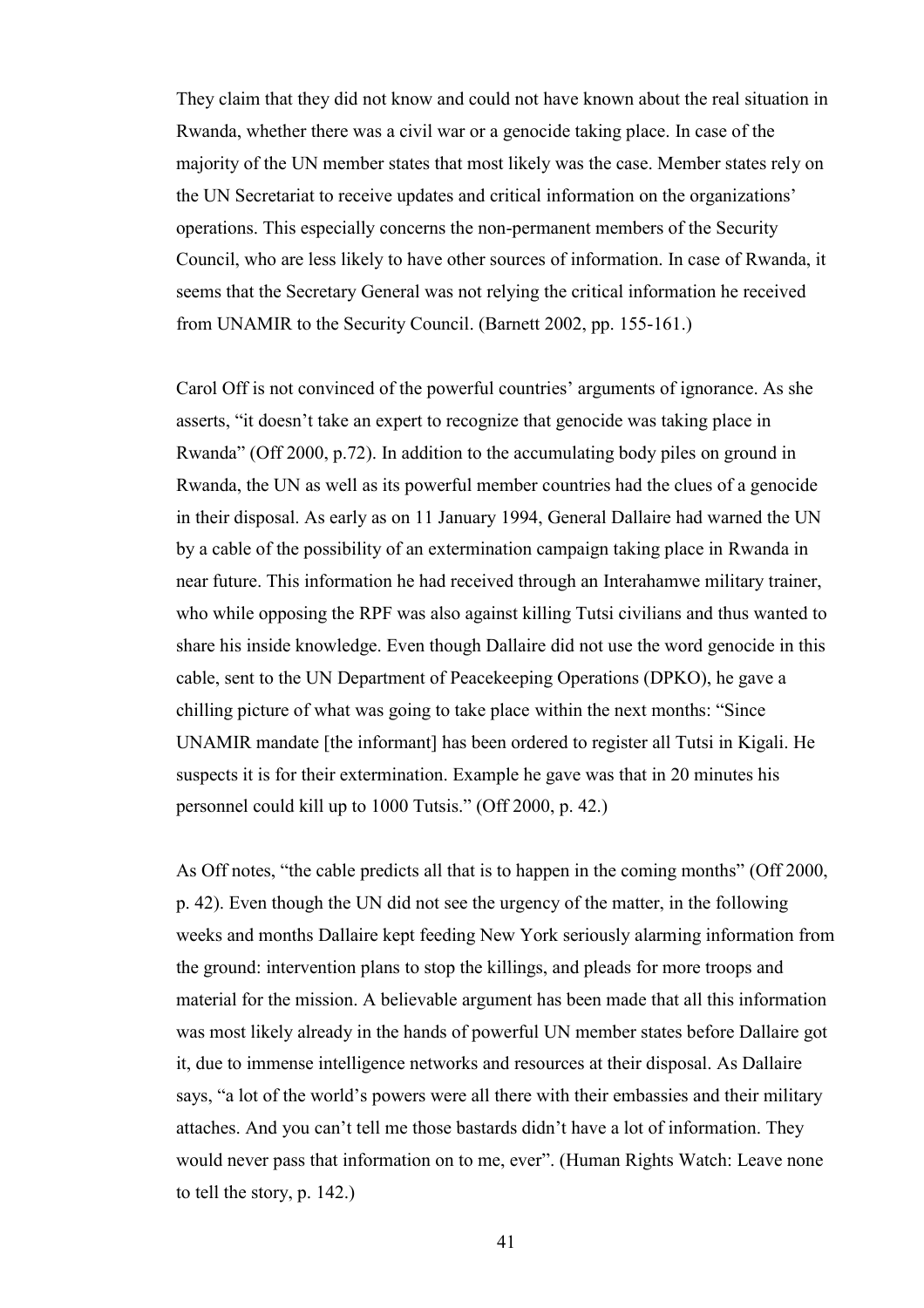Indeed, in attempts to stabilize the situation on ground in Rwanda, Dallaire often passed information collected by Belgian intelligence to the French and American ambassadors only to find they were already aware of it. Dallaire did this wishing to invoke action, fully well realizing the absurdity of the situation. As Off notes, since the US, France and Belgium had sophisticated intelligence gathering in place in Rwanda, they most likely knew more than Dallaire did. (Off 2000, p. 43.)

An example in case is Belgium. It was the work of Belgian intelligence that led Dallaire and UNAMIR to the informant who provided the information for the 11 January cable. Also, according to Barnett, the Belgian intelligence contacts kept "religiously" relaying information to Brussels until mid-April – keeping their capital better informed than the UNAMIR commander. (Barnett 2002, p. 161.)

What became the key issue in the Security Council debates over possible action concerning Rwanda was whether the word genocide would be used or not. The use of the word was most strongly advocated by New Zealand and Czech ambassadors. The United States, in its part, took the lead position in arguing against the use of the term. It received support from other states for, as Barnett says, a variety of reasons. The most pressing reason for being against admitting a genocide was taking place was a consideration of the international public's response. Even though the UN Genocide Convention does not directly call for a military response to genocide, the Security Council imagined the international public would not be satisfied with any other course of action in case the word genocide was mentioned. The British ambassador, Sir David Hannay, stated that the Council would be a "laughing stock" if it did call Rwanda a genocide and then failed to act. (Barnett 2002, pp. 134-135.) Thus, the atrocities were not called by the name of genocide by the UN until the first week of May, roughly a month after the extermination campaign started and hundreds of thousands of victims had been eliminated (Off 2000, p. 71).

In conclusion, in the case of Rwanda the warnings coming from the field seemed to have gone unnoticed. As Valentino says, "In Rwanda, for example, UN and American officials failed to anticipate the genocide despite numerous warnings from well-placed Rwandan sources and foreign observers. Even reports from the commander of UN peacekeeping forces in Rwanda, which warned of the potential for mass violence against civilians in the weeks and months before the genocide, did not move UN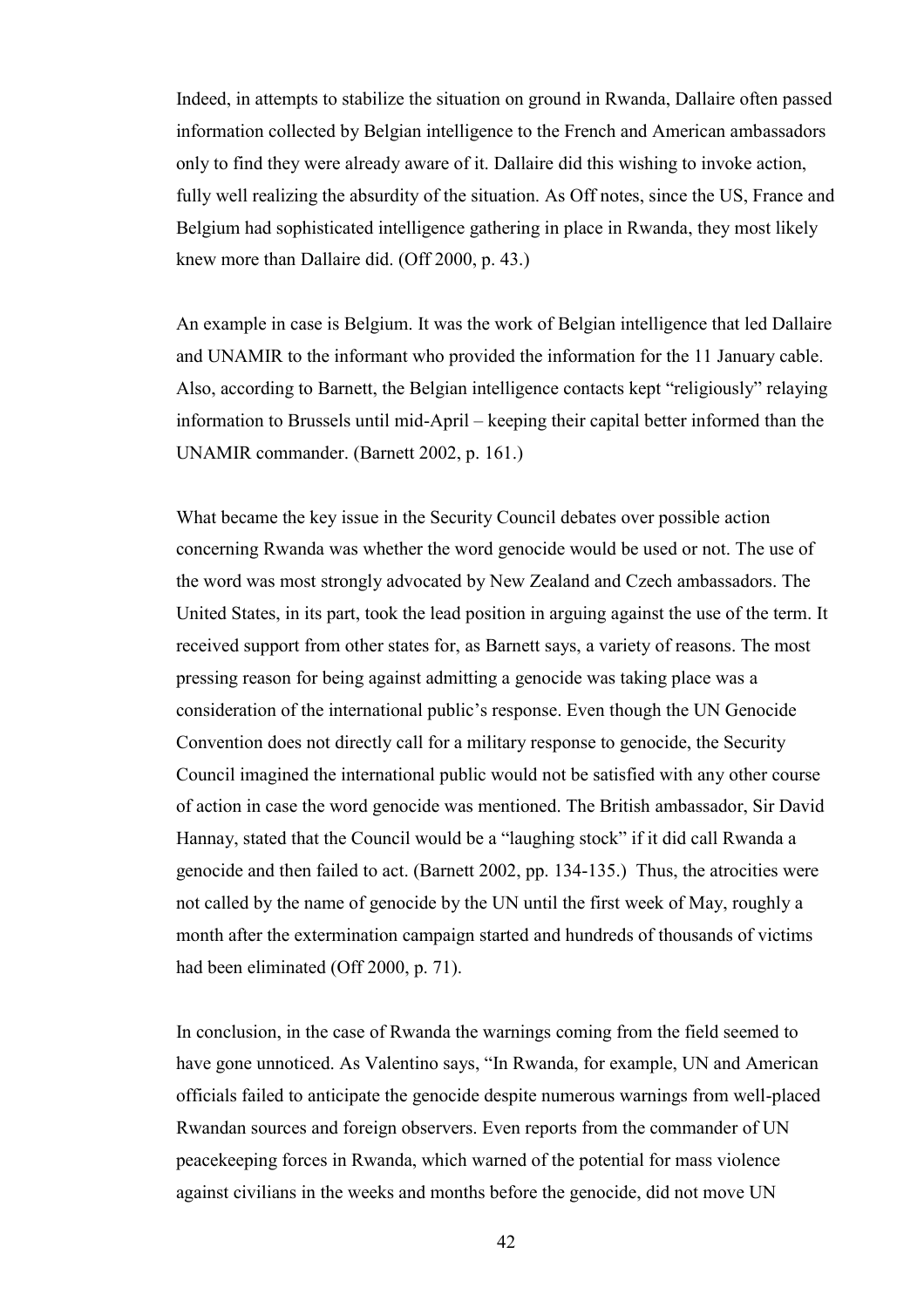officials". (Valentino 2004, p. 242). The same argument was echoed in the words of the RPF. "We think Dallaire is giving correct reports [to the UN], but the [UN] secretariat doesn't want to hear this. It's the same reason why the UN Security Council refuses to use the word genocide. They didn't want to blame the previous regime. France was one of them that didn't want to. It is a matter of refusing to accept the correct analysis". (Huband 2000, p. 199.)

The play concerning the Rwandan genocide involves numerous information states as described by Goffman. As will be demonstrated in the coming pages, the heroes in this play did not get their information on the events in Rwanda from the UN, but they had to turn to outside sources in order to be briefed accurately. Their information state on the events seems to, at least during the first weeks of the genocide, have lacked behind in comparison to the villains' knowledge of the actual facts.

## **7.2. The theatre**

The theatre in this play is the UN headquarters in New York. As stated earlier, it is this thesis' point of view that when considering peacekeeping-related issues, the UN merely represents its member states' policies in its actions. The organization by itself is powerless to act unless the member states have the political will to do this along with providing materiel for planned operations.

As Claude describes the United Nations, there actually are two independent UN's within the organization. The first UN is comprised of the headquarters staff in New York, and the organization's offices around the globe. The second UN is an entity formed by most of the world's states, and the holder of real power in the organization. (cited in Ryan 2000, p. 2.) In the UN's response to the genocide in Rwanda, the power very much laid in the hands of the member states.

Barnett and Finnemore describe international organizations' power to classify and organize information to possibly be "identity defining or even life threatening". It was indeed a question of existence for Rwandan Tutsis to have the UN and international community recognize the genocide. As "naming and labeling the social context establishes the parameters, the very boundaries, of acceptable action" the UN would have had to classify the situation as genocide in order to intervene. (Barnett and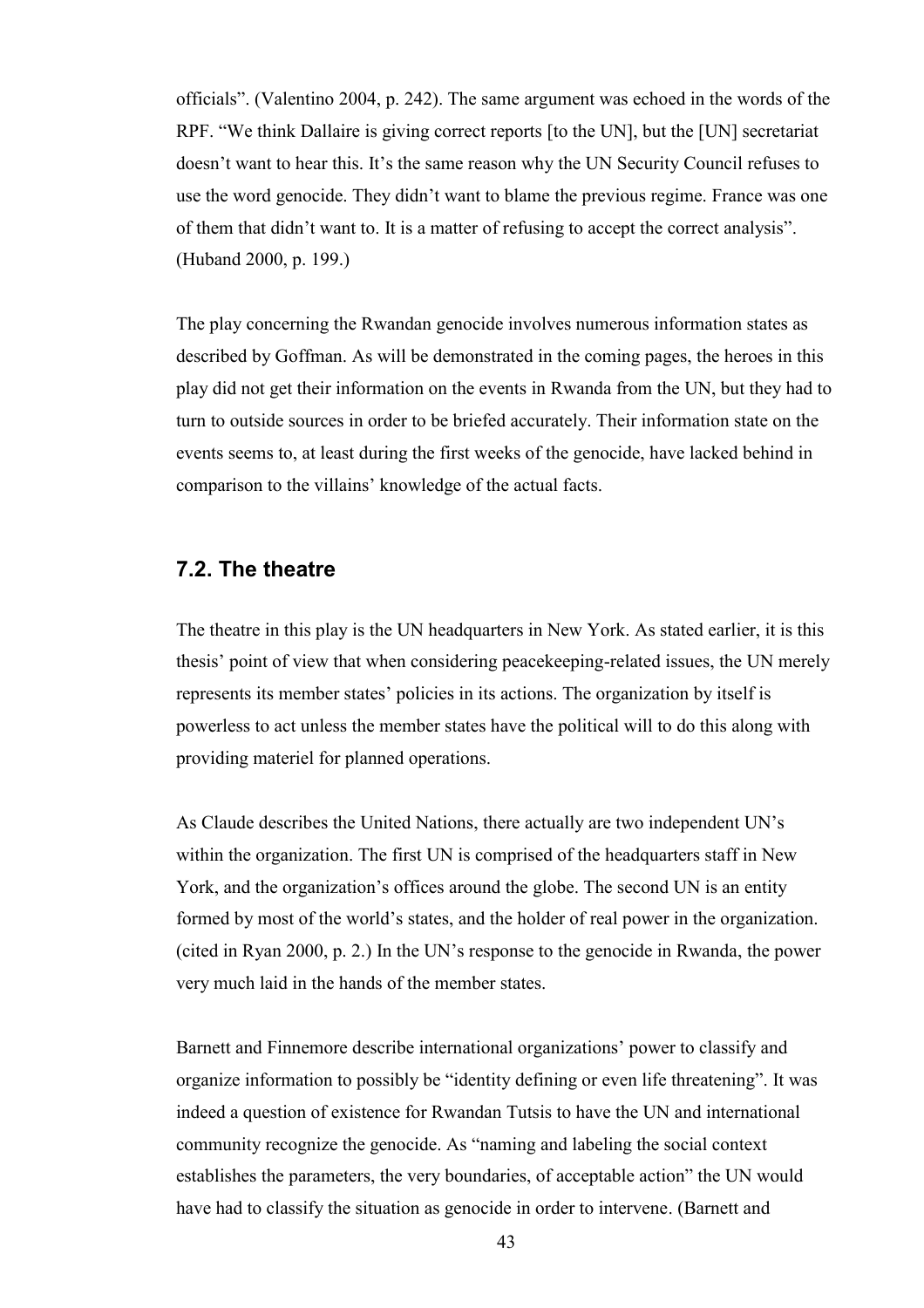Finnemore 1999, p. 710.) But, the member countries not willing to intervene and due to legal obligations the recognition of genocide places upon them, the situation in Rwanda was, as long as possible, classified as civil war. The UN Security Council time and again took advantage in the organization's strongly bureaucratic nature by remaining "actively seized of the matter" without delivering any solutions to intervene in or stop the atrocities.

Barnett finds the UN to bear moral responsibility "if its actions or omissions can be causally linked to the genocide and it does not have a compelling excuse for that behaviour". He especially finds the period of April 1994 excruciating when examining the organization's actions. As Barnett says, "the initial shock of the crisis and return to civil war quickly yielded to recognition of the bloodbath". However, high-ranking UN staff and Security Council members who had an obligation to urge UN to action did not do so. As many others, Barnett believes that an intervention in the early days of the genocide "might have either halted or narrowed the scope of the genocide". (Barnett 2002, p. 155.)

## **7.3. The roles in the play**

As Goffman notes about the number of players in a play, it does not have to be big. The play I will analyze indeed does not include many key players. However, as is noted earlier when talking about UN Security Council's power, much of it can be labelled social power over not only other UN member states but also over the international community at large. The social power of the villains in the play involving Rwanda was very strong in the field of international politics.

#### **7.3.1. The heroes**

The heroes in this play are regarded as those who felt that the international community ought to do something to stop the massacres in Rwanda. Regarding the question of possible intervention, the UN Security Council was divided in two camps. Insisting immediate withdrawal from Rwanda were the United States and the United Kingdom who were joined by the muted voices of France, China, and Russia. Those who argued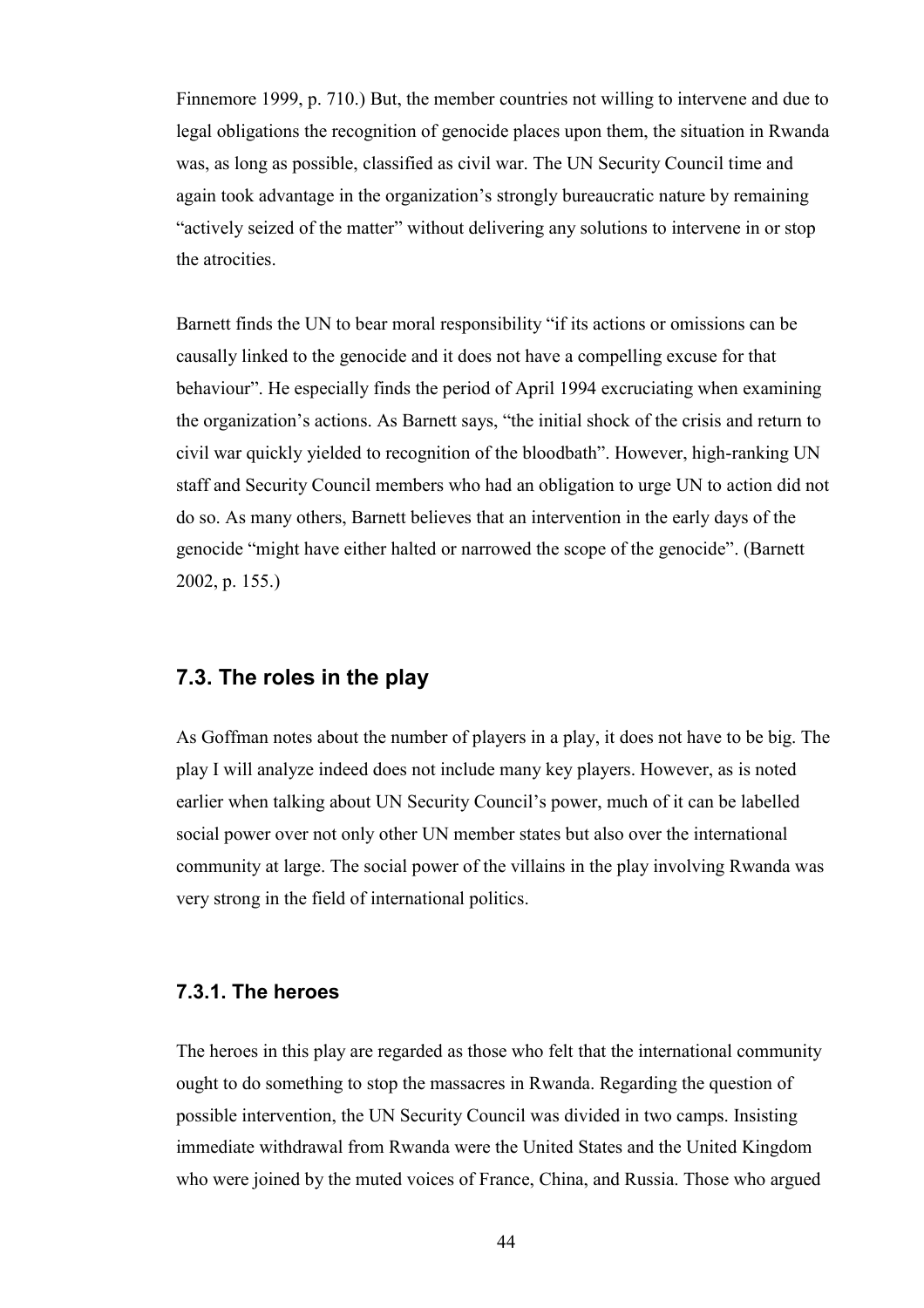for intervention were Czech Republic, New Zealand, Nigeria, and Spain. (Barnett 2002, pp. 100-101.)

New Zealand ambassador Colin Keating, the president of the Security Council during April 1994, was one of the most active promoters of an intervention into Rwanda in the UN. He was urging the fellow Security Council members to act on Rwandan violence already in mid-April, roughly a week after the genocide had started. On 14 April he voiced his opinion on wanting the Security Council to stop the massacres. Keating proposed that the UN should "increase the strength of UNAMIR and … revise its mandate to enable it to contribute to the restoration of law and order and the establishment of the transitional institutions within the framework of the Arusha Peace Agreement". (Dallaire 2003, p. 298.)

Although the definite date of when the term genocide appeared on Security Council's private discussions can not be identified, Michael Barnett, who at the time of the genocide was on a year's leave from academia and placed in the US mission to the UN, remembers it surfaced soon after the April 21 vote. This is when, according to Barnett, several representatives, including the New Zealand and Czech ambassadors, "began publicly entertaining the possibility of genocide". (Barnett 2002, p. 134.) This conclusion was based on the information received not from inside the UN, but from independent reports and human rights organizations such as the Human Rights Watch.

Indeed, as the killings were escalating and the UN was still not acting on the situation, a group of like-minded Security Council members decided to act to find out the real standing about the situation. Contacted by Karel Kovanda, the ambassador of Czech Republic, Alison Des Forges of Human Rights Watch briefed him and the ambassadors of New Zealand and Spain of the happenings in Rwanda. The Human Rights Watch, having been one of the front-line agencies relying facts of the Rwandan conflict, was a source of first-hand information on the situation. Due to Des Forges' briefing, this group of states forced a debate in the Security Council that finally ended in it condemning the massacres. However, the word genocide would not be used until the following week. (Off 2000, p. 71.)

The reason for not including the word genocide in the Security Council conversations was other Council members' non-receptiveness towards its use. On 29 April, Colin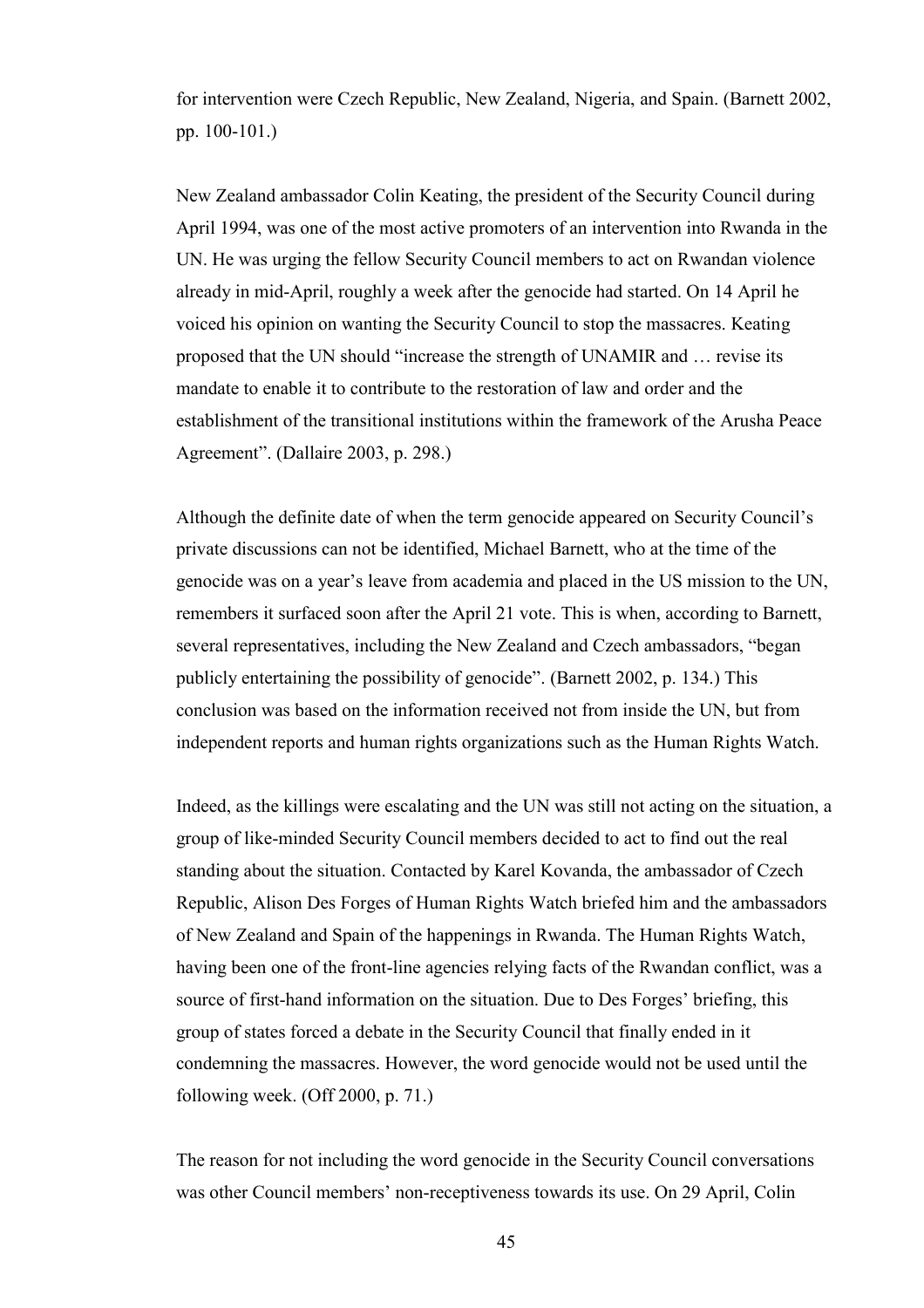Keating in his final act as president of the Council, tried to push through a presidential statement calling Rwanda genocide. Karel Kovanda was helping in trying to put pressure on the permanent members; he lambasted the Council for spending only 20% of its time trying to broker a ceasefire and using 80% of its time discussing the withdrawal of UNAMIR. (Barnett 2002, p. 134.)

As an agreement was not reached, Keating decided on circulating a draft resolution for the last day of April and the final day of his presidency over Security Council. His plan was to force the member states which were blocking the presidential statement to explain their positions to the media. Keating's plan paid off in the sense that a major development indeed took place in the rhetoric of the Security Council. Even though the genocide was not fully acknowledged, following hours of intense debate the Council produced a statement that referred to it. (Barnett 2002, p. 134.) The statement "recalls that the killing of a member of an ethnic group with the intention of destroying such a group in whole or in part constitutes a crime punishable under international law" (Statement by the President of the Security Council, S/PRST/1994/21).

## **7.3.2. The villains**

Leslie Gelb identifies the problem of "teacup" wars as being in the centre of international community's post-Cold War approach to peacekeeping. By this term he means "wars of debilitation, a steady run of uncivil civil wars sundering fragile, but functioning, nation-states and gnawing at the well-being of stable nations". Even though Rwanda can not be labelled as only a "teacup" case, certain countries' response to it nevertheless follows Gelb's theory. As he explains, the response to these crisis situations greatly depends on the powerful countries' strategic interests. Thus, teacup wars "usually involve massive levels of human suffering but rarely pose a threat to the strategic interests of the countries represented on the Security Council." (quoted in Jett 1999, p. 8.)

The role of the villains in this story is accorded to the United States, France, Belgium, and Rwanda. Of the three Western states, two possess the most advanced military capacity for a rapid intervention. As Smith points out, of the world's militaries, "the US, UK, France and NATO are the most capable of deploying rapidly, with sufficient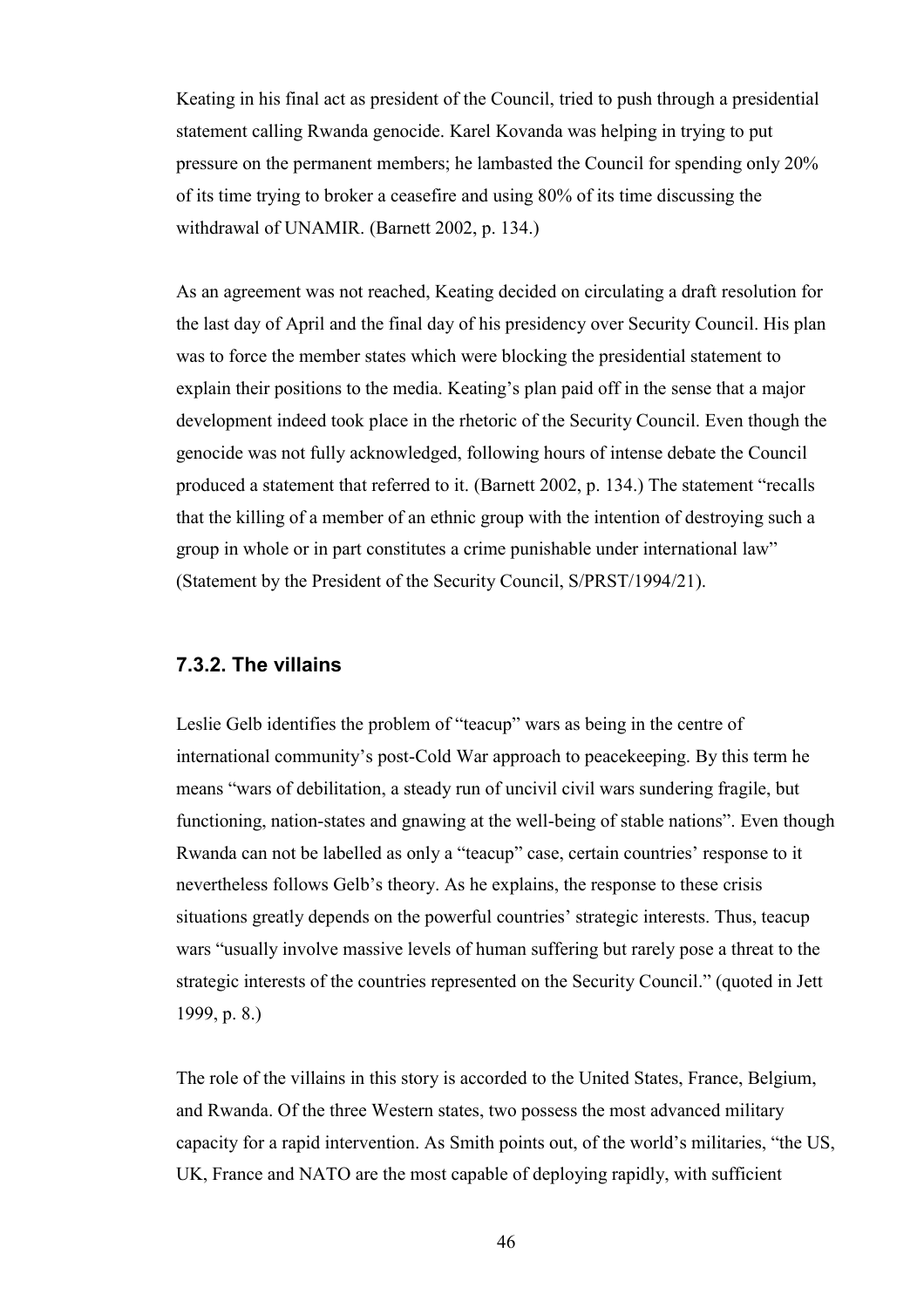logistics support and planning capacity to intervene, and presumably, to halt a quickly spreading, large-scale genocide in a country of any great size" (Smith 2006, p. 74).

The above-mentioned states' capability of rapid military action was demonstrated soon after the genocide began in Rwanda on 6 April 1994. This action, however, was not taken to save Rwandan lives, but to evacuate Westerners from the deteriorating situation. On 9 April 1994, three days after the genocide started, France sent 190 paratroopers to Rwanda to oversee the evacuation of 1500 Belgian, 650 French, and 258 American and other foreign nationals. On 10 April 1994 Belgium sent 250 soldiers for similar evacuation purposes. (Huband 2000, p. 188.)

Huband does not spare his words when assessing some UN member states' actions in relation to the genocide. "So complete had been the UN's betrayal of Rwanda and the insistence of the United States, France, and other states that the country be left to die, and so completely had Rwanda been left to its horrifying fate, that the seeds of the United Nation's broader sense of failure in Africa – a sense of failure that started with the unravelling of its peace plan in Angola, followed by the catastrophic failure in Somalia – took firm root. The rival agendas of the Security Council's permanent members in particular exposed the absence of a global vision for what was supposed to be a global organization". (Huband 2000, p. 214.)

## **7.3.2.1. The United States**

Due to being one of the few countries in the world with capability of independently conducting large military operations outside its own borders, the question of preventing mass killings has fallen to the US before all other countries. Prevention of genocide was also a guiding principle of the Clinton administration in power at the time of the genocide in Rwanda in 1994, as Valentino points out. When asked during the last year of his presidency whether a "Clinton Doctrine" existed to guide the foreign policy, Clinton responded believing that "whether within or beyond the borders of a country, if the world community has the power to stop it, we ought to stop genocide and ethnic cleansing". (Valentino 2004, p. 245.)

Despite the good intentions, former UN Secretary General Boutros Boutros-Ghali, heading the organization in 1994, attributes the UN's failure in Rwanda to have been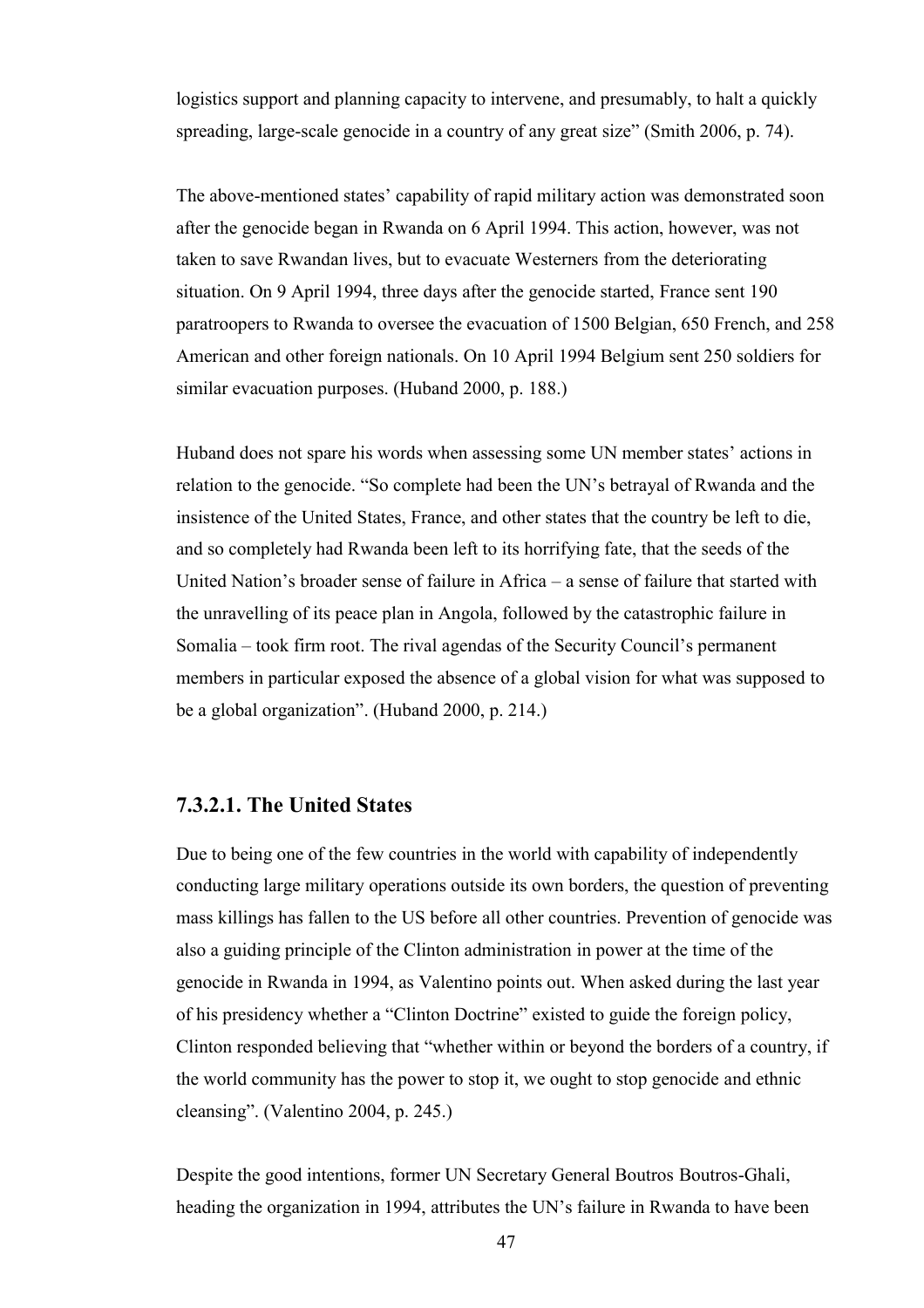the fault of the US. "The genocide in Rwanda is 100 percent American responsibility", he has stated. Boutros-Ghali's argument is based on the assumption that had Washington approved an UN intervention into Rwanda in the spring of 1994, other countries would have followed. (Dobbs 1999, p. 357.) New Zealand ambassador Coling Keating agrees with Boutros-Ghali's assertion. As he has stated about UN resolution 918, Keating asserts that "The United States has gutted this decision" (quoted in Dallaire 2003, p. 374).

The US vetoed the UN Secretary-General's proposal on sending extra 5500 troops to Rwanda. Madeleine Albright, the US ambassador to the UN at the time, although acting on instructions received from Washington, did not believe Boutros-Ghali's plan would work. She pointed out that few countries were really willing to contribute troops to the operation, "despite the rhetorical support for intervention in the Security Council". (Dobbs 1999, p. 357.)

Even though Albright did not personally support the intervention, she was frustrated by the lack of action by her own government. As the author of her autobiography, Michael Dobbs, points out, Rwanda was one of the few occasions when Albright sharply confronted Washington by demanding new and more flexible instructions. "Goddamit, we have to do something", screamed Albright in a telephone call to Washington colleagues Susan Rice and Richard Clarke. In explaining the US policy regarding Rwanda, Albright's military adviser at the time, Mike Sheehan, cites domestic reasons. "It was untenable politically. It was politically impossible to go into central Africa. The American people were not ready for it". (Dobbs 1999, p. 357.)

Indeed, the debate in the US at the time was very weary on the prospect of involvement in Rwanda. The senate largely followed Washington's point of view when deliberating the situation. A powerful voice in advocating ending the violence in Bosnia, Republican Senate Majority Leader Robert Dole, stated his views on Rwanda in a television program. "I don't think we have any national interest here. I hope we don't get involved there. I don't think we will. The Americans are out. As far as I'm concerned in Rwanda, that ought to be the end of it". (quoted in Rice and Loomis 2007, p. 72.)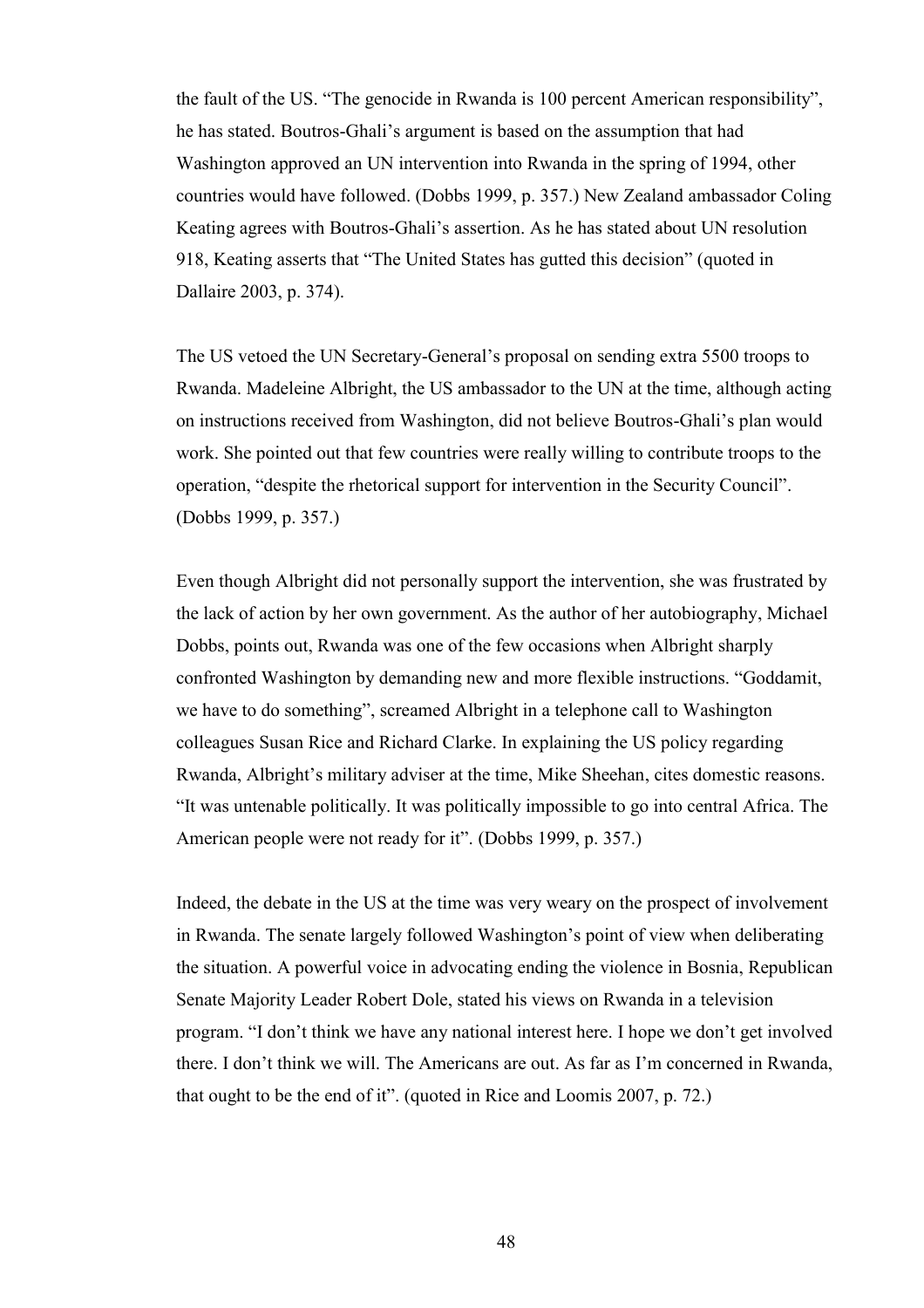## **7.3.2.2. Belgium and France**

Whereas the United States does not have a historical relationship with Rwanda, France and Belgium have both been involved with the matters of the country for a longer period of time. The Belgians' involvement began with the colonization period, and France had been Rwanda's ally since the Cold War.

Either country's relationship with Rwanda was by no means over in 1994 when the genocide started. As Shiras points out, "French support did not halt with the end of the Cold War, and the French repeatedly stepped in to save President Habyarimana's regime when it was threatened. This political strategy ultimately proved unsustainable, with tragic consequences for the Rwandan people" (Shiras 1996, p. 98).

The consequences of the French support to ordinary Rwandans were not only tragic, but also lethal. As has come to light, France actually lent its expertise to train the perpetrators of the genocide. According to a Rwandan witness, "we had two French military officers who trained the interahamwe". In addition to this, he continues by explaining that "there was a major at the Affichier Centrale, a military camp where people were tortured. That was where the French military office was. I saw the French military show the interahamwe how to throw knives at the enemy, and to assemble and disassemble guns". (Huband 2000, 179-180.)

France's biased policy towards Habyarimana and his supporters did not halt even as the genocide started. On the plane carrying the presidents of Rwanda and Burundi, which was shot down on 6 April 1994, were also several prominent Hutu Power radicals. Upon hearing of the attack, assuming the incident meant a Tutsi coup, several other radicals fled for refuge into the French embassy. (Mann 2005, p. 450.)

It seems that this support had grave consequences in terms of the Security Council's take on the situation in Rwanda. This was noticed in Rwanda as well. In the beginning of May, Paul Kagame of the RPF condemned the UN, "and in particular the way the French government had manipulated opinion in New York to move it against the RPF" (Huband 2000, p. 199).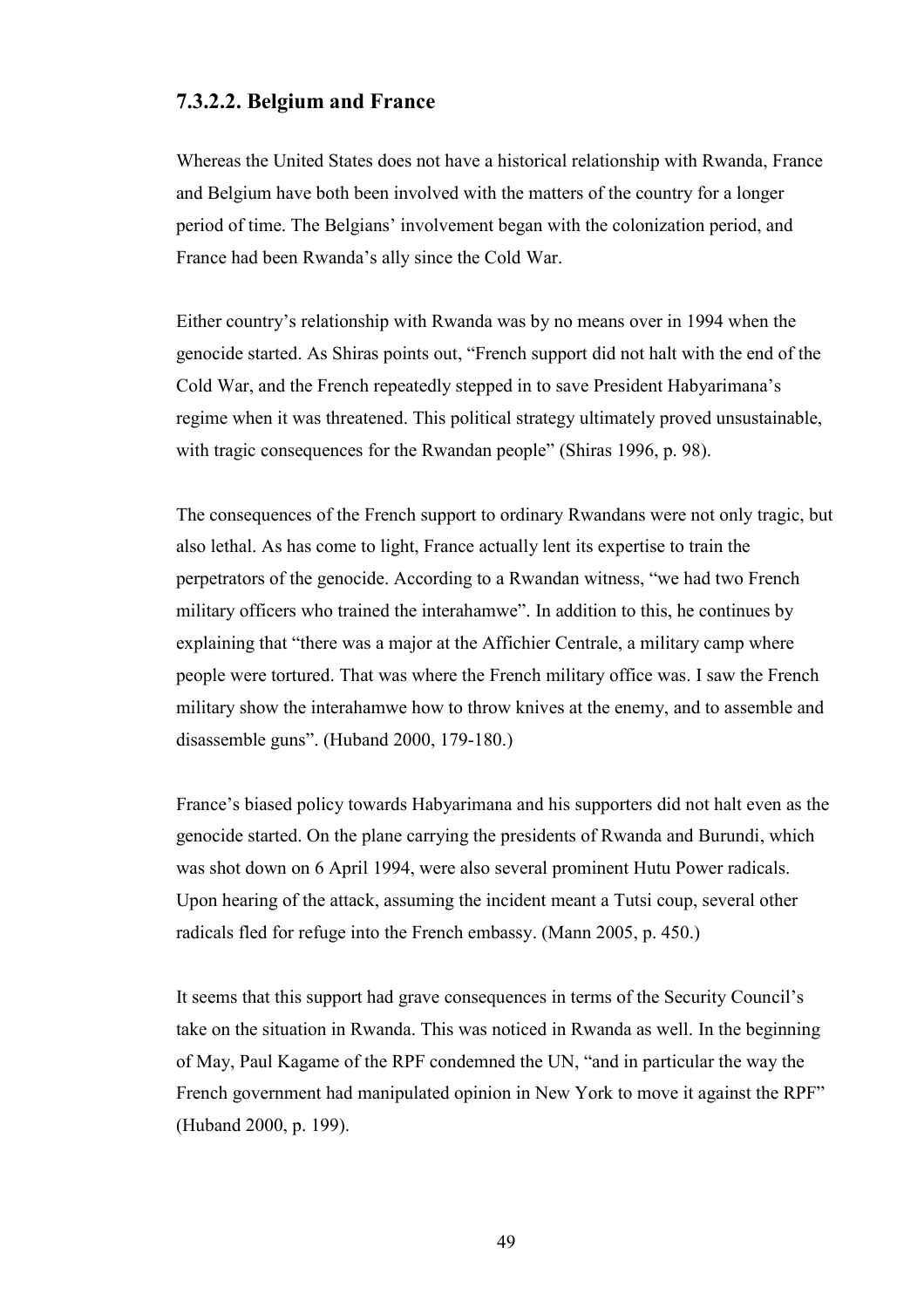## **7.3.2.3. Rwanda in the Security Council**

*"As the Security Council struggled to find the least obligating definition of the conflict in Rwanda, the Hutu power militias, under the direction of Colonel Bagosora, continued their "defence" of the country." (Off 2000, p. 60.)*

As luck would have it, at the time of the genocide Rwanda was one of the Security Council's ten non-permanent members. The country's ambassador to the UN, Jean-Damascene Bizimana, was a Hutu and a supporter of the incumbent Rwandan regime. The result of this was that the prime genocidaires, led by Colonel Bagosora, had their own spokesperson situated right at the heart of UN's decision-making body. Bizimana proved to be a very efficient spokesperson of the Hutu Power cause. Through him, the masterminds of the genocide were able to portray the situation as the Rwandan government acting on self-defence against the threat the RPF posed to the stability of the country. The official line concerning Tutsi killings was that the population had overreacted to the assassination of president Habyarimana, and thus a few rogue Hutu elements had acted. This, however, was nothing like the threat the RPF posed to the country. (Off 2000, p. 73.)

Along these lines, the UN in mid-May received the Rwandan Foreign Minister, Jérôme Bicamumpaka, as well as the leader of the radical CDR party, Jean-Bosco Barayagwiza. Their message to the international community was that the Hutu were being killed in large-scale numbers, not the Tutsi, and the Rwandan government was doing its best to bring peace to the situation. As the Rwandan UN ambassador had underlined earlier, according to Bicamumpaka and Barayagwiza it was the RPF that was the enemy. Their message also included the notion of a civil war raging in Rwanda. (Off 2000, p. 73.)

The Rwandan government's propaganda seems to have been very effective, even on the highest level of the UN administration. In a 20 April 1994 report the UN Secretary General Boutros Boutros-Ghali concludes that it was the rogue elements in Rwanda that had committed acts of violence in response to the president's assassination, which led the Rwandan forces into war with the RPF. This was almost verbatim echo of Bagosora's official line. (Off 2000, p. 60.)

One might wonder why the Rwandese representatives were welcomed to express their views at the United Nations. Michael Barnett, in a television interview describing the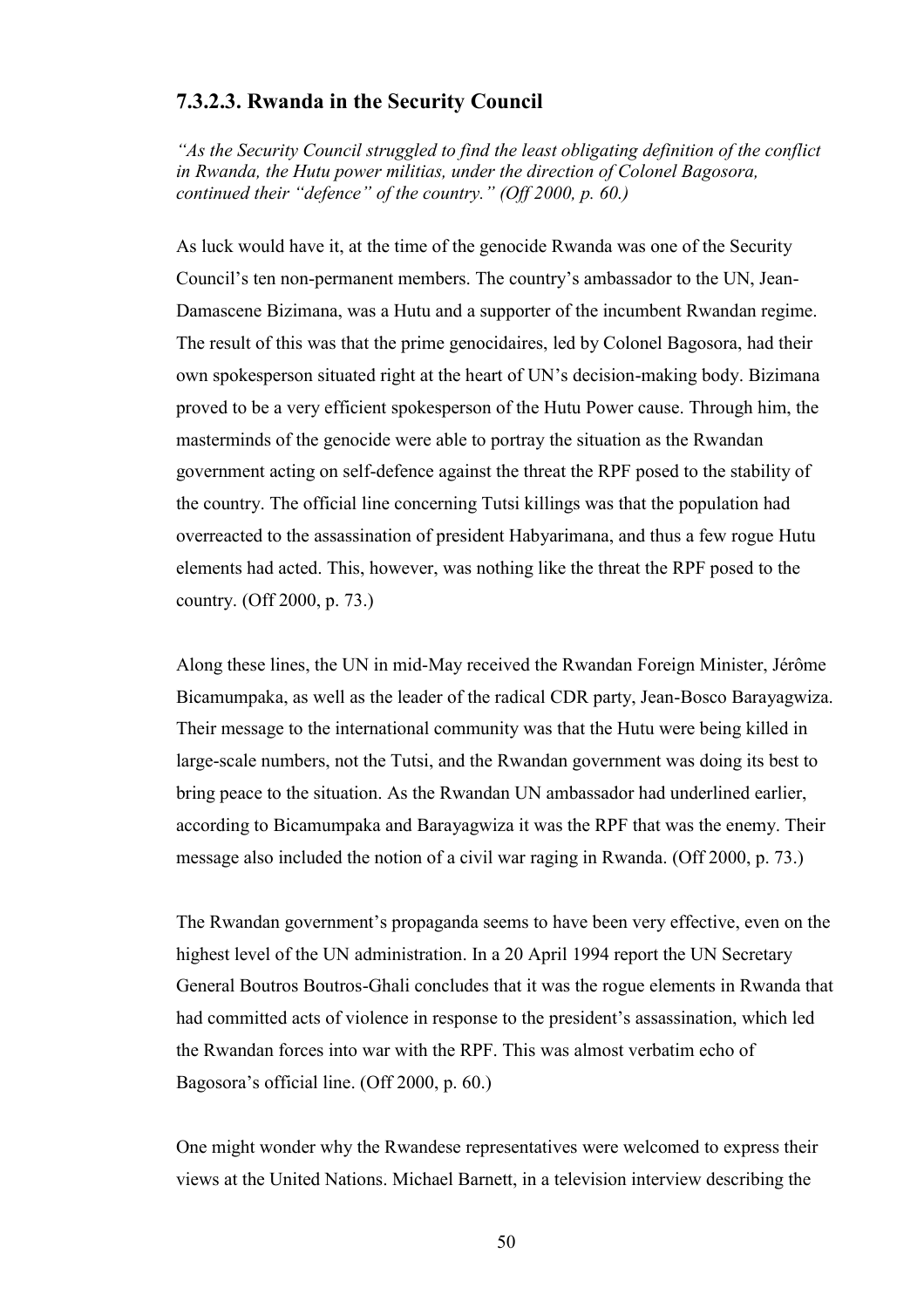atmosphere within the UN during the genocide, explains this. Even though many people knew what was going on in Rwanda, "[n]obody said, 'Stop it'. Nobody said, 'Your presence disgusts me,'" when the Rwandan ambassador to the UN held a speech at the Security Council proclaiming his government's good intentions. As Off concluded about the Rwandan ambassador's presence in the Security Council, "There was never a real moment in which they dressed him down, because if you did, you would be breaking the rules of the club". (Off 2000, pp.70-71.)

# **7.4. The audience**

By the end of April 1994, many human rights organizations and world leaders were calling Rwanda a genocide. The first newspaper accounts of a genocide taking place in the country were being published, which led to the media beginning to juxtapose the Security Council decision to reduce UNAMIR with the mass killings that were taking place. In the international public's eyes, the Security Council started to look "either cowardly, cautious, or callous in its failure to call the killing in Rwanda by its rightful name". (Barnett 2002, p. 135.)

According to Goffman's theory on staged interaction, the audience can only be expected to have a very general understanding and knowledge in common with the play's characters. The audience's assumption is that they are given all the necessary facts and information they need to know by the actors, with the full portrayal of a scene being provided.

In regard cases like Rwanda, the audience's knowledge on the facts of the matter largely depends on the information the UN gives of the situation at hand. As well as when looking at the Security Council's social power within the organization itself, the UN itself in global terms carries similar social power within the eyes of the masses. The public expects the UN to be the foremost source of accurate information from the field, given that in many occasions it is one of the only outside actors operating within a remote, crisis-torn country. The conclusions the UN draws of a crisis situation is taken as a given, unless mainstream media is capable of giving a contrasting account of the incident.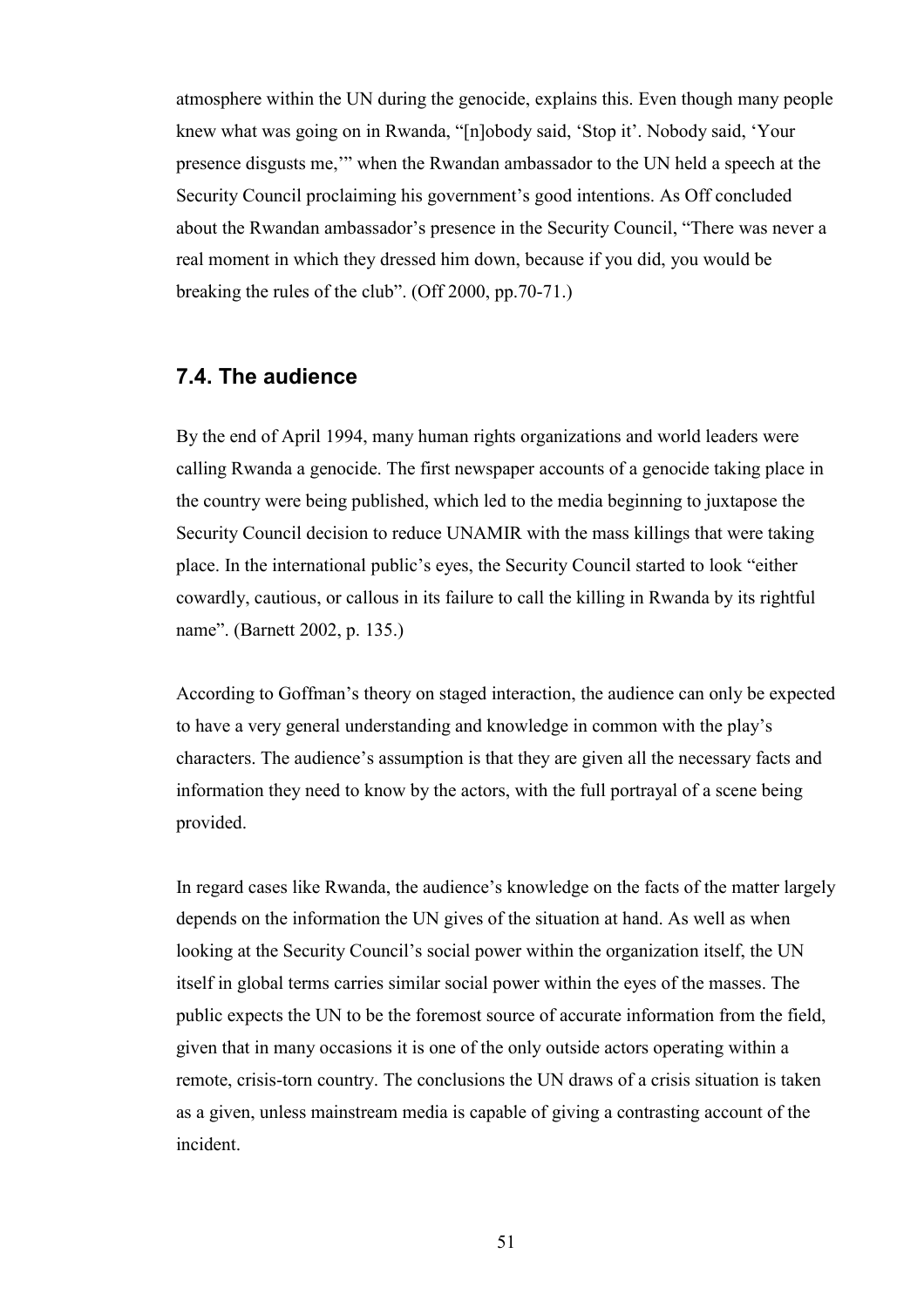In providing the international public a picture of the happenings in a country such as Rwanda, the role of the media is crucial. Roméo Dallaire understood this, and tried by using it to influence the Western opinion. "The media was the weapon I used to strike the conscience of the world and try to prod the international community into action. I would even risk the lives of my UNMOs [United Nations Military Observer] to ensure that the stories got out every day", he recollects. (Dallaire 2003, p. 333.)

Goffman's thesis' central understanding on the role of the audience, that it neither has the right nor the obligation to directly participate in the action occurring on the stage, is very relevant when examining the international public's role in the play concerning Rwanda. It is clear that no matter what the audience thinks of the play, its outcome is solely in the hands of the players. Even though many NGOs, private citizens and members of media were not only appalled over the massacres in Rwanda but strongly voicing their opinions, the power they had over the situation was very limited.

## **7.5. Dual roles**

The dual role of a player Goffman describes can also be attached to the villains' actions in regards Rwanda. Most obviously this is demonstrated in the actions of Rwanda itself. The genocidal forces of Rwanda have in this play not only one but two stages; the country itself where horrific massacres are taking place, and the UN Security Council. Even though the same fraction of the government is the mastermind of the genocide, its representative in the Security Council acts to enforce the image of a civil war raging in the country.

The US in its part also crafted a delicate dual role in trying to please both its national audience as well as the international one. Even though it was obvious that the country was not going to take military action in a remote African country immediately following the incidents in Somalia, the US wanted in international community's eyes be seen to be doing something about Rwanda. The world's superpower could not just simply say it was going to leave the Rwandans to their fate. Thus, the US' only viable course of action to keep its face in the eyes of the international public was to maintain the position of a civil war taking place in Rwanda. As Carol Off says, "If it wasn't so tragic, the way the US government avoided the issue would be comical" (Off 2000, p. 72). As an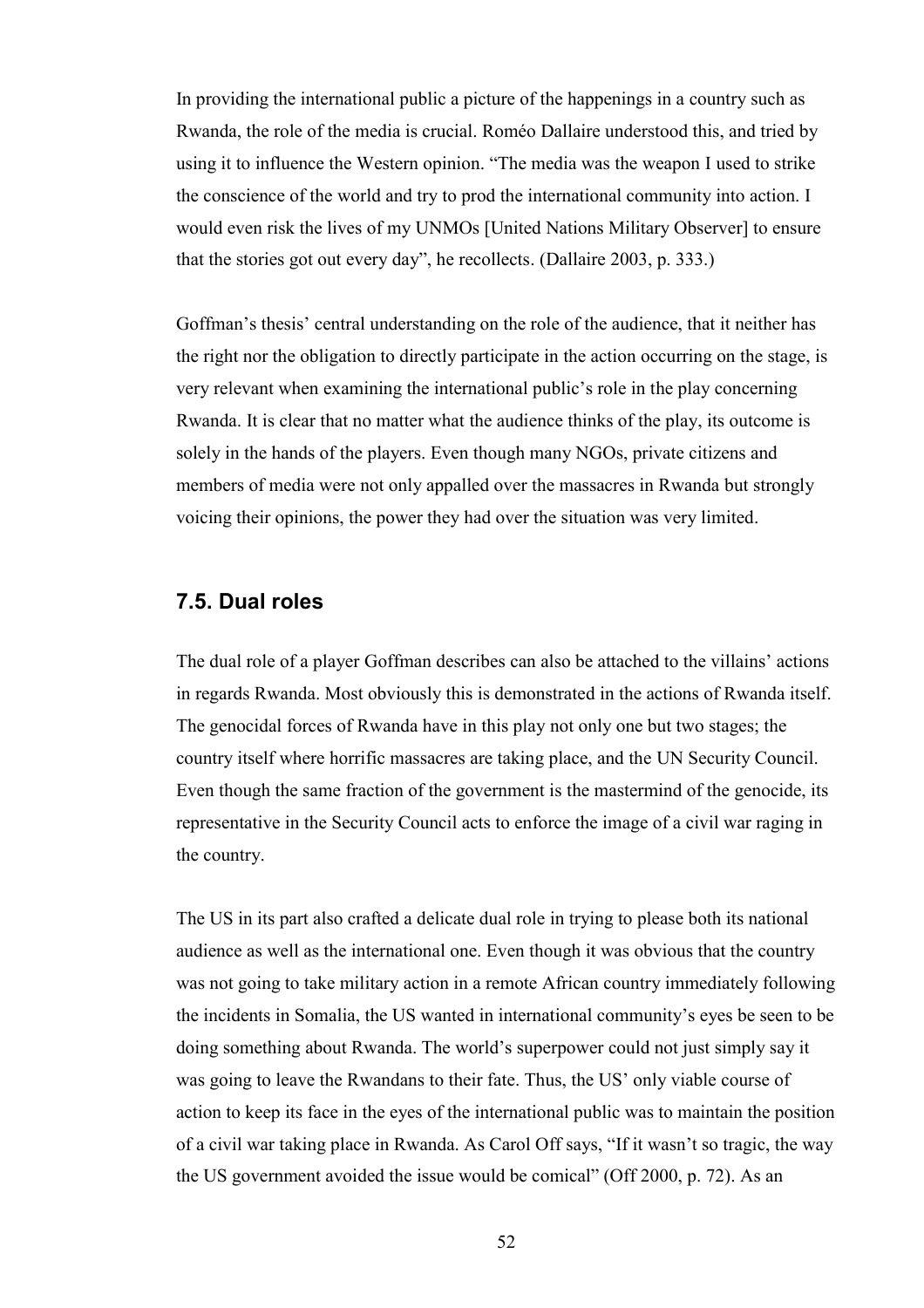example of the length the Clinton administration would go in this, is the following exchange between a reporter and State Department spokeswoman Christine Shelley:

*Shelley:* We have every reason to believe that acts of genocide have occurred.

*Reporter:* How many acts of genocide does it take to make a genocide?

*Shelley:* That's not a question I'm in a position to answer.

*Reporter:* Is it true that you have specific guidance not to use the word *genocide* in isolation but always preface it with "acts of"?

*Shelley:* I have guidance which...which...to which I...which I try to use as best I can. I'm not...I have...there are formulations that we are using that we are trying to be consistent in our use of. I don't have an absolute categorical prescription against something, but I have definitions. I have phraseology which has been carefully examined and arrived at... (quoted in Off 2000, p. 72.)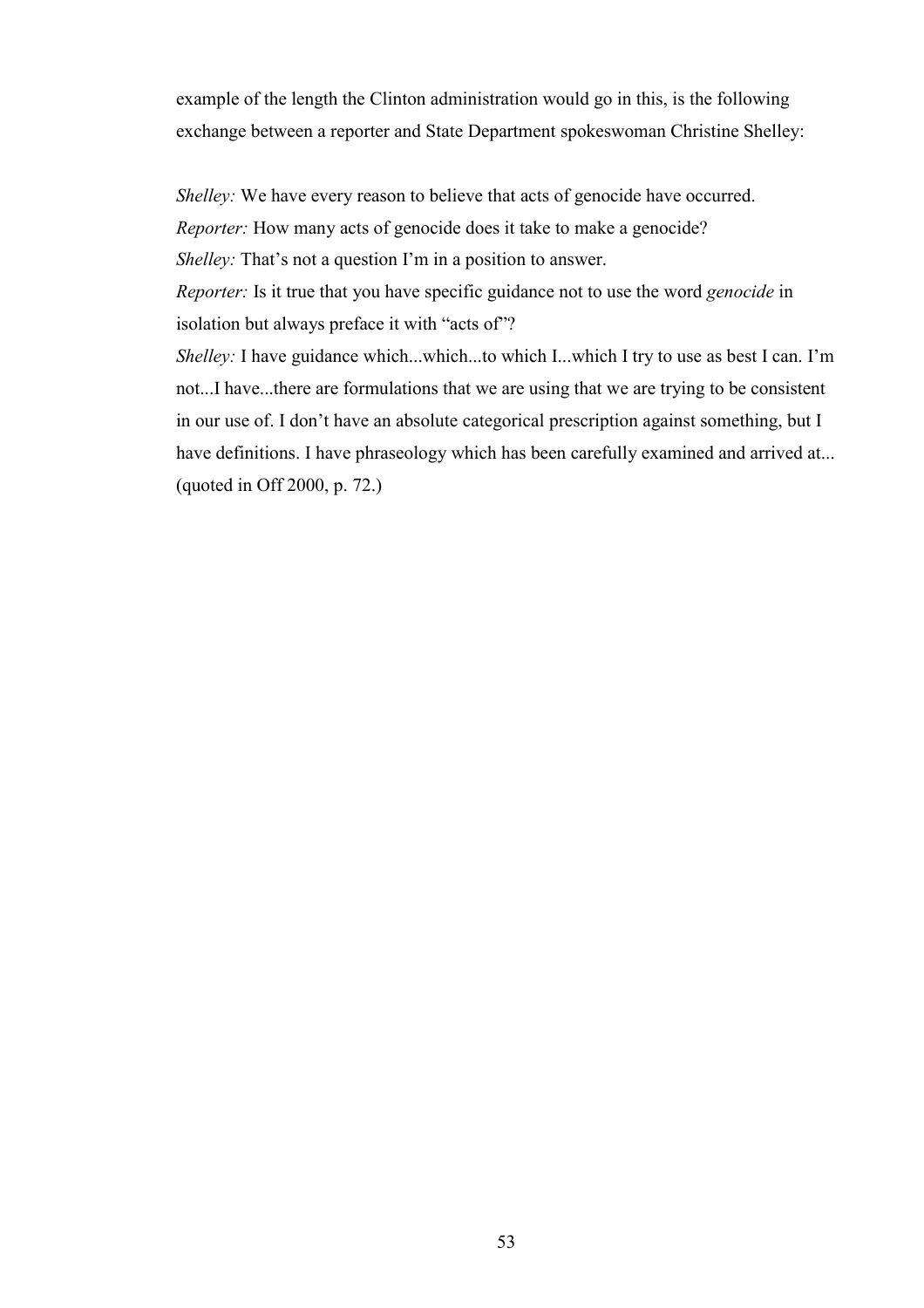# **8. THE PLAY**

It is early spring in New York. Even though it's still quite chilly on these latitudes, the promise of sunny summer days is in the air. The Central Park is slowly shedding its winter looks, as small areas of green grass reveal themselves in the midst of frozen soil. Even the park's birds seem to be singing in a louder and happier tune. Optimism is the notion with which to describe this glorious city's mood this day in early April, 1994.

The same feeling reaches to the gray, towering buildings in mid-Manhattan. The United Nations headquarters is buzzing with activity. This certainly also applies to its Office of Peacekeeping Operations as well. The unit, at the moment headed by Kofi Annan, has reached its peak of activity after the end of Cold War. Since 1990, new peacekeeping missions have been established by the rate of almost ten per year. The UN is eager to demonstrate both its effectiveness in securing the troubled areas of the world as well as its commitment to the two-word legacy of World War II, "never again".

The latest addition to the string of the Blue Berets' deployment is in a tiny African country called Rwanda. The UN is there to monitor a ceasefire between power-yearning parties which have signed a peace agreement to form a multi-party government. Known for its striking natural beauty of lush green forests and thousands of hills, Rwanda is most famous for its mountain gorillas through the Hollywood film *Gorillas in the Mist*. Most people know little else about Rwanda. That is, most people other than the French and the Belgians. Belgium, the former colonial master of Rwanda, along with France, has kept close watch over the country's events. The interest in Rwanda's happenings is manifested for example in military training the French provide for Rwandan troops.

Let me tell you a bit more about this country largely unknown for the large public. To put it short, Rwanda's inhabitants had lived more or less in peaceful cohabitation until it got colonized. The population consists of three ethnic groups, the Hutu, the Tutsi and the Twa people. Obviously, there had been rivalries and power struggles, but all in all, the ethnic groups "spoke the same language, followed the same religion, intermarried, and lived intermingled, without territorial distinctions, on the same hills, sharing the same social and political culture in small chiefdoms" (Gourevitch 1998, p. 47.)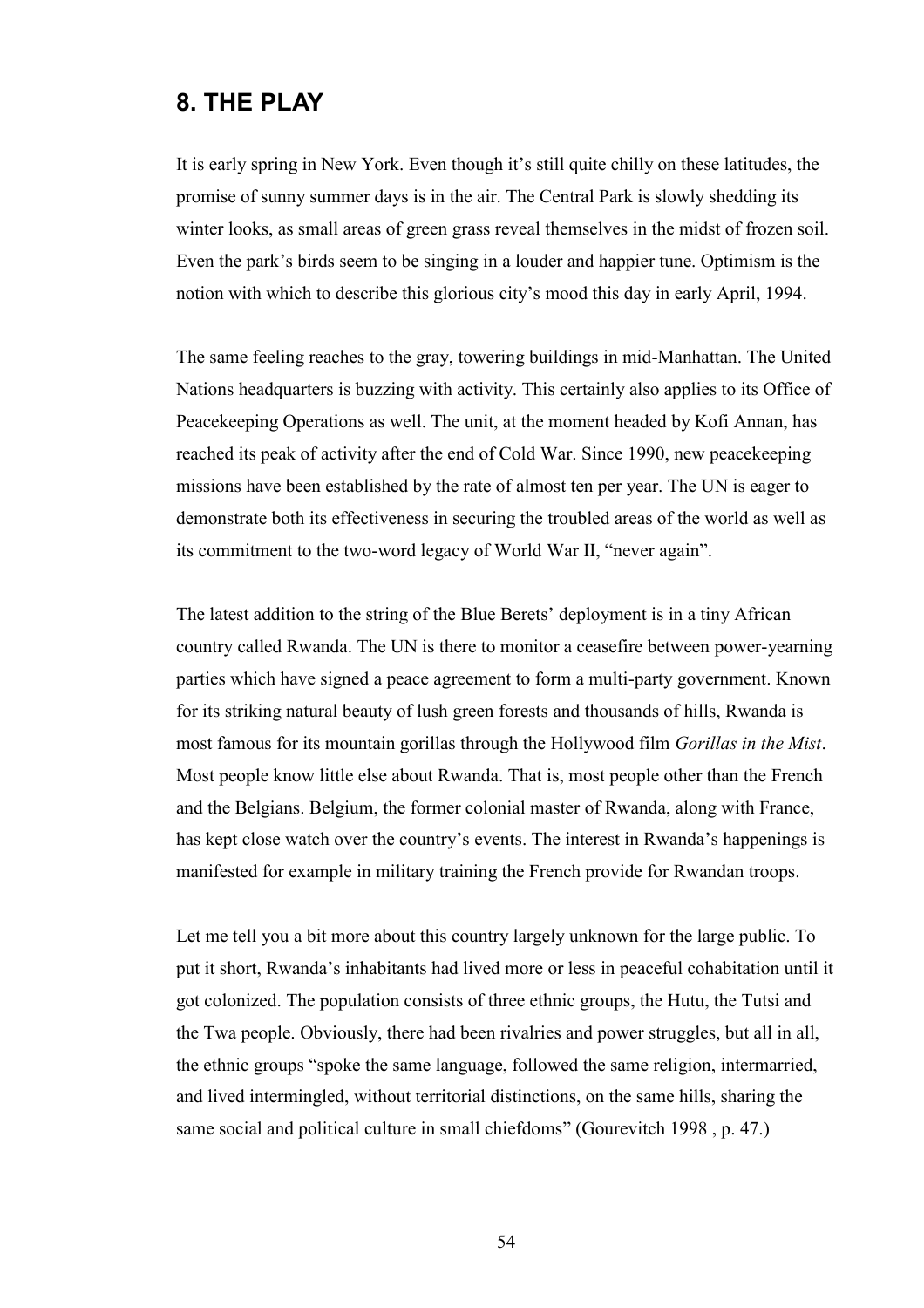This picture of one nation co-habiting the beautiful hills was fractured in early 1930s. Belgium, the colonial master of Rwanda at the time, decided to issue the population identity cards based on ethnic origin. In the words of Philip Gourevitch, "the identity cards made it virtually impossible for Hutus to become Tutsis, and permitted the Belgians to perfect the administration of an apartheid system rooted in the myth of Tutsi superiority" (Gourevitch 1998, pp. 56-57). The rationale for the Tutsis' racial superiority was based on their more European-like appearance than of the Hutus. Therefore, the Tutsis were given the power in the Rwandan society, which started the decades-long discrimination of Hutus and planted the seed of the genocide.

Already in 1930s, as in 1994, it was difficult to determine a Rwandan's ethnic origin by their appearance due to centuries of intermarriages. But, for the convenience of the regime that was about to commence a campaign of genocide, the population had identity cards which divided them into two ethnic groups. It was indeed quite handy for example for teachers to be able to divide the children in their class in half by seating the Hutus who would survive on the other side than the Tutsis who would be killed.

But, now back to New York in spring 1994. The following scenes take place at the UN headquarters. The actors in this story can be divided into the traditional good guys – bad guys format. The latter group is bigger, as in this story there are not many good guys at all. But, New Zealand, the president of Security Council at the time, certainly is one of them. The other one does not appear in person in this dialogue, only through references. This is because he is far, far away from New York - in Rwanda. This person is LGen Roméo Dallaire of the Canadian armed forces, the Commander of UNAMIR, UN's Assistance Mission to Rwanda.

The bad guys are USA, France, Belgium and Rwanda itself.

#### **Scene I**

*USA*: Hey, France, did you hear what that overactive Canadian general is suggesting over there from Rwanda?

*France*: What's that?

*USA*: Well, the dude's met with this local guy who claims to have detailed knowledge about a genocide the Rwandan government is planning.

*France*: Oh, really, so what is the guy saying?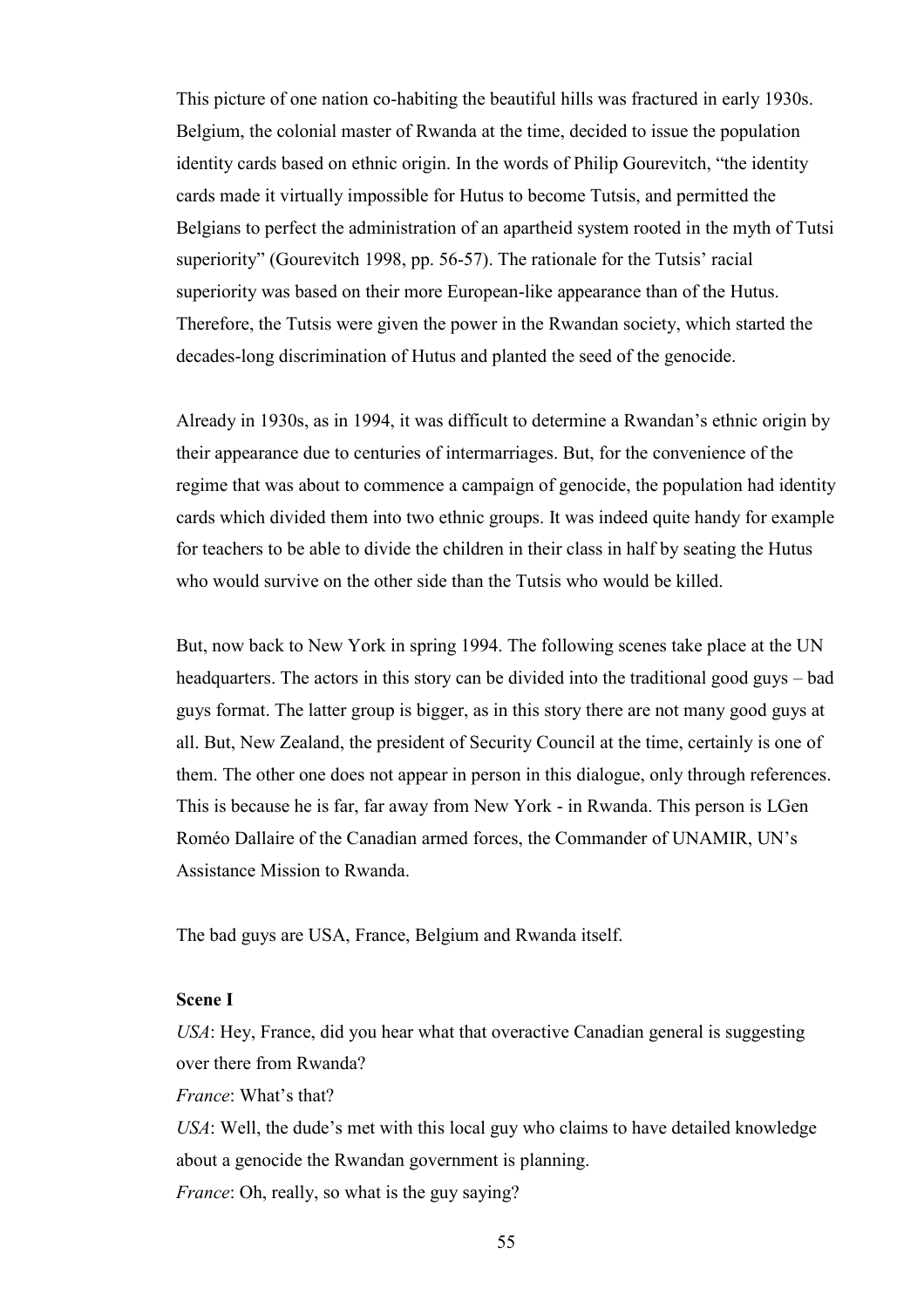*USA*: He has showed Dallaire massive piles of arms that were hidden in a governmentowned warehouse, and he's also told about detailed plans how the Hutu population is going to be mobilized to kill Tutsis by machetes.

*France*: But this is all old information – I can't believe how bad UNAMIR's intelligence team is if they only now received this information.

*USA*: Yeah, well, you know, the mission personnel doesn't even have enough pens and paper there not mention food – I guess intelligence is a far too sophisticated word to even apply to that area.

*USA*: But, Dallaire now wants UN protection for the informer.

*France*: Gosh, the general's way too an active a person to be working for the UN. Doesn't he realize that big powerful countries like us do not do charity for tiny African countries with no strategic importance? What does the guy think, that we're the Red Cross or something??

*USA*: Yeah, tell me about it.. Even the UNAMIR diplomatic head's great attempts to do absolutely nothing about the situation haven't diminished Dallaire's need to act humanly.

*France*: Well, this is what you get when someone outside the system is employed.

These people have absolutely no respect for values such as inaction and bureaucracy.

*USA*: I know, this guy's really a pain. No wonder he comes from Canada.

*France*: Yeah. But, we have to act before Dallaire goes public. I guess we need some support for dismissing Dallaire from our friends. I can talk to Belgium.

*USA*: Great, let me get a good official comment from the Rwandan guys as well. It's really handy that they're one of the rotating members of the Security Council at the moment.

*France*: Oh, really, I didn't know. So African countries are actually allowed in in the Security Council??

#### **Scene II**

*USA*: Hi Rwanda, how's it going?

*Rwanda*: Really good thanks! Life here in New York couldn't be better, you know, I have a really nice apartment with maids and a chef and stuff.. It's really good to be a diplomat!

*USA*: Yeah, good for you. I guess many of your countrymen wouldn't mind swapping places with you.

*Rwanda*: What do you mean?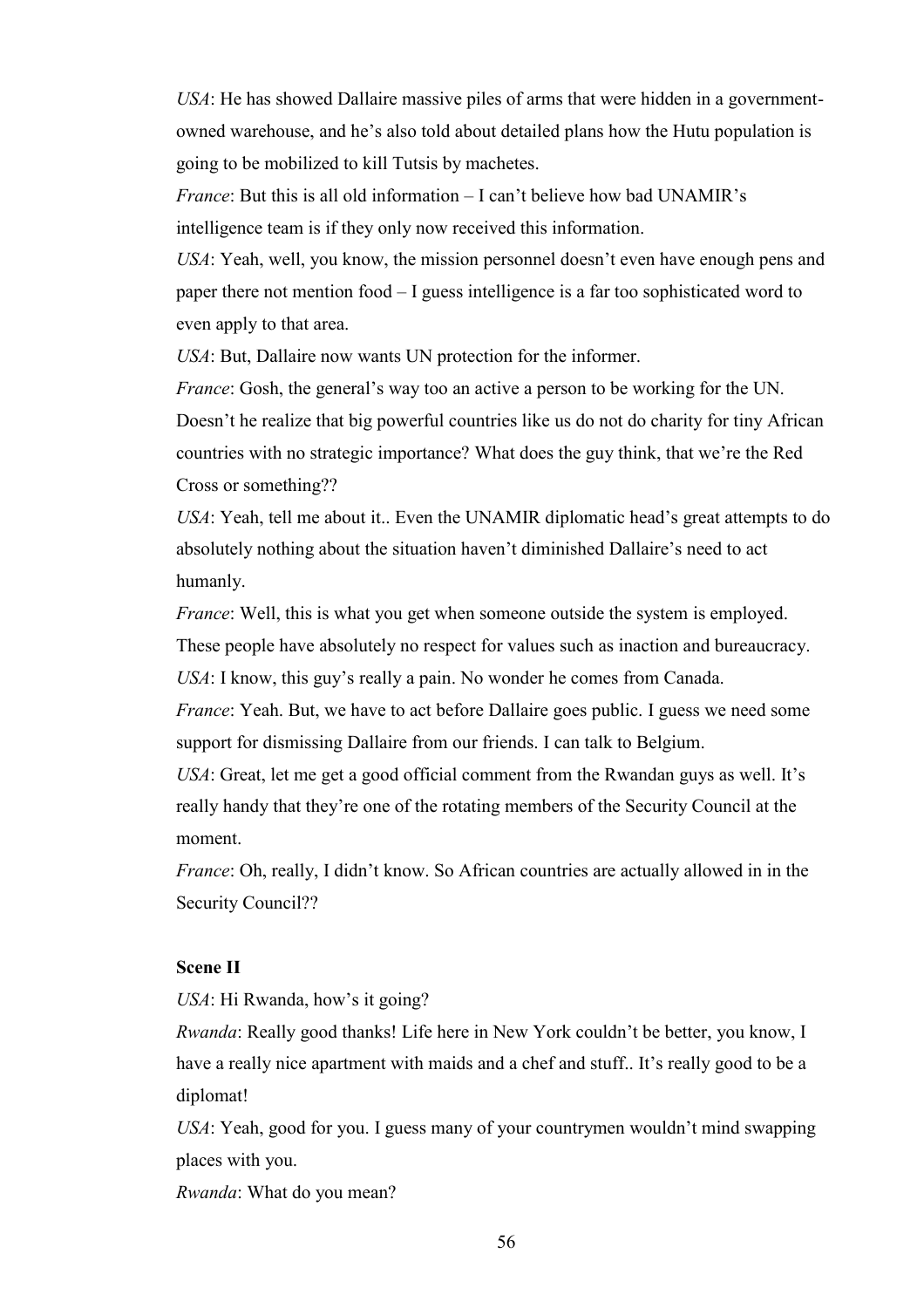*USA*: Well, there's this crazy General in Rwanda, Dallaire, that we actually sent there, and he's proved to be taking his job a bit too seriously.

*Rwanda*: Oh yeah, he's the dude who's been harassing my superiors over there even though the UNAMIR diplomat who should be doing that couldn't care less.

*USA*: Right. Well, now Dallaire's found out about a genocide that is going to take place. *Rwanda*: Oh, really, no-one had told him?!

*USA*: Well, you know, we like to keep our intelligence in safe hands.

*USA*: So, now we need an official line to feed him and possibly the public as well. What would you like us to say?

*Rwanda*: I've been instructed to go with the traditional stuff, so something along the lines of "two ethnic groups waging a civil war".

*USA*: Excellent, that's very reasonable!

### **Scene III**

### **7 April 1994**

*France*: Morning, Belgium - nice shot!

*Belgium*: Excuse me?

*France*: Well, two presidents going down with one shot is quite an achievement.

*Belgium*: I'm really not gonna say anything about my possible involvement in the crash,

but I don't think whoever did it meant to kill the president of Burundi as well.

*France*: Yes, well, I guess that during these tumultuous times it's not really safe to be flying with the Rwandese president.

*Belgium*: So it was you who did it, right?

*France*: Why do you think I would have anything to do with it? I'm a sophisticated Western state.

*Belgium*: Well, not only have you been training the rebels in Rwanda but also shipping arms to them as well. Doesn't killing their president belong in the same category? *France*: My dear friend, I'm not going to proceed with this discussion. Let the Rwandans themselves sort out the situation.

*Belgium*: That one I totally agree with. I mean I have some peacekeepers there but that's just for appearances.

*France*: Yes, well, you don't have to worry about them. I'm sure if things escalate there we're going to strip general Dallaire and UNAMIR of their last means of getting involved.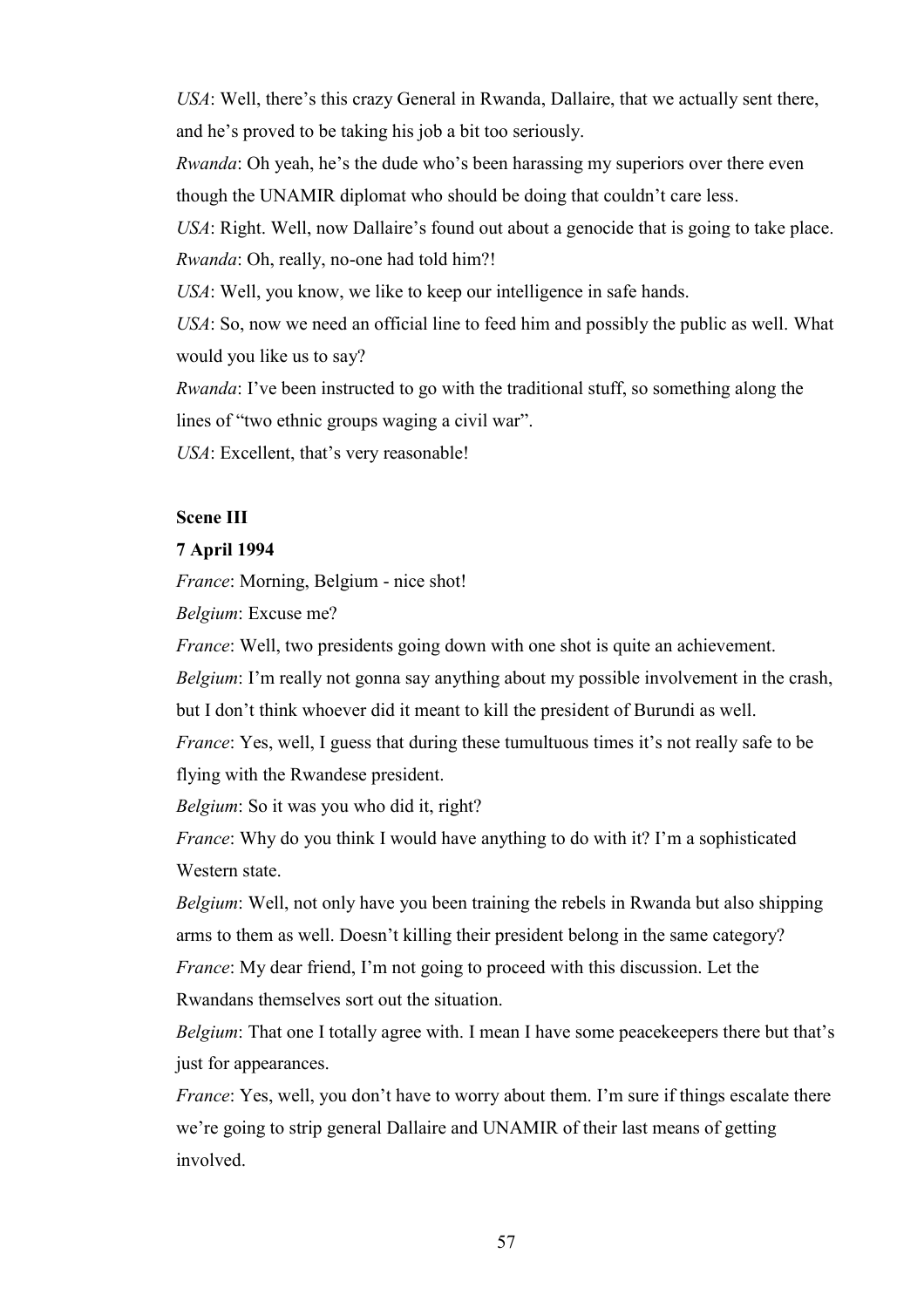#### **Scene IV**

#### **Security Council meeting, 8 April, 1994**

*New Zealand*: Right, guys, today we're having this emergency meeting concerning the events in Rwanda.

*NZ*: I have to say that I, as the president of the Security Council, am really worried about the situation in Rwanda. It's been reported that during the 24 hours after the president's plane was shot down, all the government's Tutsi ministers have been killed by government troops.

*NZ*: And in addition to this, systematic killings of all Tutsis have escalated. Our brilliant general over there, Dallaire, has also reported that he and his troops are not able to move around the capital Kigali to secure people or places. They're constantly being stopped at road blocks by militias who seem to be taking orders from the government that's left.

*NZ*: To me, it seems that this is a genocide.

*USA*: I have to disagree with that assessment. I mean, isn't this obviously just a continuation of the age-old civil war?

*France*: Yeah.

*Belgium*: Yeah.

*USA*: I think we better consult Rwanda about this. What is going on?

*Rwanda*: My dear Security Council members, my government wants to assure you that they have the situation *fully* under control and most likely things will calm down in a few days. There really is no such thing happening as a genocide, it's just the old rebel groups that have gotten wild after the president's plane got shot down. My government is doing everything they can to calm things down.

*USA*: Well, there we go, good to hear that it's all good.

*NZ*: I'm sorry guys, but how can things be good when hundreds of people are getting killed as we speak?

*NZ*: I think we have to vote about whether to send in more troops to Rwanda.

*NZ*: I strongly support doing so. What Dallaire says is extremely important right now is to show to whoever is committing these horrific acts that the international community and the UN will NOT tolerate this kind of systematic elimination of an ethnic group.

*NZ*: Dallaire says that he can stop the killings and stabilize the situation with only 5000 more men.

*France*: But, is this really sensible? In my opinion there are two ethnic groups fighting each other – I think it would be a waste of energy and resources to try to intervene. *USA*: Yeah.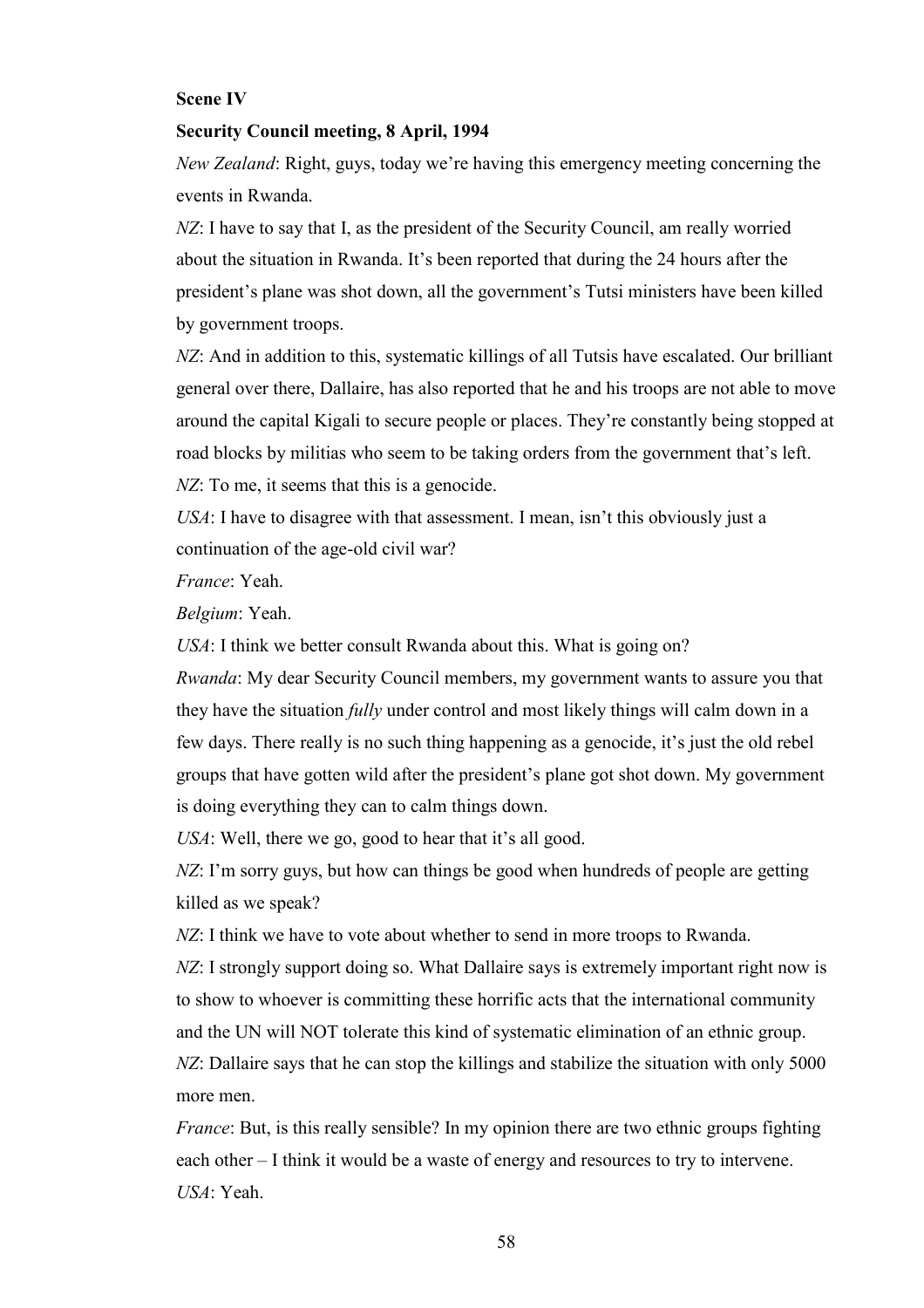#### *Belgium*: Yeah.

*France*: Therefore, I suggest we pull the troops out. The parties of the peace agreement clearly are not complying with the rules.

*NZ*: But guys, don't you think it's irresponsible to pull out the troops in the midst of this situation? Since the UN is on the ground in a country whose situation is clearly deteriorating, why wouldn't we try to help while we're there? It would really not take much of our money or effort. And I mean, that's both our and this organization's duty! *France*: Well, let's have a vote.

### **Scene V**

#### **In a corner table at the UN cafeteria.**

*USA*: Good job that we won the vote, guys.

*France*: Yeah, the sooner we pull the troops out the better. I mean, let's face it, it's their crisis, why wouldn't we let them sort it out?

*Belgium*: I know. I've already sent a couple Hercules jets towards Rwanda to get my people out of there.

*France*: Only your people?

*Belgium*: Well, obviously I'm gonna make sure that some of my good local friends get on board as well – I mean good Hutu friends. But, other than that, it's only Europeans. *USA*: You better be strict about that. My planes just got there and what I hear is that the local people were trying to get aboard claiming that otherwise they will get killed. And I was like, "come on guys, we have to make sure here that all the Americans have room to get their pets and stuff with them".

*France*: Yeah, it was the same with me. And once again that Dallaire guy only added to the trouble by going mental over the fact that no locals were to be evacuated. Apparently, he had thought that we're getting there to rescue the locals!

#### **Scene VI**

#### **Late April, 1994**

*New Zealand*: Morning everyone, thank you for attending this emergency meeting. I know we've been deliberating about this matter for many weeks, but I am now *demanding* that we declare the situation in Rwanda a genocide.

*NZ*: Seriously, is it possible that there still is *anyone* in this room who claims that systematic, organized killing of hundreds of thousands of members of an ethnic group in just a matter of weeks is something else than a genocide?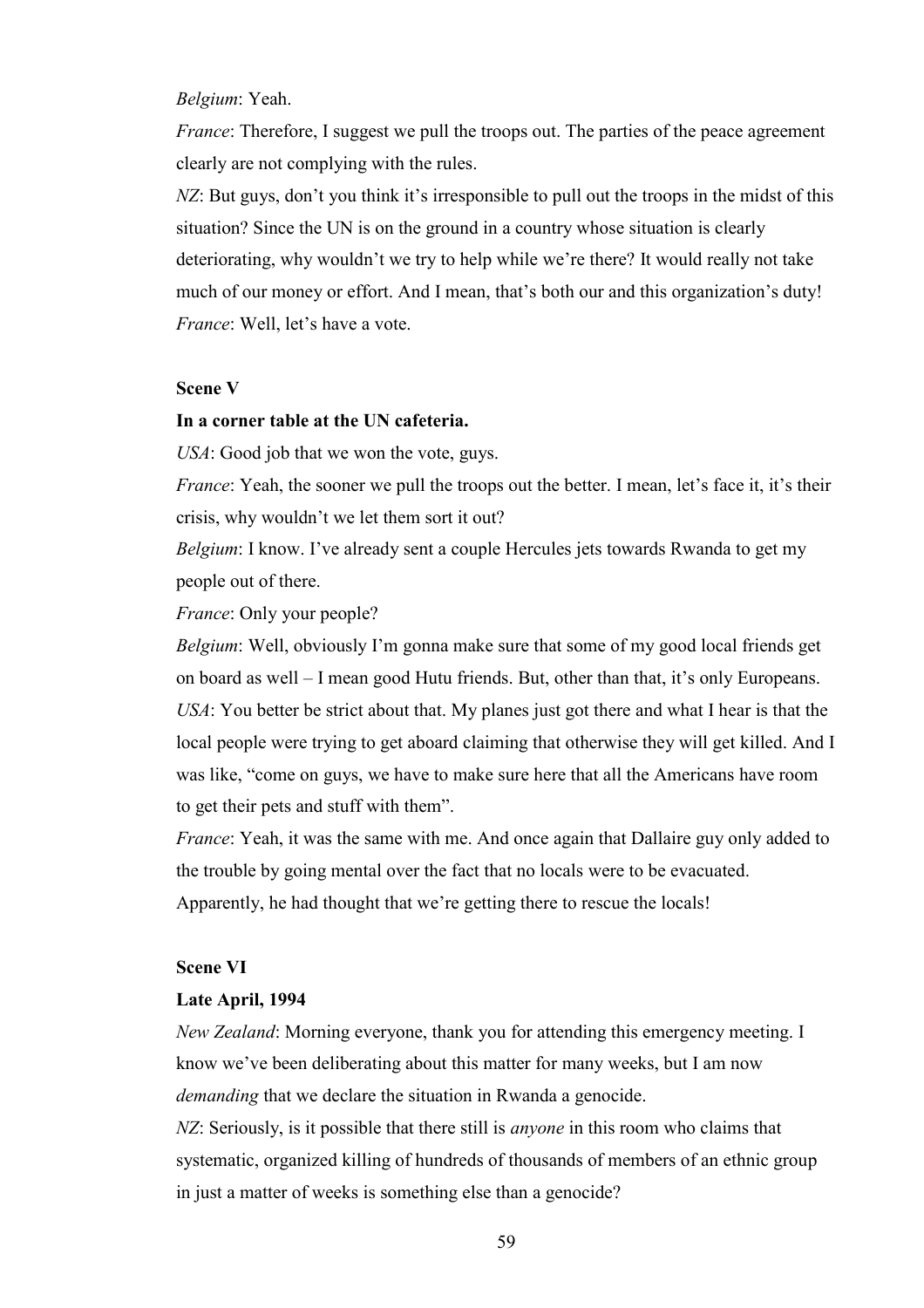*USA*: Well.. *Belgium*: Hmmm.. *France*: Hmmm *Rwanda*: Well…

*NZ*: Good. Therefore, it is high time for us to act. What is this organization good for if we just keep deliberating without coming into any conclusions? Now, I am going to recommend Secretary General Boutros-Ghali to give out a press release to declare the events in Rwanda a genocide. By this, I hope, the UN will finally realize its duties and follow its legal obligations to intervene as a genocide is taking place.

#### **Epilogue**

Unfortunately, New Zealand's wishes did not come true. Even though the UN admitted a genocide was indeed happening in Rwanda, the organization kept deliberating about what to do for a bit too long. UNAMIR II was deployed on July 7, 1994, three days after the RPF had managed to stop all the hostilities in the country (Off 2000, p. 82). Roughly a million people had been killed.

The tiny country seemed almost to be covered with the bodies. There were no rivers to be seen anymore as they had been over-flooded by corpses. It was the same with many roads; since there had not been time to even try to get rid of the bodies, they were just piled on and next to the roads.

Still nowadays, when driving on a street in his native Canada, Roméo Dallaire thinks he has hit a body or part of it, if there's a bump or a branch of tree on the road. Dallaire gets by his everyday life with the help of a handful of pills – on a daily basis. He has tried to commit suicide three times in order to free himself of the guilt he feels for not being able to stop the genocide.

The guilt still lingers on in Dallaire's mind even though he is a hero to many people – one of the only people who really tried to do something about the genocide. As with many others of the UNAMIR personnel, Dallaire had to leave Rwanda before his term ended due to mental problems caused by experiencing a hell on earth.

The years following the genocide Dallaire was somewhat coping with his post-traumatic stress disorder by burying himself into work. But, according to his own words, the real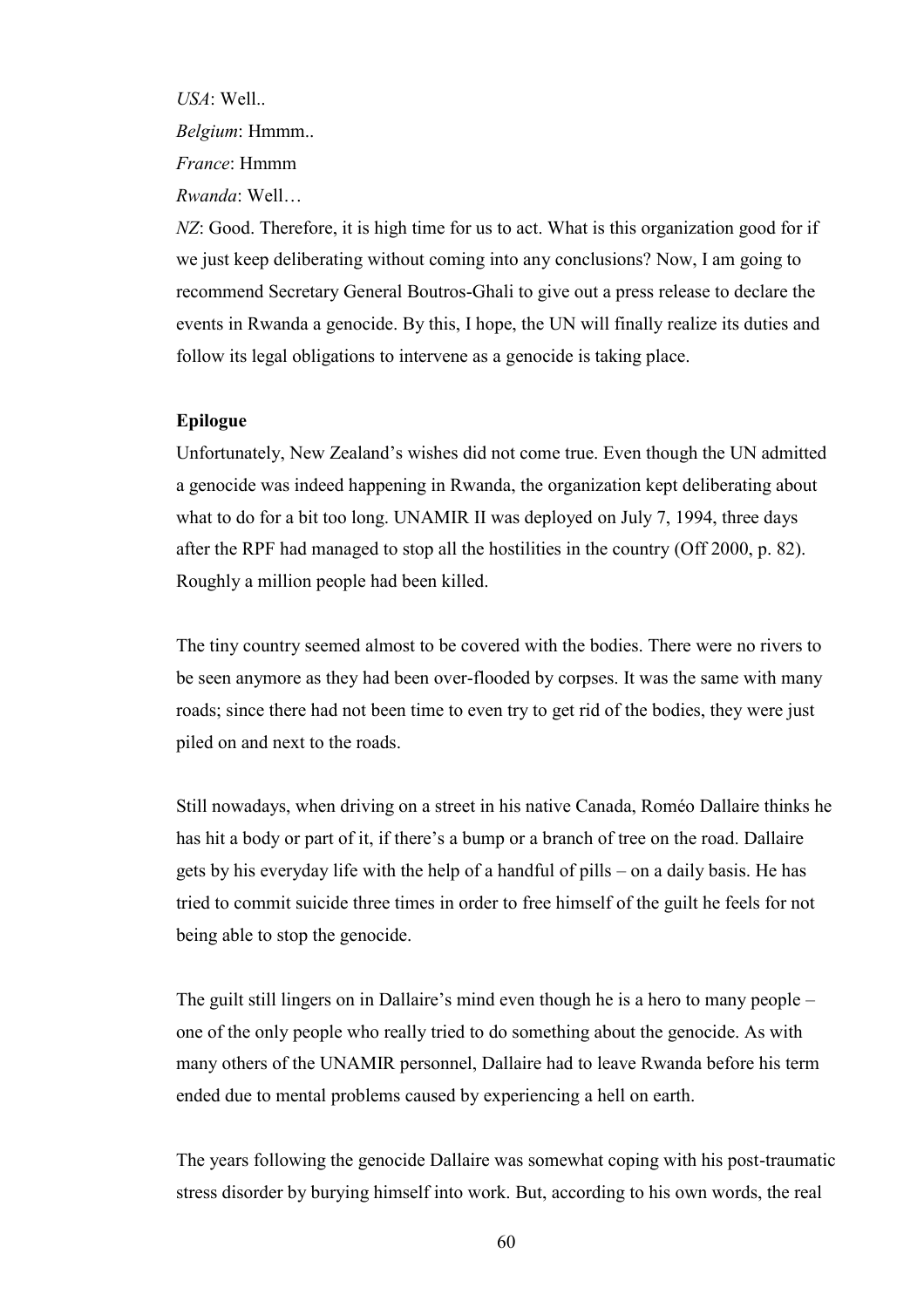breakdown of his mind came when Dallaire learned about the Western world's knowledge of the happenings in Rwanda in April 1994.

As leaked memos and reports revealed, many powerful Western countries had all along been well aware of the coming genocide in Rwanda through their sophisticated intelligence gathering. Not that anyone had shared this information with UNAMIR on the ground.

The end.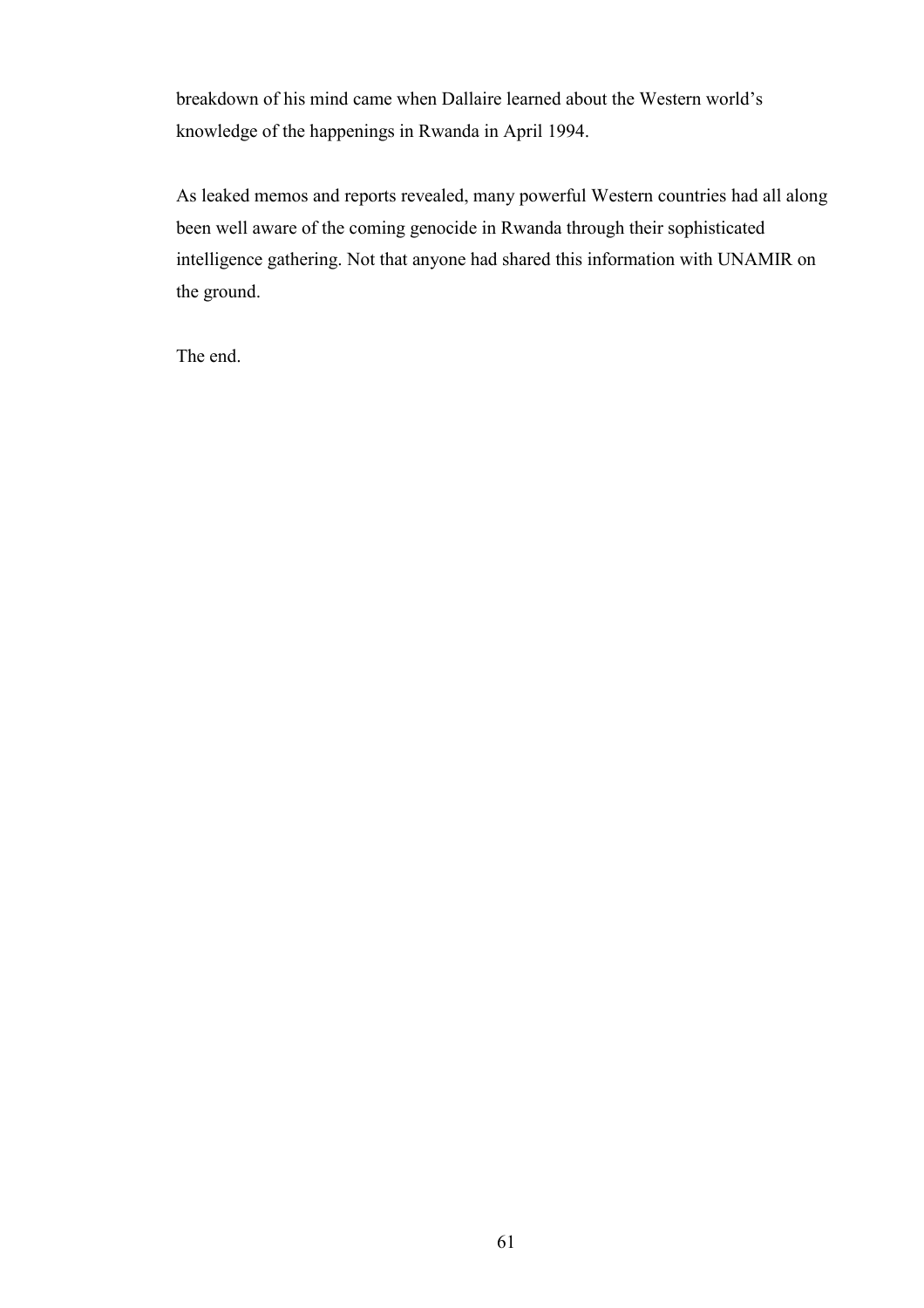# **9. CONCLUSION**

Even in the years following the Rwandan genocide, up to present day, the play around the matter has continued. Many world leaders since 1994 have descended on Rwanda to express their regret over the international community's failure to stop the genocide. This, indeed, is how the play has gone on – individuals responsible for crucial decisions involving Rwanda apologizing in the name of the whole international community. Michael Barnett calls the phenomenon "democratization of blame" (Barnett 2002, p. 154.)

By democratization of blame, Barnett means individuals' shying away from responsibility. By not owning their own role in the matter, they 'democratically' share the blame of failure with a group of people. Sadly, that also was the mentality which allowed the Rwandan genocide to happen. If others who knew what was happening in Rwanda did not want to do anything about it, why should we?

As this study demonstrates, the field of international relations at times closely resembles the world of theatre. Within both entities one can identify the same components: certain characters, their underlying motivations affecting the outcome of a given situation, and the spectator role of the audience. Thus, Erving Goffman's detailed analysis of the inner workings of a play offers an interesting tool in examining a complex incident in international relations such as the Rwandan genocide.

Complex seems indeed to be the most fitting adjective to describe the reasons why Rwandans were left on their own in spring 1994. Many aspects had a role in international community's response to the crisis: the country's strategically unimportant role, its misleadingly interpreted history, the failure in Somalia, certain Western powers' involvement in the country's internal matters, Rwanda's presence in the Security Council. Even when considering all these aspects, how was the immense human suffering just sidelined? As seen from the pages of this study, conclusion can be drawn that national interest overrode humanitarian concern.

As Weiss points out, the authorization to use force in Somalia included 18 mentions of the word 'humanitarian' (Weiss 2001, p. 423). Clearly, the UN Security Council was gravely worried about the consequences the Somali population would bear due to the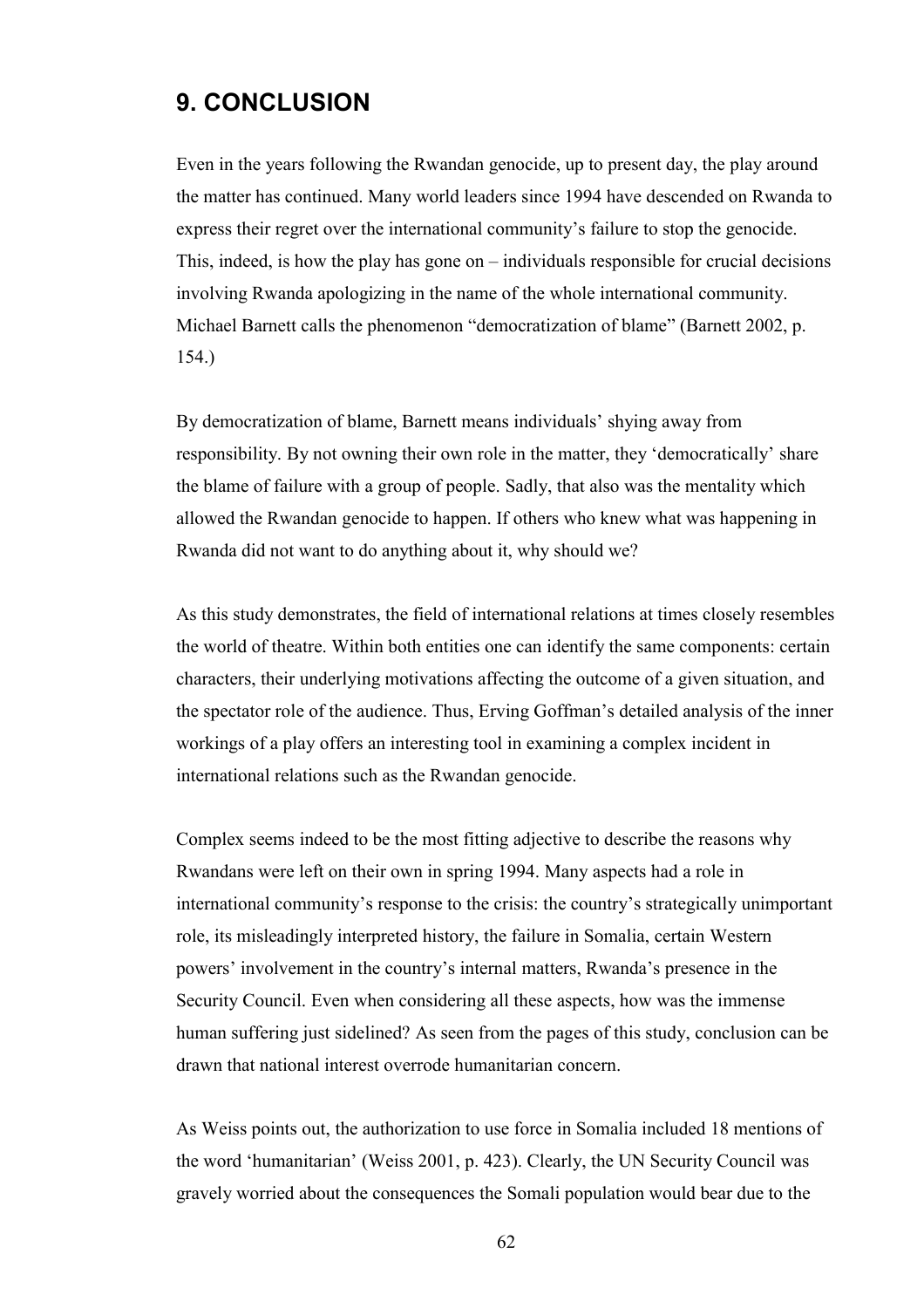instability in the country. This sentiment, however, seems to have vanished somewhere between Somalia and Rwanda. In crude terms, the genocide in Rwanda happened in an unfortunate moment at the powerful Western nations' internal policy agenda.

It seems that the solution to crisis such as the Rwandan genocide will not be found anytime soon from discussions on international humanitarian intervention. Even though the recognition of an individual's and minority groups' human rights is widening, a state's right to sovereignty is still largely considered an overriding factor.

During the 15 years following the genocide, the 'never again' mentality of post-World War II period has, once again, gained momentum. New initiatives such as the Responsibility to Protect (R2P) have taken their place in international relations debate. Even though the topic of an individual's right to non-oppressive existence is theoretically promoted, R2P's application in practice remains a dilemma. The dilemma will not be solved before powerful nation-states are ready to sacrifice for others without more substantial and strategic commendation than the gratitude of those whose lives have been saved.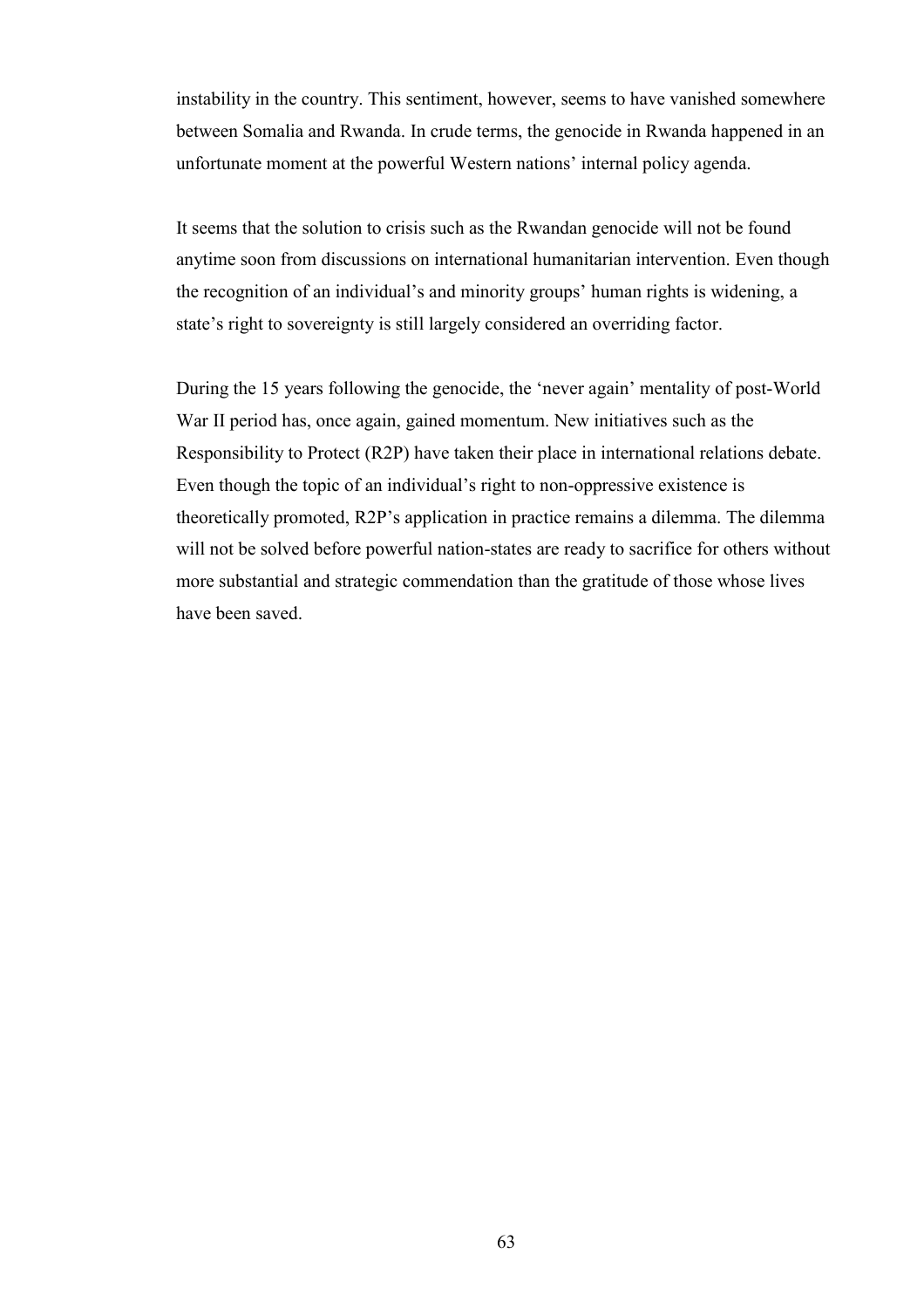# **Bibliography**

Bailey, Sydney D. (1975), *The Procedure of the UN Security Council*, Oxford: Clarendon Press.

Barnett, Michael – Martha Finnemore (1999), "The Politics, Power, and Pathologies of International Organizations." *International Organization* 53:4 (Autumn 1999), pp. 699- 732.

Barnett, Michael (2002), *Eyewitness to a Genocide – The United Nations and Rwanda*, Ithaca and London: Cornell University Press.

Calvocoressi, Peter (1992), "A Problem and Its Dimensions", in Rodley, Nigel (ed.), *To Loose the Bands of Wickedness* - *International Intervention in Defence of Human Rights.* London: Brassey's (UK), pp. 1-13.

Camilleri, Joseph A. – Jim Falk (1992), *The End of Sovereignty? The Politics of a Shrinking and Fragmenting World*. Hants and Vermont: Edward Elgar Publishing Company.

Crawford, Neta C. (2002), *Argument and Change in World Politics. Ethics, Decolonization, and Humanitarian Intervention.* Cambridge: Cambridge University Press.

Dallaire, Roméo (2003), *Shake Hands With the Devil – The Failure of Humanity in Rwanda*. Toronto: Random House Canada.

Dobbs, Michael (1999), *Madeleine Albright. A Twentieth-Century Odyssey.* Henry Holt and Company: New York.

Dower, Nigel (2009), *The Ethics of War and Peace*, Malden: Polity Press.

Engström, Viljam (2009), *Understanding Powers of International Organizations*. Åbo: Åbo Akademi University Press.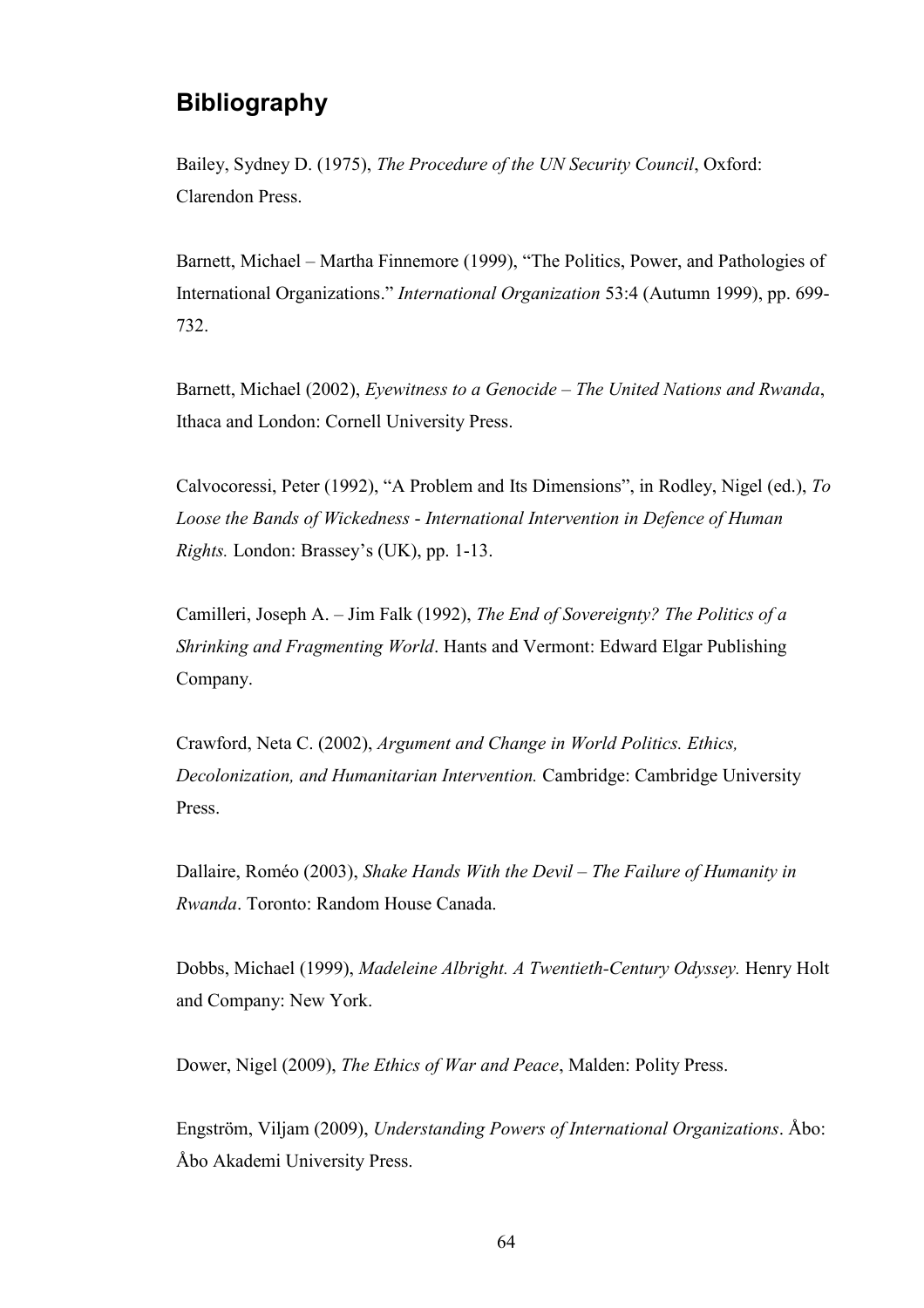Fixdal, Mona – Dan Smith (1998), "Humanitarian Intervention and Just War." *Mershon International Studies Review*, Vol. 42, No. 2 (Nov., 1998), pp. 283-312.

Frost, Mervyn (2001), "The Ethics of Humanitarian Intervention: Protecting Civilians to Make Democratic Citizenship Possible" in Smith, Karen E. - Margot Light (eds.), *Ethics and Foreign Policy*, Cambridge: Cambridge University Press, pp. 33-54.

Goffman, Erving (1974), *Frame Analysis. An Essay on the Organization of Experience.* Boston: Northeastern University Press.

Gourevitch, Philip (1998), *We Wish to Inform You that Tomorrow We Will Be Killed With Our Families.* New York: Picador.

Hoffmann, Stanley (1996), The Debate About Intervention, in Crocker Chester A. - Fen Osler Hampson - Pamela Aall (eds.), *Turbulent Peace. The Challenges of Managing International Conflict*. Washington D.C.: United States Institute of Peace Press, pp. 273-284.

Huband, Mark (2001), *Skull Beneath the Skin: Africa After the Cold War*, Colorado: Westview Press.

Hurd, Ian (2002), "Legitimacy, Power, and the Symbolic Life of the UN Security Council." *Global Governance* 8 (2002), pp. 35-51.

Human Rights Watch. 1999. *Leave None to Tell the Story*. [WWW document]. http://www.hrw.org/legacy/reports/1999/rwanda/

Jett, Dennis C. (1999), *Why Peacekeeping Fails*. New York: St. Martin's Press.

Johnson Williams, Simon (1986), "Appraising Goffman." *The British Journal of Sociology*, Vol. 37, No. 3 (Sep., 1986), pp. 328-369.

Kissinger, Henry (2001), *Does America Need a Foreign Policy? Toward a Diplomacy for the 21st Century*. New York: Simon and Schuster.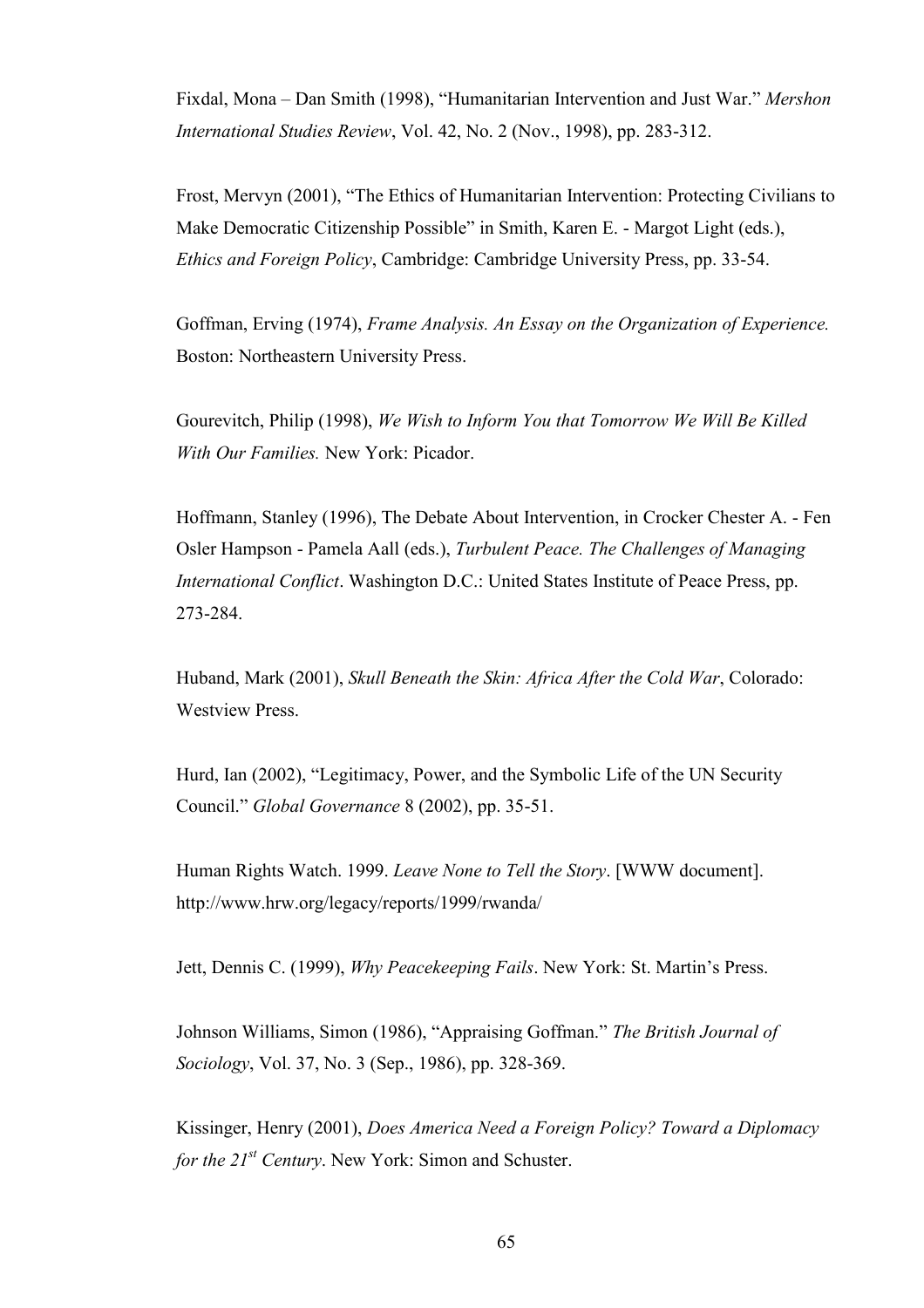Kramer, Anne E. (2007), "What the World Thinks" in Daalder, Ivo H. (ed.), *Beyond Preemtion. Force and Legitimacy in a Changing World*, Washington D.C.: Brookings Institution Press, pp. 96-136.

Krauthammer, Charles (2004), *Democratic Realism. An American Foreign Policy for a Unipolar World.* Washington D.C.: The AEI Press.

Mann, Michael (2005). *The Dark Side of Democracy. Explaining Ethnic Cleansing*. Cambridge: Cambridge University Press.

Melvern, Linda (2006), "Rwanda and Darfur: The Media and the Security Council." *International Relations*, Vol 20(1), pp. 93-104.

Morgenthau, Hans (1967), "To Intervene or Not to Intervene." *Foreign Affairs* 45 (April 1967), pp. 425-436.

Neier, Aryeh (1999), "Rethinking Truth, Justice, and Guilt after Bosnia and Rwanda", in Hesse Carla - Robert Post (eds.), *Human Rights in Political Transitions: Gettysburg to Bosnia*. New York: Zone Books, pp. 39-52.

Nye, Joseph S. (2005), *Understanding International Conflicts. An Introduction to Theory and History.* New York: Pearson Longman.

Off, Carol (2000), *The Lion, The Fox & The Eagle – A Story of Generals and Justice in Rwanda and Yugoslavia*. Toronto: Vintage Canada.

Rice, Susan E. - Andrew J. Loomis (2007), "The Evolution of Humanitarian Intervention and the Responsibility to Protect" in Daalder, Ivo H. (ed.), *Beyond Preemtion. Force and Legitimacy in a Changing World.* Washington D.C.: Brookings Institution Press, pp. 59-95.

Roberts, Adam (1993), "Humanitarian War: Military Intervention and Human Rights." *International Affairs (Royal Institute of International Affairs 1944-),* Vol. 69, No. 3 (Jul., 1993), pp. 429-449.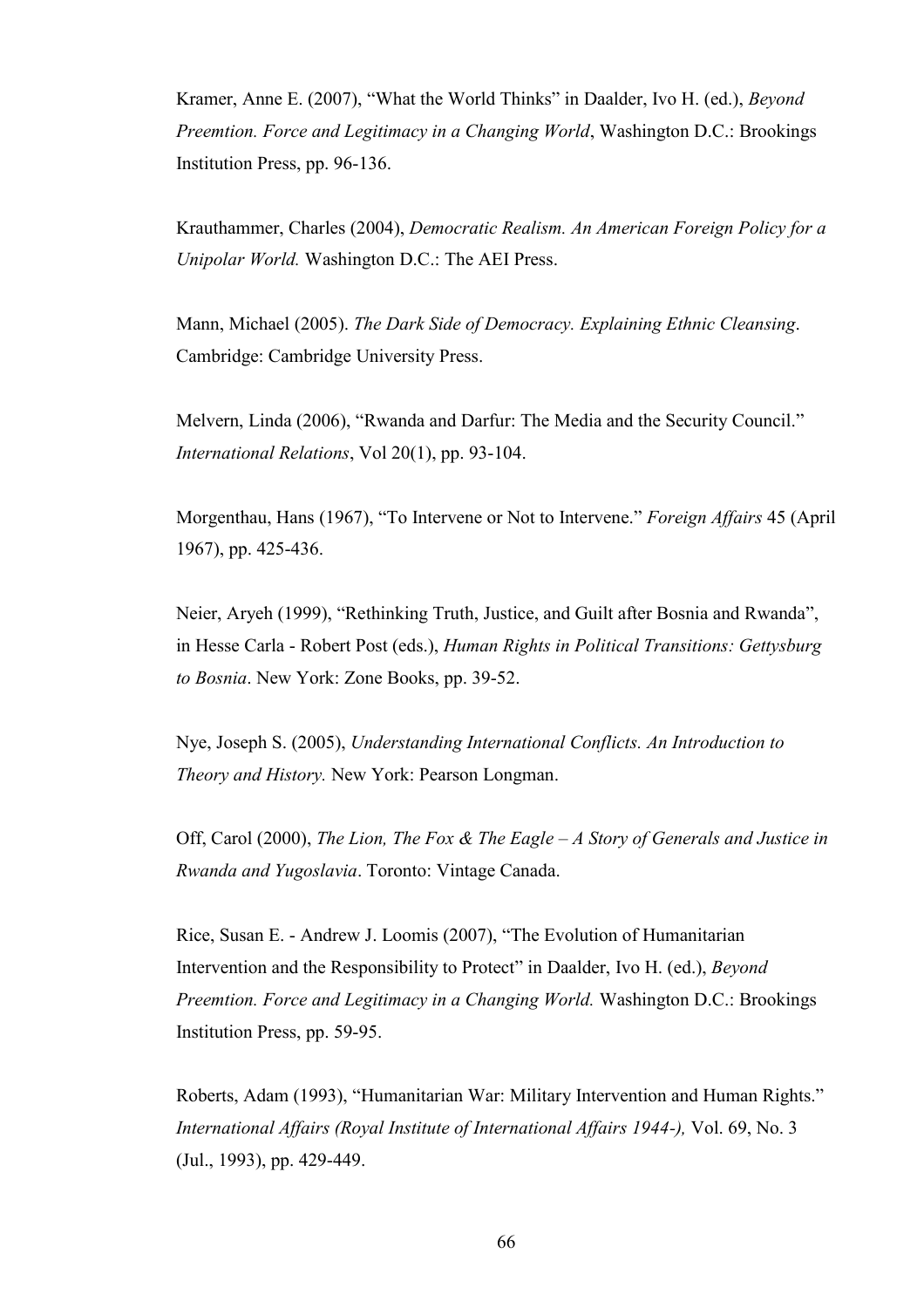Rodley, Nigel S. (1992), "Collective Intervention to Protect Human Rights and Civilian Populaitons: The Legal Framework" in Rodley, Nigel S. (ed.), *To Loose the Bands of Wickedness. International Intervention in Defence of Human Rights*. London: Brassey's (UK), pp. 14-42.

Ryan, Stephen (2000), *The United Nations and International Politics*, Basingstoke: Macmillan.

Shiras, Peter (1996), "Big Problems, Small Print: A Guide to the Complexity of Humanitarian Emergencies and the Media" in Rotberg, Robert I. - Thomas G. Weiss (eds.), *From Massacres to Genocide. The Media, Public Policy, and Humanitarian Crises*. Cambridge, Massachusetts: The World Peace Foundation, pp. 93-114.

Smith, Joshua (2006), "Indicators of Capacity: Willing Actors and Operational Capabilities" in Holt, Victoria K. – Tobias C. Berkman (eds.), *The Impossible Mandate? Military Preparedness, the Responsibility to Protect and Modern Peace Operations*. Washington: The Henry S. Stimson Center, pp. 57-78.

Tesón, Fernando R. (2005), *Humanitarian Intervention: An Inquiry into Law and Morality*. Ardsley: Transnational Publishers.

Valentino, Benjamin A. (2004), *Final Solutions. Mass Killing and Genocide in the 20th Century*. Ithaca and London: Cornell University Press.

Walzer, Michael (2006), *Just and Unjust Wars: A Moral Argument with Historical Illustrations.* New York : Basic Books.

Weiss, Thomas G. – David P. Forsythe – Roger A. Coate (2001), *The United Nations and Changing World Politics*. Boulder: Westview Press.

Weiss, Thomas G. (2001), "Researching Humanitarian Intervention: Some Lessons." *Journal of Peace Research*, Vol. 38, No. 4 (Jul., 2001), pp. 419-428.

Welsh, Jennifer M. (2002), *From Right to Responsibility: Humanitarian Intervention and International Society*, Global Governance 8 (2002), pp. 503-521.